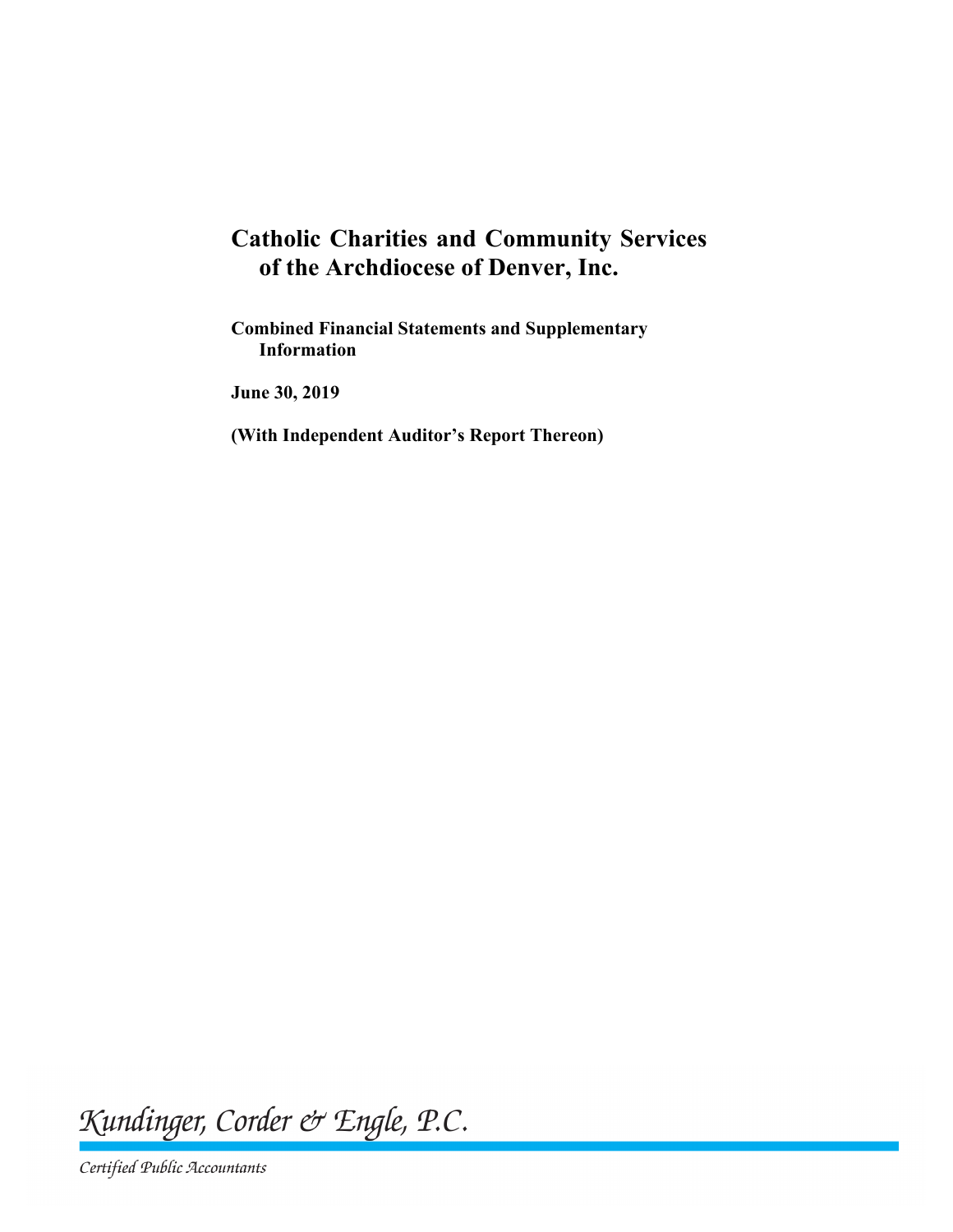Certified Public Accountants 475 Lincoln Street, Suite 200 Denver, Colorado 80203

Phone (303) 534-5953 Fax (303) 892-7776 www.kcedenver.com

#### **Independent Auditor's Report**

#### **Board of Directors Catholic Charities and Community Services of the Archdiocese of Denver, Inc.**

#### **Report on the Financial Statements**

We have audited the accompanying combined financial statements of Catholic Charities and Community Services of the Archdiocese of Denver, Inc. (Catholic Charities) which comprise the combined statement of financial position as of June 30, 2019, and the related combined statements of activities, functional expenses, and cash flows for the year then ended, and the related notes to the combined financial statements.

#### **Management's Responsibility for the Financial Statements**

Management is responsible for the preparation and fair presentation of these combined financial statements in accordance with accounting principles generally accepted in the United States of America; this includes the design, implementation, and maintenance of internal control relevant to the preparation and fair presentation of financial statements that are free from material misstatement, whether due to fraud or error.

#### **Auditor's Responsibility**

Our responsibility is to express an opinion on these combined financial statements based on our audit. We conducted our audit in accordance with auditing standards generally accepted in the United States of America. Those standards require that we plan and perform the audit to obtain reasonable assurance about whether the combined financial statements are free from material misstatement.

An audit involves performing procedures to obtain audit evidence about the amounts and disclosures in the combined financial statements. The procedures selected depend on the auditor's judgment, including the assessment of the risks of material misstatement of the combined financial statements, whether due to fraud or error. In making those risk assessments, the auditor considers internal control relevant to the entity's preparation and fair presentation of the combined financial statements in order to design audit procedures that are appropriate in the circumstances, but not for the purpose of expressing an opinion on the effectiveness of the entity's internal control. Accordingly, we express no such opinion. An audit also includes evaluating the appropriateness of accounting policies used and the reasonableness of significant accounting estimates made by management, as well as evaluating the overall presentation of the combined financial statements.

We believe that the audit evidence we have obtained is sufficient and appropriate to provide a basis for our audit opinion.

#### **Opinion**

In our opinion, the combined financial statements referred to above present fairly, in all material respects, the financial position of Catholic Charities as of June 30, 2019, and the changes in their net assets and their cash flows for the year then ended in accordance with accounting principles generally accepted in the United States of America.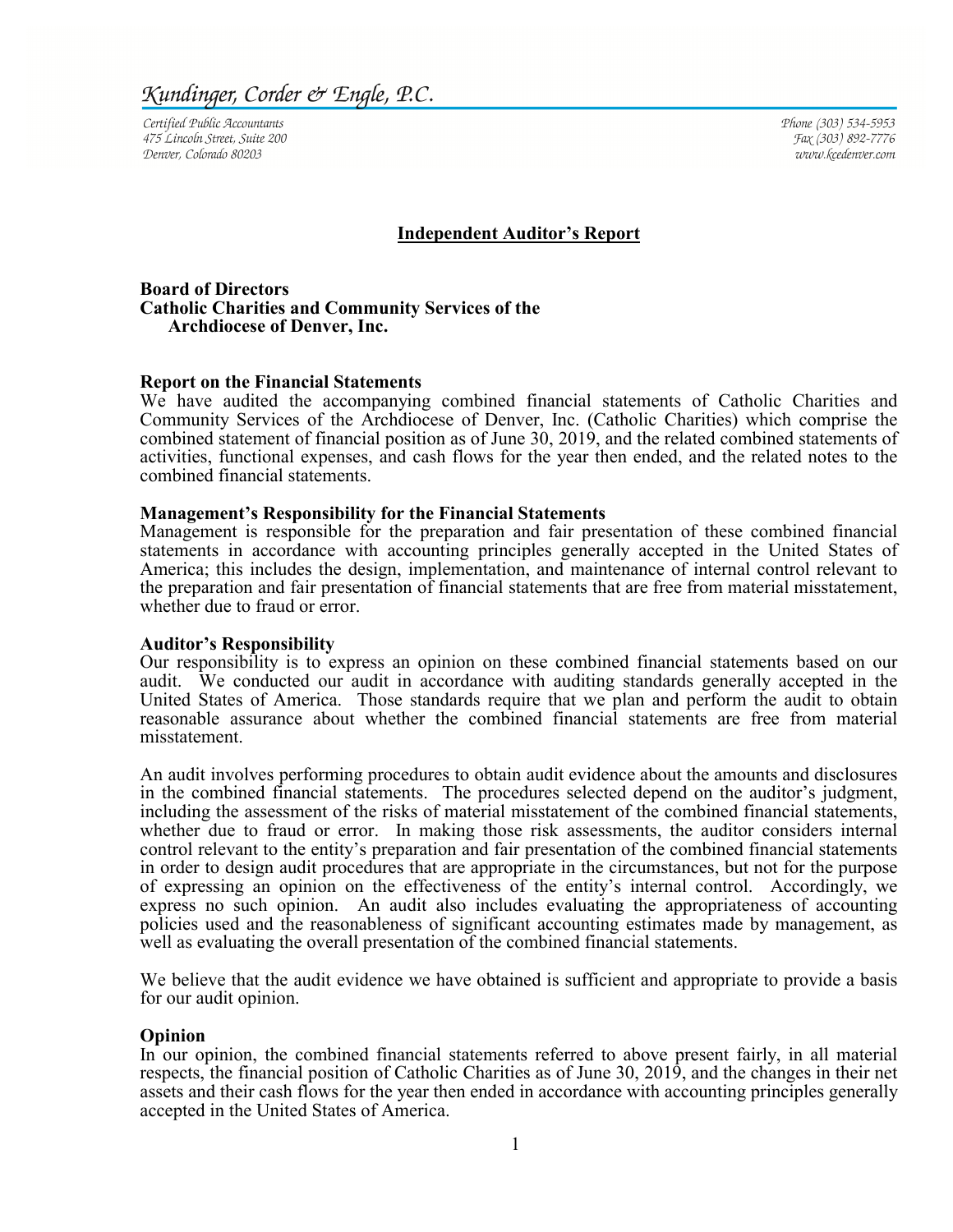#### **Catholic Charities and Community Services of the Archdiocese of Denver, Inc. Board of Directors**

#### **Emphasis of Matter**

As discussed in note 1, Catholic Charities adopted the Financial Accounting Standards Board's Accounting Standards Update (ASU) 2016-14, *Not-for-Profit Entities (Topic 958) – Presentation of Financial Statements of Not-for-Profit Entities,* as of and for the year ended June 30, 2019. The requirements of the ASU have been applied retrospectively for all years presented. Our opinion is not modified with respect to this matter.

#### **Report on Summarized Comparative Information**

We have previously audited Catholic Charities' 2018 combined financial statements, and our report dated November 19, 2018, expressed an unmodified opinion on those audited combined financial statements. In our opinion, the summarized comparative information presented herein as of and for the year ended June 30, 2018, is consistent, in all material respects, with the audited combined financial statements from which it has been derived.

#### **Other Matter – Other Information**

Our audit was conducted for the purpose of forming an opinion on the combined financial statements as a whole. The accompanying supplementary information included in pages 28-31 is presented for purposes of additional analysis and is not a required part of the combined financial statements. Such information is the responsibility of management and was derived from and relates directly to the underlying accounting and other records used to prepare the combined financial statements. The information has been subjected to the auditing procedures applied in the audit of the combined financial statements and certain additional procedures, including comparing and reconciling such information directly to the underlying accounting and other records used to prepare the combined financial statements or to the combined financial statements themselves, and other additional procedures in accordance with auditing standards generally accepted in the United States of America. In our opinion, the information is fairly stated, in all material respects, in relation to the combined financial statements as a whole.

Kundinger, Cardia . Congle, P.C.

November 18, 2019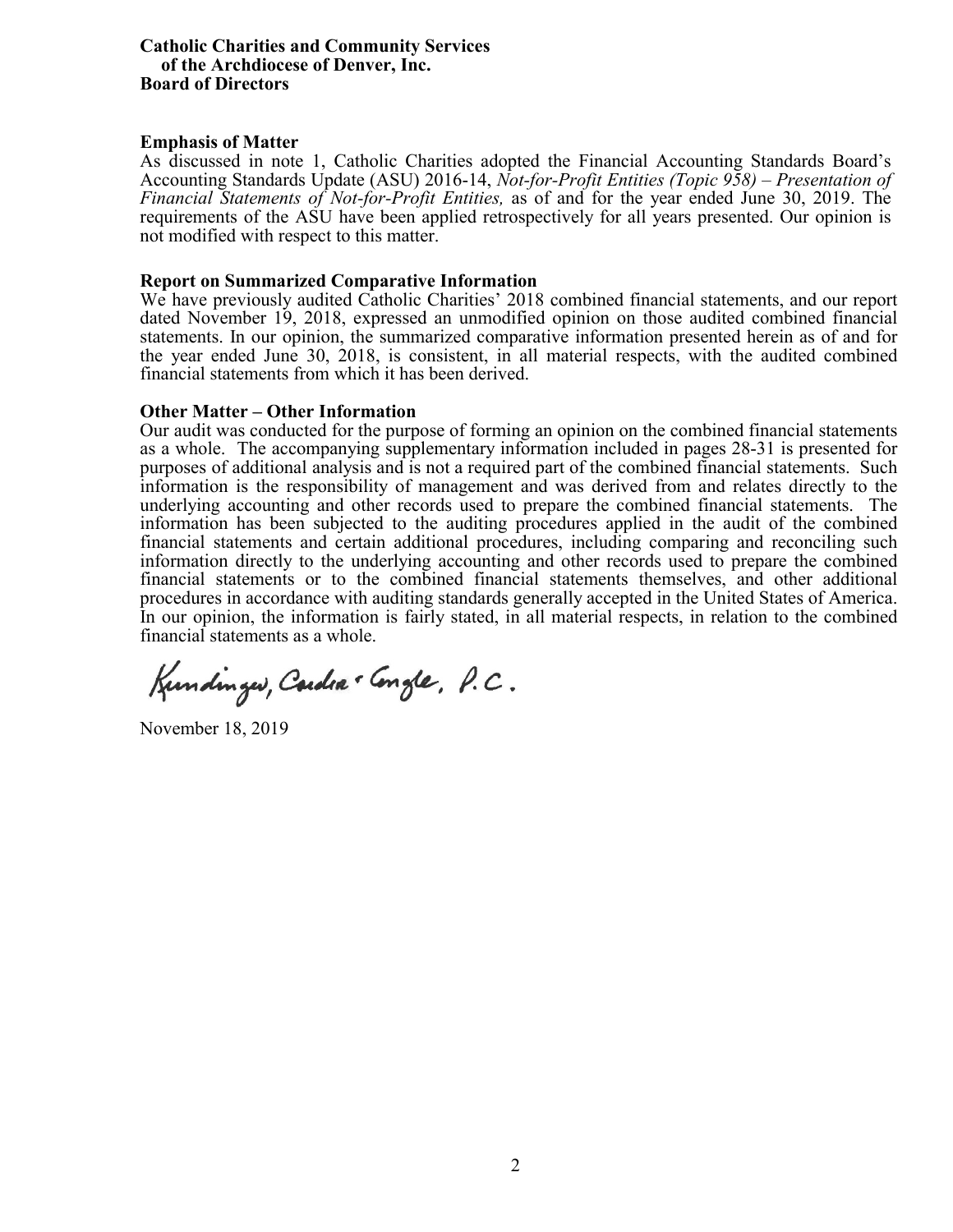# **(With Summarized Comparative Totals for 2018) Catholic Charities and Community Services of the Archdiocese of Denver, Inc. Combined Statement of Financial Position June 30, 2019**

|                                                              |              | 2019       | 2018       |
|--------------------------------------------------------------|--------------|------------|------------|
| <b>Assets</b>                                                |              |            |            |
| Cash and cash equivalents                                    | \$           | 5,297,946  | 4,942,607  |
| Accounts receivable, net                                     |              | 1,018,202  | 1,231,243  |
| Contributions receivable                                     |              |            | 191,250    |
| Reserve cash, FLHC (note 3)                                  |              | 671,151    | 646,086    |
| Development fees receivable–affiliates (note 15)             |              | 670,369    | 363,661    |
| Investments (notes 4 and 5)                                  |              | 964,366    | 1,362,066  |
| Other assets                                                 |              | 276,786    | 632,603    |
| Investment in subsidiaries (note 6)                          |              | 600,250    | 600,250    |
| Beneficial interest in assets held by others (notes 5 and 7) |              | 1,150,138  | 1,147,377  |
| Notes and accrued interest receivable (note 8)               |              | 1,438,145  | 1,438,146  |
| Property and equipment, net (notes 9 and 11)                 |              | 19,486,665 | 19,829,197 |
| <b>Total</b> assets                                          | \$           | 31,574,018 | 32,384,486 |
| <b>Liabilities</b>                                           |              |            |            |
| Accounts payable                                             | $\mathbb{S}$ | 357,591    | 360,815    |
| Accrued expenses                                             |              | 1,365,553  | 1,505,844  |
| Liabilities under annuity agreements (note 10)               |              | 231,872    | 382,454    |
| Notes payable (note 11)                                      |              | 964,740    | 1,004,554  |
| <b>Total liabilities</b>                                     |              | 2,919,756  | 3,253,667  |
| <b>Net Assets</b>                                            |              |            |            |
| Net assets without donor restrictions                        |              |            |            |
| Property and equipment, net of related debt                  |              | 18,521,925 | 18,294,985 |
| Development fees, notes, and subsidiaries                    |              | 2,708,764  | 2,402,057  |
| Undesignated                                                 |              | 4,968,968  | 5,609,555  |
| Total net assets without donor restrictions                  |              | 26,199,657 | 26,306,597 |
| Net assets with donor restrictions (note 12)                 |              | 2,454,605  | 2,824,222  |
| Total net assets                                             |              | 28,654,262 | 29,130,819 |
| Commitments and contingencies (notes 13 through 17)          |              |            |            |
| Total liabilities and net assets                             |              | 31,574,018 | 32,384,486 |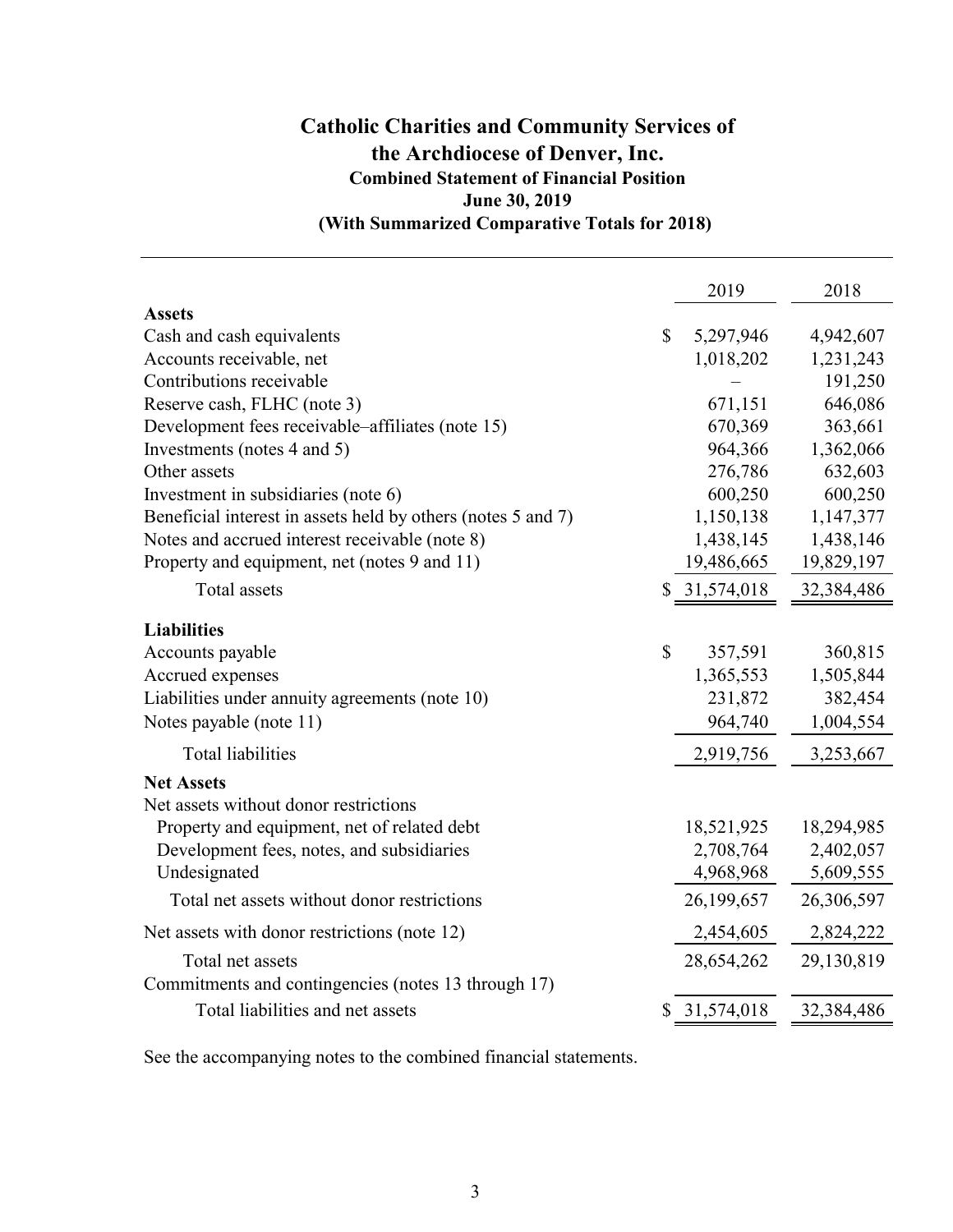### **Catholic Charities and Community Services of the Archdiocese of Denver, Inc. Combined Statement of Activities Year Ended June 30, 2019 (With Summarized Comparative Totals for 2018)**

|                                                 | Without      | With           |            |            |
|-------------------------------------------------|--------------|----------------|------------|------------|
|                                                 | donor        | donor          | 2019       | 2018       |
|                                                 | restrictions | restrictions   | Total      | Total      |
| Public support, revenue and gains               |              |                |            |            |
| Public support                                  |              |                |            |            |
| Direct contributions<br>\$                      | 1,717,398    | 5,585,211      | 7,302,609  | 7,161,847  |
| Wills and bequests                              | 92,994       | 25,416         | 118,410    | 340,539    |
| In-kind contributions                           | 2,123,602    |                | 2,123,602  | 2,330,104  |
| Archbishop's Catholic Appeal and                |              |                |            |            |
| other support (note 15)                         |              | 1,400,000      | 1,400,000  | 1,350,000  |
| Public and private grants                       | 7,014,812    | 2,417,502      | 9,432,314  | 8,388,463  |
| Federated campaigns                             | 52,175       | 242,735        | 294,910    | 467,762    |
| Change in net present value of annuities        | 72,636       |                | 72,636     | (77,761)   |
| Fund raising events revenue                     |              | 380,445        | 380,445    | 252,098    |
| Direct benefits to donors                       | (8,633)      | (287,202)      | (295, 835) | (60, 561)  |
| Net assets released from restrictions (note 12) | 10,187,454   | (10, 187, 454) |            |            |
| Total public support                            | 21,252,438   | (423, 347)     | 20,829,091 | 20,152,491 |
| Revenue and gains                               |              |                |            |            |
| Program service fees                            | 4,915,451    |                | 4,915,451  | 4,720,629  |
| Development fees (note 15)                      | 1,548,700    |                | 1,548,700  | 1,264,086  |
| Rental income and subsidy                       | 854,797      |                | 854,797    | 853,156    |
| Investment return (note 4)                      | 42,613       | 53,730         | 96,343     | 223,485    |
| Net gain (loss) on disposal of property         | (3,181)      |                | (3,181)    | 172,373    |
| Miscellaneous income                            | 255,126      |                | 255,126    | 1,726,070  |
| Total revenue and gains                         | 7,613,506    | 53,730         | 7,667,236  | 8,959,799  |
| Total public support, revenue and gains         | 28,865,944   | (369, 617)     | 28,496,327 | 29,112,290 |
| <b>Expenses</b>                                 |              |                |            |            |
| Program services                                |              |                |            |            |
| Family & Children Services                      | 10,103,398   |                | 10,103,398 | 9,886,809  |
| Shelter & Community Outreach Services           | 7,800,772    |                | 7,800,772  | 7,850,809  |
| Western Slope                                   | 621,554      |                | 621,554    | 711,502    |
| Weld County                                     | 1,907,208    |                | 1,907,208  | 1,819,671  |
| Larimer County                                  | 1,440,082    |                | 1,440,082  | 1,327,489  |
| Farm Labor Housing Corporation                  | 889,199      |                | 889,199    | 894,509    |
| Archdiocesan Housing, Inc.                      | 275,420      |                | 275,420    | 481,066    |
| Total program services                          | 23,037,633   |                | 23,037,633 | 22,971,855 |
| Supporting services                             |              |                |            |            |
| General and administrative                      | 3,493,288    |                | 3,493,288  | 3,263,905  |
| Fund raising                                    | 2,441,963    |                | 2,441,963  | 1,993,614  |
| Total supporting services                       | 5,935,251    |                | 5,935,251  | 5,257,519  |
| Total expenses                                  | 28,972,884   |                | 28,972,884 | 28,229,374 |
| Change in net assets                            | (106, 940)   | (369, 617)     | (476, 557) | 882,916    |
| Net assets at beginning of year                 | 26,306,597   | 2,824,222      | 29,130,819 | 28,247,903 |
| Net assets at end of year<br>\$                 | 26,199,657   | 2,454,605      | 28,654,262 | 29,130,819 |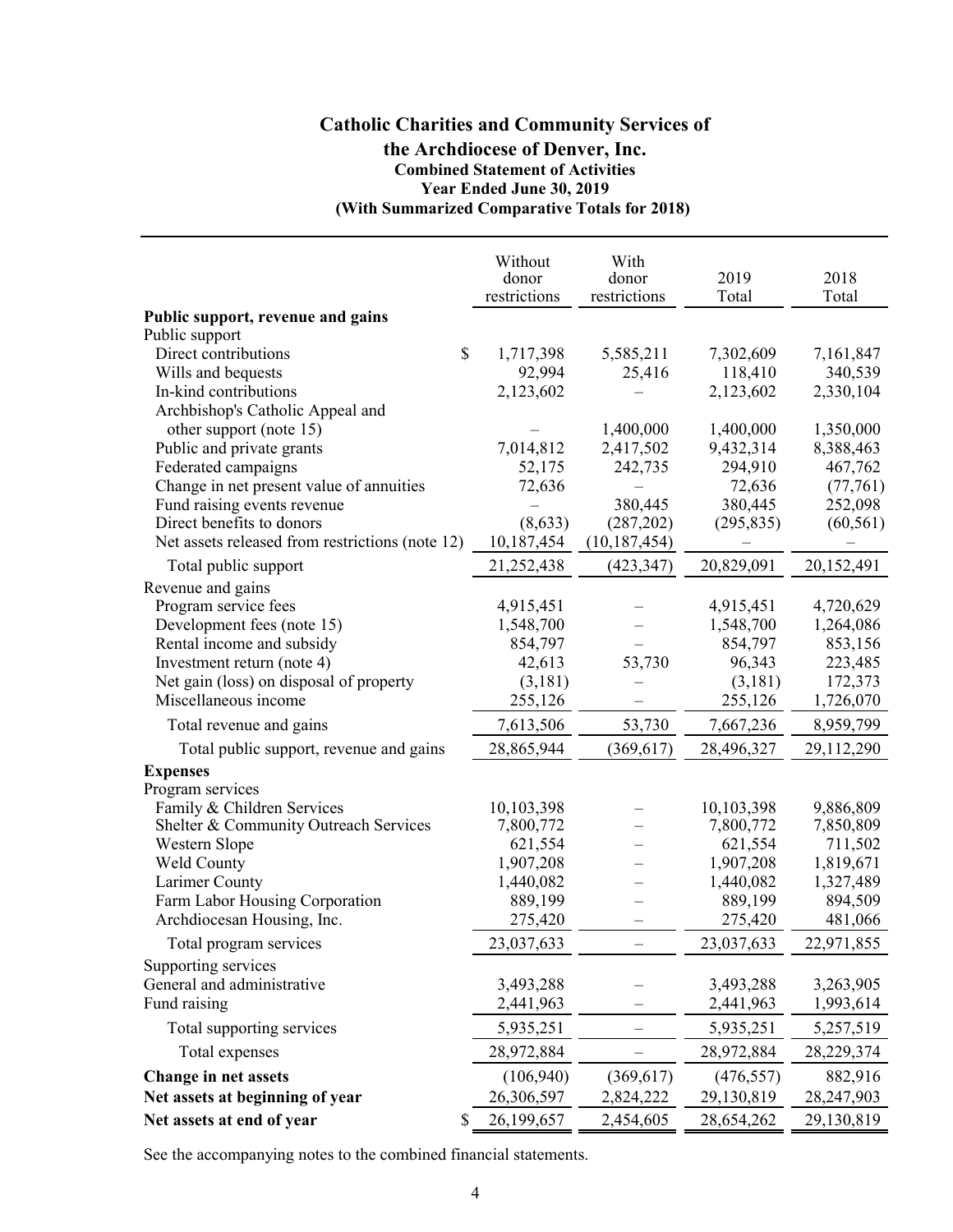### **Catholic Charities and Community Services of the Archdiocese of Denver, Inc. Combined Statement of Functional Expenses Year Ended June 30, 2019 (With Summarized Comparative Totals for 2018)**

|                                                                          |                          |                          |                          |                   | Catholic Charities       |                          |                          |                                |                          |                                |                   |            |
|--------------------------------------------------------------------------|--------------------------|--------------------------|--------------------------|-------------------|--------------------------|--------------------------|--------------------------|--------------------------------|--------------------------|--------------------------------|-------------------|------------|
|                                                                          |                          | Shelter &                |                          |                   |                          | General                  |                          |                                | Farm                     | Arch-                          |                   |            |
|                                                                          | Family &                 | Community                |                          |                   |                          | and                      |                          | Catholic                       | Labor                    | diocesan                       |                   |            |
|                                                                          | Children                 | Outreach                 | Western                  | Weld              | Larimer                  | admin-                   | Fund                     | Charities                      | Housing                  | Housing,                       | 2019              | 2018       |
|                                                                          | Services                 | Services                 | Slope                    | County            | County                   | istrative                | raising                  | Total                          | Corp.                    | Inc.                           | Total             | Total      |
| <b>Salaries</b>                                                          | 5,927,971                | 3,222,254                | 283,076                  | 949,071           | 764,044                  | 1,735,054                | 867,493                  | 13,748,963                     | 123,280                  | 200,003                        | 14,072,246        | 13,522,872 |
| Benefits and payroll taxes                                               | 1,717,190                | 890,775                  | 79,214                   | 243,221           | 208,030                  | 659,322                  | 179,367                  | 3,977,119                      | 62,385                   | 60,111                         | 4,099,615         | 3,906,993  |
| Food                                                                     | 169,622                  | 211,534                  | 149                      | 24,367            | 9,855                    | $\overline{\phantom{0}}$ | $\qquad \qquad -$        | 415,527                        | $\overline{\phantom{m}}$ |                                | 415,527           | 508,093    |
| Specific assistance                                                      | 521,707                  | 2,041,720                | 172,705                  | 382,266           | 253,341                  | 19,307                   | $\overline{\phantom{m}}$ | 3,391,046                      | $\overline{\phantom{m}}$ | $\qquad \qquad -$              | 3,391,046         | 3,322,427  |
| Grants to others                                                         | $\overline{\phantom{m}}$ | $\overline{\phantom{0}}$ | $\overline{\phantom{0}}$ | $\qquad \qquad -$ | $\overline{\phantom{0}}$ | $\overline{\phantom{0}}$ | $\overline{\phantom{m}}$ | $\qquad \qquad \longleftarrow$ | $\overline{\phantom{m}}$ | $\overline{\phantom{0}}$       | $\qquad \qquad -$ | 164,996    |
| Professional services and contract labor                                 | 631,456                  | 122,157                  | 1,350                    | 11,257            | 16,897                   | 578,945                  | 938,500                  | 2,300,562                      | 76,235                   | 20,264                         | 2,397,061         | 2,472,113  |
| Rent, utilities and building maintenance                                 | 416,539                  | 235,210                  | 20,587                   | 51,633            | 46,437                   | 242,615                  | 4,897                    | 1,017,918                      | 318,874                  | 6,228                          | 1,343,020         | 1,278,600  |
| Printing                                                                 | 26,730                   | 18,401                   | 3,769                    | 2,255             | 5,921                    | 15,623                   | 107,499                  | 180,198                        | $\overline{\phantom{m}}$ | $\overline{\phantom{0}}$       | 180,198           | 37,514     |
| Publicity and marketing                                                  | 3,807                    | 1,605                    | 21                       | 500               | 1,784                    | $\equiv$                 | 49,973                   | 57,690                         | $\overline{\phantom{m}}$ | $\qquad \qquad \longleftarrow$ | 57,690            | 36,476     |
| Travel and transportation                                                | 52,114                   | 34,577                   | 4,220                    | 5,202             | 2,231                    | 9,604                    | 493                      | 108,441                        | $\overline{\phantom{m}}$ | $\overline{\phantom{0}}$       | 108,441           | 132,057    |
| Telephone                                                                | 40,477                   | 47,121                   | 8,364                    | 20,817            | 17,111                   | 47,352                   | 100                      | 181,342                        | $\equiv$                 | $\equiv$                       | 181,342           | 209,710    |
| Office and program supplies                                              | 165,159                  | 136,058                  | 2,126                    | 40,869            | 27,058                   | 41,520                   | 1,898                    | 414,688                        | 16,152                   | 1,208                          | 432,048           | 483,295    |
| Equipment, maintenance and repairs                                       | 41,239                   | 67,193                   | 2,150                    | 25,888            | 17,792                   | 53,659                   | 7,727                    | 215,648                        | $\overline{\phantom{m}}$ | -                              | 215,648           | 209,791    |
| Postage and freight                                                      | 3,145                    | 1,482                    | 221                      | 1,349             | 208                      | 17,203                   | 51,762                   | 75,370                         | $\overline{\phantom{m}}$ |                                | 75,370            | 30,315     |
| Insurance                                                                | 35,124                   | 50,883                   | 3,574                    | 16,065            | 12,429                   | 33,615                   |                          | 151,690                        | 32,762                   | 15,533                         | 199,985           | 263,542    |
| Dues, memberships and subscriptions                                      | 10,050                   | 3,167                    | 323                      | 372               | 201                      | 29,215                   | 26,946                   | 70,274                         | $\overline{\phantom{0}}$ | $\overline{\phantom{0}}$       | 70,274            | 42,872     |
| Interest and bank fees                                                   |                          |                          |                          |                   |                          | 4,242                    | $\overline{\phantom{0}}$ | 4,242                          | 68,305                   | $\overline{\phantom{0}}$       | 72,547            | 69,771     |
| Conferences and training                                                 | 91,137                   | 77,190                   | 333                      | 9,055             | 6,904                    | 51,444                   | 11,465                   | 247,528                        | $\overline{\phantom{m}}$ | 2,495                          | 250,023           | 245,397    |
| Occupancy allocation                                                     | 126,012                  | 327,917                  |                          |                   |                          | (496, 603)               | 42,674                   |                                | $\overline{\phantom{0}}$ |                                |                   |            |
| Other expenses                                                           | 30,570                   | 31,168                   | 55                       | 7,620             | 5,129                    | 55,433                   | 447,004                  | 576,979                        | 18,664                   | 40,363                         | 636,006           | 318,305    |
| Total expenses before depreciation                                       | 10,010,049               | 7,520,412                | 582,237                  | 1,791,807         | 1,395,372                | 3,097,550                | 2,737,798                | 27,135,225                     | 716,657                  | 346,205                        | 28,198,087        | 27,255,139 |
| Depreciation                                                             | 93,349                   | 280,360                  | 39,317                   | 115,401           | 44,710                   | 235,090                  | $\overline{\phantom{0}}$ | 808,227                        | 262,405                  |                                | 1,070,632         | 1,034,796  |
| Total expenses                                                           | 10,103,398               | 7,800,772                | 621,554                  | 1,907,208         | 1,440,082                | 3,332,640                | 2,737,798                | 27,943,452                     | 979,062                  | 346,205                        | 29,268,719        | 28,289,935 |
| Less expenses netted with revenues<br>on statement of activities         |                          |                          |                          |                   |                          |                          | (295, 835)               | (295, 835)                     |                          |                                | (295, 835)        | (60, 561)  |
| Total expenses included in expense<br>section on statement of activities | \$10,103,398             | 7,800,772                | 621,554                  | 1,907,208         | 1,440,082                | 3,332,640                | 2,441,963                | 27,647,617                     | 979,062                  | 346,205                        | 28,972,884        | 28,229,374 |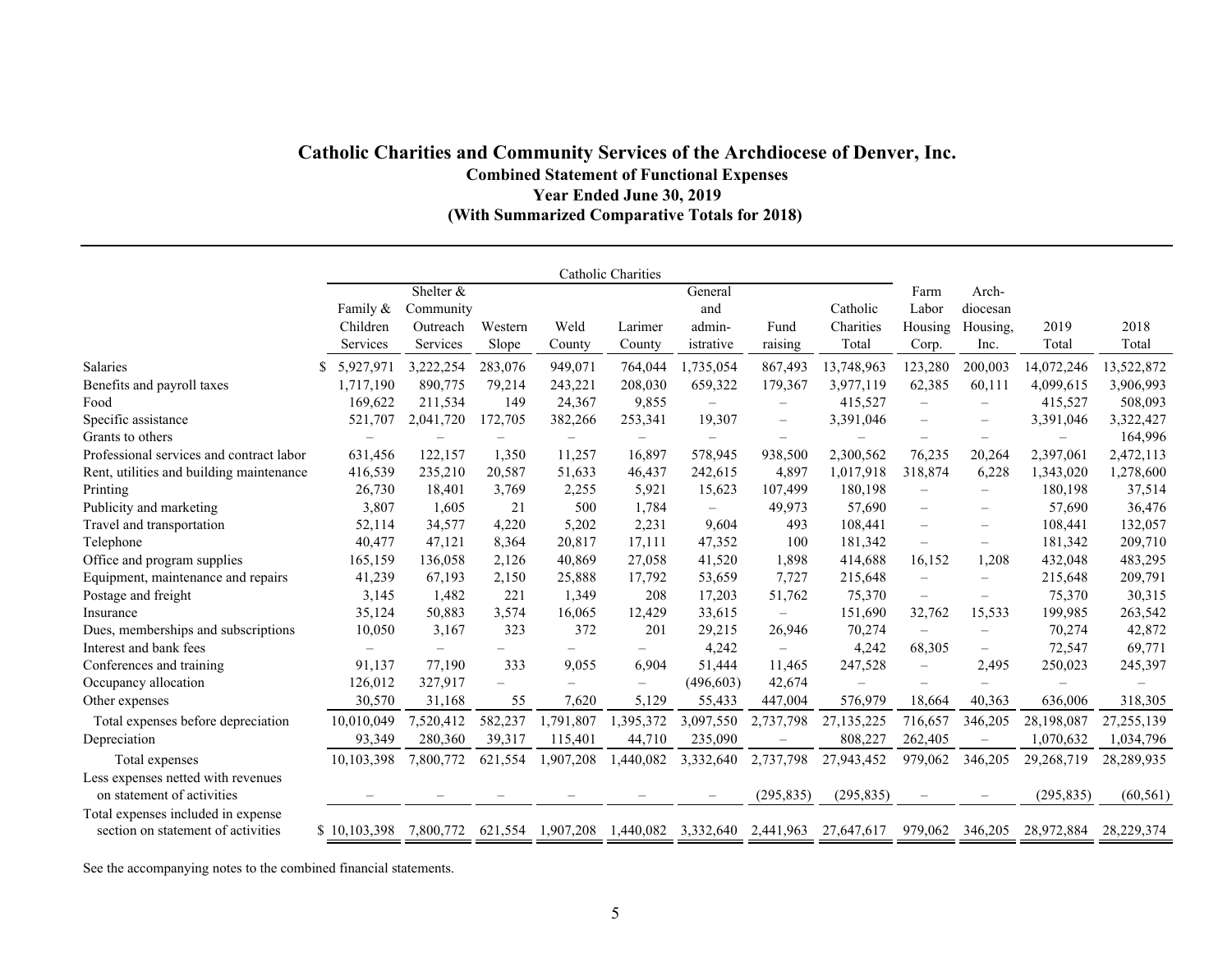### **Catholic Charities and Community Services of the Archdiocese of Denver, Inc. Combined Statement of Cash Flows Year Ended June 30, 2019 (With Summarized Comparative Totals for 2018)**

| <b>Cash flows from operating activities</b><br>\$<br>882,916<br>Change in net assets<br>(476, 557)<br>Adjustments to reconcile change in net assets<br>to cash provided by operating activities<br>Depreciation<br>1,070,632<br>1,034,796<br>Amortization<br>49,901<br>50,185<br>Loss (gain) on disposals of property and equipment<br>3,181<br>(172, 373)<br>(63,317)<br>(56, 404)<br>Donated securities<br>(109, 982)<br>(514, 432)<br>Contributions restricted for capital projects<br>Realized and unrealized gains on investments<br>(51, 817)<br>(180, 395)<br>Change in net present value of annuities<br>(72, 636)<br>77,761<br>Changes in operating assets and liabilities<br>Receivables<br>213,041<br>(214, 161)<br>191,250<br>108,750<br>Contributions receivable<br>Development fees receivable-affiliates<br>88,294<br>(306,708)<br>Other assets<br>355,818<br>(177, 054)<br>(143, 515)<br>(574, 459)<br>Accounts payable and accrued expenses<br>659,291<br>353,424<br>Net cash provided by operating activities<br>Cash flows from investing activities<br>Payments received on notes receivable<br>1,243,140<br>Issuance of note receivable<br>(300,000)<br>Net proceeds from sales of investments<br>485,008<br>921,800<br>Proceeds from sales of assets<br>10,124<br>252,431<br>Purchases of property and equipment<br>(741, 405)<br>(1,545,624)<br>Net cash provided by (used in) investing activities<br>(246, 273)<br>571,747<br><b>Cash flows from financing activities</b><br>Proceeds from contributions restricted for capital projects<br>109,982<br>514,432<br>(77, 946)<br>(91,669)<br>Charitable gift annuity activity<br>Payments on notes payable<br>(89, 715)<br>(88, 532)<br>334,231<br>Net cash provided by (used in) financing activities<br>(57, 679)<br>355,339<br>1,259,402<br>Net increase in cash and cash equivalents<br>Cash and cash equivalents at beginning of year<br>4,942,607<br>3,683,205<br>5,297,946<br>4,942,607<br>Cash and cash equivalents at end of year<br>\$<br><b>Supplemental disclosures</b><br>Other cash flow information<br>22,646<br>19,586<br>Interest paid<br>\$ |  | 2019 | 2018 |
|--------------------------------------------------------------------------------------------------------------------------------------------------------------------------------------------------------------------------------------------------------------------------------------------------------------------------------------------------------------------------------------------------------------------------------------------------------------------------------------------------------------------------------------------------------------------------------------------------------------------------------------------------------------------------------------------------------------------------------------------------------------------------------------------------------------------------------------------------------------------------------------------------------------------------------------------------------------------------------------------------------------------------------------------------------------------------------------------------------------------------------------------------------------------------------------------------------------------------------------------------------------------------------------------------------------------------------------------------------------------------------------------------------------------------------------------------------------------------------------------------------------------------------------------------------------------------------------------------------------------------------------------------------------------------------------------------------------------------------------------------------------------------------------------------------------------------------------------------------------------------------------------------------------------------------------------------------------------------------------------------------------------------------------------------------------------------------------------------------------------------------------|--|------|------|
|                                                                                                                                                                                                                                                                                                                                                                                                                                                                                                                                                                                                                                                                                                                                                                                                                                                                                                                                                                                                                                                                                                                                                                                                                                                                                                                                                                                                                                                                                                                                                                                                                                                                                                                                                                                                                                                                                                                                                                                                                                                                                                                                      |  |      |      |
|                                                                                                                                                                                                                                                                                                                                                                                                                                                                                                                                                                                                                                                                                                                                                                                                                                                                                                                                                                                                                                                                                                                                                                                                                                                                                                                                                                                                                                                                                                                                                                                                                                                                                                                                                                                                                                                                                                                                                                                                                                                                                                                                      |  |      |      |
|                                                                                                                                                                                                                                                                                                                                                                                                                                                                                                                                                                                                                                                                                                                                                                                                                                                                                                                                                                                                                                                                                                                                                                                                                                                                                                                                                                                                                                                                                                                                                                                                                                                                                                                                                                                                                                                                                                                                                                                                                                                                                                                                      |  |      |      |
|                                                                                                                                                                                                                                                                                                                                                                                                                                                                                                                                                                                                                                                                                                                                                                                                                                                                                                                                                                                                                                                                                                                                                                                                                                                                                                                                                                                                                                                                                                                                                                                                                                                                                                                                                                                                                                                                                                                                                                                                                                                                                                                                      |  |      |      |
|                                                                                                                                                                                                                                                                                                                                                                                                                                                                                                                                                                                                                                                                                                                                                                                                                                                                                                                                                                                                                                                                                                                                                                                                                                                                                                                                                                                                                                                                                                                                                                                                                                                                                                                                                                                                                                                                                                                                                                                                                                                                                                                                      |  |      |      |
|                                                                                                                                                                                                                                                                                                                                                                                                                                                                                                                                                                                                                                                                                                                                                                                                                                                                                                                                                                                                                                                                                                                                                                                                                                                                                                                                                                                                                                                                                                                                                                                                                                                                                                                                                                                                                                                                                                                                                                                                                                                                                                                                      |  |      |      |
|                                                                                                                                                                                                                                                                                                                                                                                                                                                                                                                                                                                                                                                                                                                                                                                                                                                                                                                                                                                                                                                                                                                                                                                                                                                                                                                                                                                                                                                                                                                                                                                                                                                                                                                                                                                                                                                                                                                                                                                                                                                                                                                                      |  |      |      |
|                                                                                                                                                                                                                                                                                                                                                                                                                                                                                                                                                                                                                                                                                                                                                                                                                                                                                                                                                                                                                                                                                                                                                                                                                                                                                                                                                                                                                                                                                                                                                                                                                                                                                                                                                                                                                                                                                                                                                                                                                                                                                                                                      |  |      |      |
|                                                                                                                                                                                                                                                                                                                                                                                                                                                                                                                                                                                                                                                                                                                                                                                                                                                                                                                                                                                                                                                                                                                                                                                                                                                                                                                                                                                                                                                                                                                                                                                                                                                                                                                                                                                                                                                                                                                                                                                                                                                                                                                                      |  |      |      |
|                                                                                                                                                                                                                                                                                                                                                                                                                                                                                                                                                                                                                                                                                                                                                                                                                                                                                                                                                                                                                                                                                                                                                                                                                                                                                                                                                                                                                                                                                                                                                                                                                                                                                                                                                                                                                                                                                                                                                                                                                                                                                                                                      |  |      |      |
|                                                                                                                                                                                                                                                                                                                                                                                                                                                                                                                                                                                                                                                                                                                                                                                                                                                                                                                                                                                                                                                                                                                                                                                                                                                                                                                                                                                                                                                                                                                                                                                                                                                                                                                                                                                                                                                                                                                                                                                                                                                                                                                                      |  |      |      |
|                                                                                                                                                                                                                                                                                                                                                                                                                                                                                                                                                                                                                                                                                                                                                                                                                                                                                                                                                                                                                                                                                                                                                                                                                                                                                                                                                                                                                                                                                                                                                                                                                                                                                                                                                                                                                                                                                                                                                                                                                                                                                                                                      |  |      |      |
|                                                                                                                                                                                                                                                                                                                                                                                                                                                                                                                                                                                                                                                                                                                                                                                                                                                                                                                                                                                                                                                                                                                                                                                                                                                                                                                                                                                                                                                                                                                                                                                                                                                                                                                                                                                                                                                                                                                                                                                                                                                                                                                                      |  |      |      |
|                                                                                                                                                                                                                                                                                                                                                                                                                                                                                                                                                                                                                                                                                                                                                                                                                                                                                                                                                                                                                                                                                                                                                                                                                                                                                                                                                                                                                                                                                                                                                                                                                                                                                                                                                                                                                                                                                                                                                                                                                                                                                                                                      |  |      |      |
|                                                                                                                                                                                                                                                                                                                                                                                                                                                                                                                                                                                                                                                                                                                                                                                                                                                                                                                                                                                                                                                                                                                                                                                                                                                                                                                                                                                                                                                                                                                                                                                                                                                                                                                                                                                                                                                                                                                                                                                                                                                                                                                                      |  |      |      |
|                                                                                                                                                                                                                                                                                                                                                                                                                                                                                                                                                                                                                                                                                                                                                                                                                                                                                                                                                                                                                                                                                                                                                                                                                                                                                                                                                                                                                                                                                                                                                                                                                                                                                                                                                                                                                                                                                                                                                                                                                                                                                                                                      |  |      |      |
|                                                                                                                                                                                                                                                                                                                                                                                                                                                                                                                                                                                                                                                                                                                                                                                                                                                                                                                                                                                                                                                                                                                                                                                                                                                                                                                                                                                                                                                                                                                                                                                                                                                                                                                                                                                                                                                                                                                                                                                                                                                                                                                                      |  |      |      |
|                                                                                                                                                                                                                                                                                                                                                                                                                                                                                                                                                                                                                                                                                                                                                                                                                                                                                                                                                                                                                                                                                                                                                                                                                                                                                                                                                                                                                                                                                                                                                                                                                                                                                                                                                                                                                                                                                                                                                                                                                                                                                                                                      |  |      |      |
|                                                                                                                                                                                                                                                                                                                                                                                                                                                                                                                                                                                                                                                                                                                                                                                                                                                                                                                                                                                                                                                                                                                                                                                                                                                                                                                                                                                                                                                                                                                                                                                                                                                                                                                                                                                                                                                                                                                                                                                                                                                                                                                                      |  |      |      |
|                                                                                                                                                                                                                                                                                                                                                                                                                                                                                                                                                                                                                                                                                                                                                                                                                                                                                                                                                                                                                                                                                                                                                                                                                                                                                                                                                                                                                                                                                                                                                                                                                                                                                                                                                                                                                                                                                                                                                                                                                                                                                                                                      |  |      |      |
|                                                                                                                                                                                                                                                                                                                                                                                                                                                                                                                                                                                                                                                                                                                                                                                                                                                                                                                                                                                                                                                                                                                                                                                                                                                                                                                                                                                                                                                                                                                                                                                                                                                                                                                                                                                                                                                                                                                                                                                                                                                                                                                                      |  |      |      |
|                                                                                                                                                                                                                                                                                                                                                                                                                                                                                                                                                                                                                                                                                                                                                                                                                                                                                                                                                                                                                                                                                                                                                                                                                                                                                                                                                                                                                                                                                                                                                                                                                                                                                                                                                                                                                                                                                                                                                                                                                                                                                                                                      |  |      |      |
|                                                                                                                                                                                                                                                                                                                                                                                                                                                                                                                                                                                                                                                                                                                                                                                                                                                                                                                                                                                                                                                                                                                                                                                                                                                                                                                                                                                                                                                                                                                                                                                                                                                                                                                                                                                                                                                                                                                                                                                                                                                                                                                                      |  |      |      |
|                                                                                                                                                                                                                                                                                                                                                                                                                                                                                                                                                                                                                                                                                                                                                                                                                                                                                                                                                                                                                                                                                                                                                                                                                                                                                                                                                                                                                                                                                                                                                                                                                                                                                                                                                                                                                                                                                                                                                                                                                                                                                                                                      |  |      |      |
|                                                                                                                                                                                                                                                                                                                                                                                                                                                                                                                                                                                                                                                                                                                                                                                                                                                                                                                                                                                                                                                                                                                                                                                                                                                                                                                                                                                                                                                                                                                                                                                                                                                                                                                                                                                                                                                                                                                                                                                                                                                                                                                                      |  |      |      |
|                                                                                                                                                                                                                                                                                                                                                                                                                                                                                                                                                                                                                                                                                                                                                                                                                                                                                                                                                                                                                                                                                                                                                                                                                                                                                                                                                                                                                                                                                                                                                                                                                                                                                                                                                                                                                                                                                                                                                                                                                                                                                                                                      |  |      |      |
|                                                                                                                                                                                                                                                                                                                                                                                                                                                                                                                                                                                                                                                                                                                                                                                                                                                                                                                                                                                                                                                                                                                                                                                                                                                                                                                                                                                                                                                                                                                                                                                                                                                                                                                                                                                                                                                                                                                                                                                                                                                                                                                                      |  |      |      |
|                                                                                                                                                                                                                                                                                                                                                                                                                                                                                                                                                                                                                                                                                                                                                                                                                                                                                                                                                                                                                                                                                                                                                                                                                                                                                                                                                                                                                                                                                                                                                                                                                                                                                                                                                                                                                                                                                                                                                                                                                                                                                                                                      |  |      |      |
|                                                                                                                                                                                                                                                                                                                                                                                                                                                                                                                                                                                                                                                                                                                                                                                                                                                                                                                                                                                                                                                                                                                                                                                                                                                                                                                                                                                                                                                                                                                                                                                                                                                                                                                                                                                                                                                                                                                                                                                                                                                                                                                                      |  |      |      |
|                                                                                                                                                                                                                                                                                                                                                                                                                                                                                                                                                                                                                                                                                                                                                                                                                                                                                                                                                                                                                                                                                                                                                                                                                                                                                                                                                                                                                                                                                                                                                                                                                                                                                                                                                                                                                                                                                                                                                                                                                                                                                                                                      |  |      |      |
|                                                                                                                                                                                                                                                                                                                                                                                                                                                                                                                                                                                                                                                                                                                                                                                                                                                                                                                                                                                                                                                                                                                                                                                                                                                                                                                                                                                                                                                                                                                                                                                                                                                                                                                                                                                                                                                                                                                                                                                                                                                                                                                                      |  |      |      |
|                                                                                                                                                                                                                                                                                                                                                                                                                                                                                                                                                                                                                                                                                                                                                                                                                                                                                                                                                                                                                                                                                                                                                                                                                                                                                                                                                                                                                                                                                                                                                                                                                                                                                                                                                                                                                                                                                                                                                                                                                                                                                                                                      |  |      |      |
|                                                                                                                                                                                                                                                                                                                                                                                                                                                                                                                                                                                                                                                                                                                                                                                                                                                                                                                                                                                                                                                                                                                                                                                                                                                                                                                                                                                                                                                                                                                                                                                                                                                                                                                                                                                                                                                                                                                                                                                                                                                                                                                                      |  |      |      |
|                                                                                                                                                                                                                                                                                                                                                                                                                                                                                                                                                                                                                                                                                                                                                                                                                                                                                                                                                                                                                                                                                                                                                                                                                                                                                                                                                                                                                                                                                                                                                                                                                                                                                                                                                                                                                                                                                                                                                                                                                                                                                                                                      |  |      |      |
|                                                                                                                                                                                                                                                                                                                                                                                                                                                                                                                                                                                                                                                                                                                                                                                                                                                                                                                                                                                                                                                                                                                                                                                                                                                                                                                                                                                                                                                                                                                                                                                                                                                                                                                                                                                                                                                                                                                                                                                                                                                                                                                                      |  |      |      |
|                                                                                                                                                                                                                                                                                                                                                                                                                                                                                                                                                                                                                                                                                                                                                                                                                                                                                                                                                                                                                                                                                                                                                                                                                                                                                                                                                                                                                                                                                                                                                                                                                                                                                                                                                                                                                                                                                                                                                                                                                                                                                                                                      |  |      |      |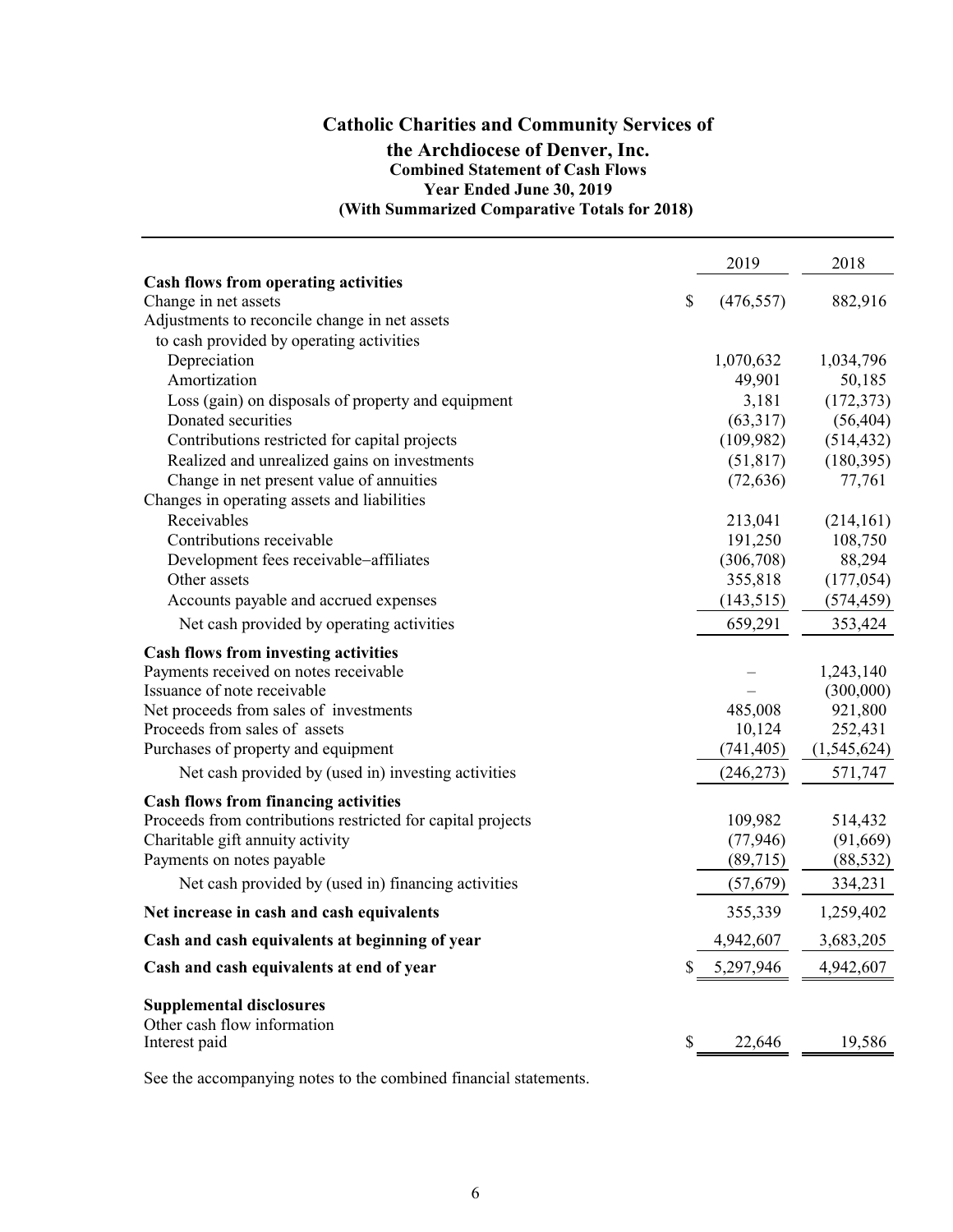## **Catholic Charities and Community Services of the Archdiocese of Denver, Inc. Notes to Combined Financial Statements June 30, 2019**

#### **(1) Summary of Significant Accounting Policies**

#### **(a) Organization**

Catholic Charities and Community Services of the Archdiocese of Denver, Inc. (Catholic Charities) is organized as a Colorado not-for-profit corporation and was formed on April 27, 1928. Under the 1983 Code of Canon Law of the Roman Catholic Church, Catholic Charities is also a *public juridic person* and accordingly, is subject to its Canonical Statutes. Catholic Charities operates various programs to assist and promote charitable, welfare, educational, health, and social services in the Denver-Metropolitan area, Weld and Larimer counties and in Western Slope counties within the territory of the Archdiocese of Denver (the Archdiocese). Some of the major programs in operation are:

**Family and Children Services – Denver Metro** provides adoptive, child welfare, and counseling services to birth parents with unplanned pregnancies. It also provides services and referrals to relatives raising children as well as services to the elderly and disabled. In addition, Family and Children Services provide daycare programs and Head Start in metro Denver through several child care centers including the *Margery Reed Mayo Center, Child Development Center, and the Mariposa Center*.

**Shelter and Community Outreach Services – Denver Metro** provides temporary shelter and meals as well as case management for homeless persons and homeless Veterans. It also provides employment referrals and assistance, transitional housing services to individuals and families, and immigration assistance. In addition, emergency assistance is provided to individuals and families in need of basic necessities in metro Denver.

**Catholic Charities – Western Slope** provides family transitional housing services, immigration assistance and advocacy, and emergency assistance to individuals and families in need of basic necessities including food, rent, and utilities to clients in the Glenwood Springs and surrounding western slope of Colorado.

**Catholic Charities – Weld County** provides temporary shelter and meals as well as case management for homeless persons at the *Guadalupe Shelter* in Greeley. In addition, it also provides services to low-income seniors, and emergency assistance to individuals and families in need of basic necessities in Weld County and the surrounding area.

**Catholic Charities – Larimer County** provides temporary shelter and meals as well as case management for homeless persons at *The Mission* in Fort Collins. In addition, it also provides transitional housing services, services to low-income seniors, and emergency assistance to individuals and families in need of basic necessities in Larimer County and the surrounding area.

**Farm Labor Housing Corporation (FLHC)** is a separately incorporated not-for-profit corporation, formed in 1993 to provide farm labor housing that is safe, clean and affordable and to act as a catalyst to building more farm labor housing. The initial project for FLHC, *Plaza del Milagro,* consists of a 40-unit housing complex, which includes a community center and child-care center located in Greeley, Colorado. *Plaza del Sol,* which consists of 42 independent housing units, housing up to 144 single occupants, is located adjacent to *Plaza del Milagro*. FLHC is controlled by Catholic Charities through the selection of FLHC board members.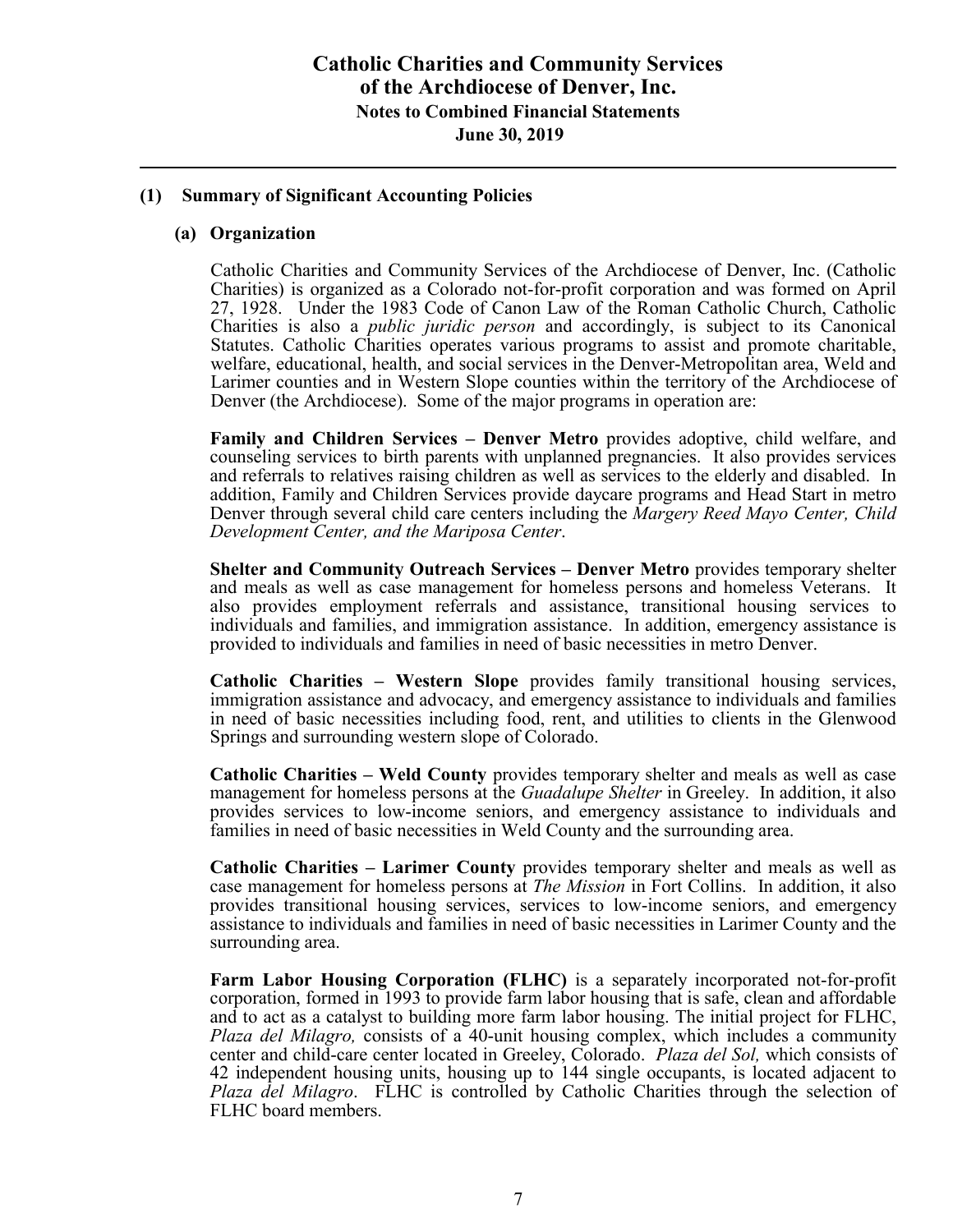### **(a) Organization, Continued**

**Archdiocesan Housing, Inc. (AHI)** is a Colorado nonprofit corporation incorporated on December 17, 1968 to provide affordable housing for low- and moderate-income families and seniors where no adequate housing exists for such persons. AHI is controlled by Catholic Charities as they are the sole voting member of AHI. Included with the accounts of AHI are the following wholly-owned subsidiaries (of which AHI is the sole member): AHI Development, LLC; AHI Trust, LLC; AHI Development Silverthorne, LLC; and AHI Development Guadalupe, LLC.

AHI is also affiliated with, but does not consolidate in its financial statements, the following Colorado nonprofit entities because AHI does not have both control and an economic interest in the entities.

- 
- Cathedral Plaza, Inc. (Cathedral) Madonna Plaza, Inc. (Madonna)
- Colorado Affordable Catholic Marian Plaza, Inc. (Marian)
- Golden Spike, Inc. (Golden Spike)
- 
- Holy Cross Village, Inc. (Holy Cross)
- Holy Family Plaza, Inc. (Holy Family)
- Archdiocesan Family Housing, Inc. Housing Management Services, Inc. (HMS)
	- (Denver Family Sites) Machebeuf Apartments, Inc. (Machebeuf)
		-
		-
		-
	- Housing Corporation (CACHC) Prairie Rose Plaza (Prairie Rose)<br>
	olden Spike, Inc. (Golden Spike) St. Martin Plaza, Inc. (St. Martin)
	- Higgins Plaza, Inc. (Higgins) Villas de Santa Lucia, Inc. (VSL)
		-

AHI Development, LLC is the Managing Member in Courtyard Commons, LLC (Courtyard) at .005% ownership, the General Partner in St. Joseph Golden, LLLP (SJG) at .01% ownership and the General Partner in Broadway Affordable, LLLP (BA) at .01% ownership. AHI is the Administrative Special Limited Partner in The Villas in Southgate, LLLP (VSG) at .005% ownership. AHI Development Silverthorne, LLC is the General Partner in Villa Sierra Madre II LLLP (VSMII) at .01% ownership. AHI Development Guadalupe, LLC is the Managing General Partner in Guadalupe Apartments, LLLP (GA) at .005% ownership, and AHI is the Administrative General Partner in Guadalupe Apartments, LLLP at .005% ownership. Each of the above for-profit partnerships in which AHI is the general or managing partner are not consolidated in AHI's financial statements as the limited partners in these partnerships have substantive participating rights in the partnership and, therefore, AHI does not have control.

Due to the insignificant investment balances of the general or managing partner's interest in the for-profit corporations which are not consolidated, AHI accounts for these entities using the cost method of accounting, which approximates the equity method of accounting.

### **(b) Basis of Accounting**

The accompanying combined financial statements of Catholic Charities have been prepared on the accrual basis of accounting and, accordingly, reflect all significant receivables, payables, and other liabilities.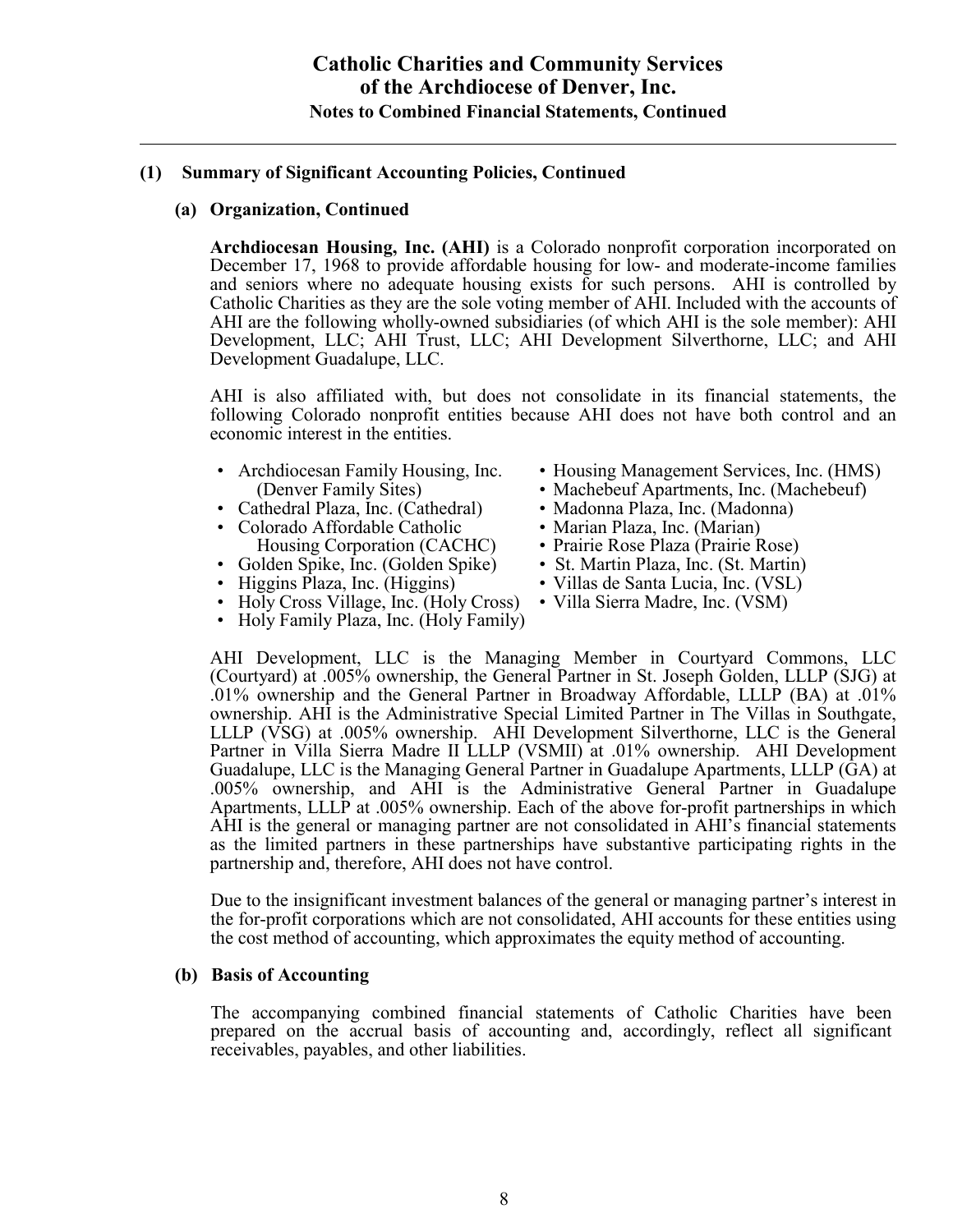#### **(c) Financial Statement Presentation**

#### Reporting Entity

The accompanying combined financial statements include the accounts of FLHC and AHI, which are separate not-for-profit corporations over which Catholic Charities has control and an economic interest. All material inter-organizational transactions have been eliminated in combination. Management of Catholic Charities annually reassesses the limited partner's rights in the for-profit partnerships (in which AHI is the general partner) to determine whether to consolidate the partnerships.

#### Basis of Presentation

Catholic Charities is required to present information regarding its financial position and activities according to the following net asset classifications:

**Net assets without donor restrictions:** Net assets that are not subject to donorimposed restrictions and may be expended for any purpose in performing the primary objectives of Catholic Charities. These net assets may be used at the discretion of Catholic Charities' management and the board of directors.

**Net assets with donor restrictions:** Net assets subject to stipulations imposed by donors and grantors. Some donor restrictions are temporary in nature; those restrictions will be met by actions of Catholic Charities or by the passage of time. Other donor restrictions are perpetual in nature, whereby the donor has stipulated the funds be maintained in perpetuity.

### **(d) Cash and Cash Equivalents**

Catholic Charities considers all highly liquid investments with an initial maturity of three months or less, and which are not held as part of the investment portfolio or subject to donor restrictions for long-term purposes, to be cash equivalents. Bank accounts held as reserve accounts (note 3) have not been included in cash and cash equivalents.

### **(e) Concentrations of Credit Risk**

Financial instruments which potentially subject Catholic Charities to concentrations of credit risk consist principally of cash, cash equivalents, investments, notes receivable, development fees receivable, accounts receivables and contributions receivables. Investments which potentially subject Catholic Charities to concentrations of credit risk include \$344,941 held by the Archdiocese of Denver Irrevocable Revolving Fund Trust (Revolving Fund Trust) and invested on behalf of Catholic Charities. Catholic Charities also holds debt and equity securities valued at \$619,425 that are subject to changes in value due to market factors. In addition, Catholic Charities is subject to concentrations of credit risk resulting from notes receivable and accrued interest totaling \$1,438,145 (see note 8), and development fee receivable-affiliates of \$670,369 (see note 15).

Catholic Charities places its temporary cash and money market accounts with creditworthy, high-quality financial institutions. At times, a portion of these balances may exceed the limits for insurance by the FDIC or similar entity.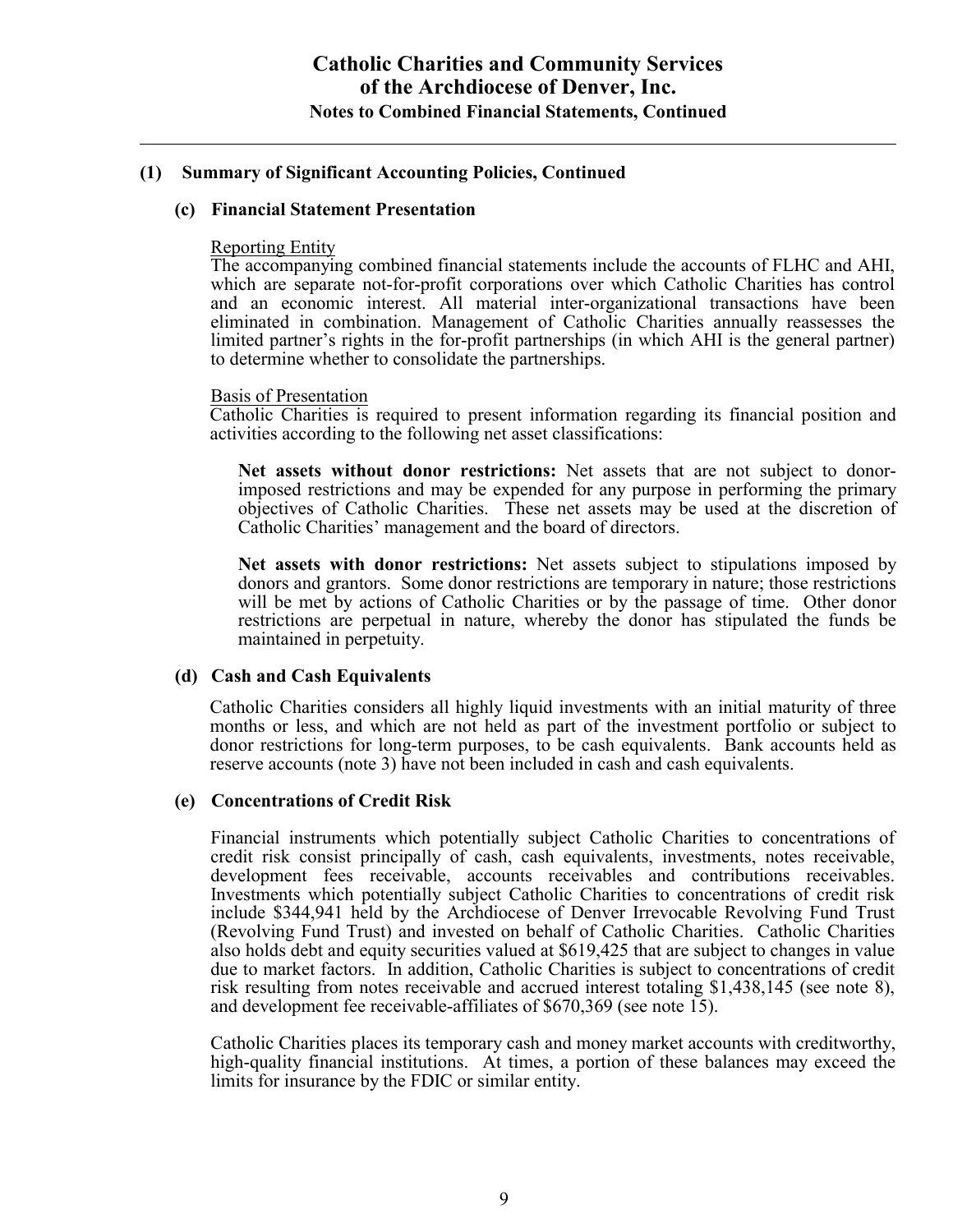#### **(e) Concentrations of Credit Risk, Continued**

Catholic Charities is subject to the risk of loss from certain government receivables if the government determines that certain amounts are unallowable reimbursements, although this has not happened to date. Credit risk associated with contributions receivable is limited due to the number and creditworthiness of the foundations and individuals that comprise the contributor base.

#### **(f) Accounts Receivable**

Accounts receivable consist of program service fees due primarily from government agencies and government grant and contract related receivables. The allowance for doubtful accounts is based on past experience and on analysis of the collectability of current accounts receivable. Accounts deemed uncollectible are charged to the allowance in the year they are deemed uncollectible. Accounts receivable are considered to be past due based on contractual terms. At June 30, 2019, accounts receivable includes an allowance of \$2,714. Management believes the existing allowance for doubtful accounts at June 30, 2019 is adequate.

#### **(g) Investments**

Investments are recorded at cost, if purchased, or at fair value, if donated. Thereafter, investments are reported at their fair values in the statement of financial position. Fair value is more fully discussed in note 1(h). Management is responsible for the fair value measurement of investments reported in the financial statements and believes that the reported values are reasonable.

Investment return consists of Catholic Charities' distributive share of any interest, dividends, and capital gains and losses generated from sales of investments. Gains and losses attributable to investments are realized and reported upon a sale or disposition of the investment. Unrealized gains and losses are included in the change in net assets in the statement of activities.

#### **(h) Fair Value Measurements**

Fair value is defined as the price that would be received to sell an asset or paid to transfer a liability in an orderly transaction between market participants at the measurement date. Generally accepted accounting principles in the U.S. establishes a fair value hierarchy that prioritizes investments based on the assumptions market participants would use when pricing an asset. The fair value hierarchy gives the highest priority to quoted prices in active markets (observable inputs) and the lowest priority to an entity's assumptions (unobservable inputs). Assets are grouped at fair value in three levels based on the markets in which the assets and liabilities are traded and the reliability of the assumptions used to determine fair value. These levels are:

- Level 1 Unadjusted quoted market prices for identical assets or liabilities in active markets as of the measurement date.
- Level 2 Inputs other than quoted market prices that are observable for the asset/liability, either directly or indirectly.
- Level 3 Unobservable inputs that cannot be corroborated by observable market data.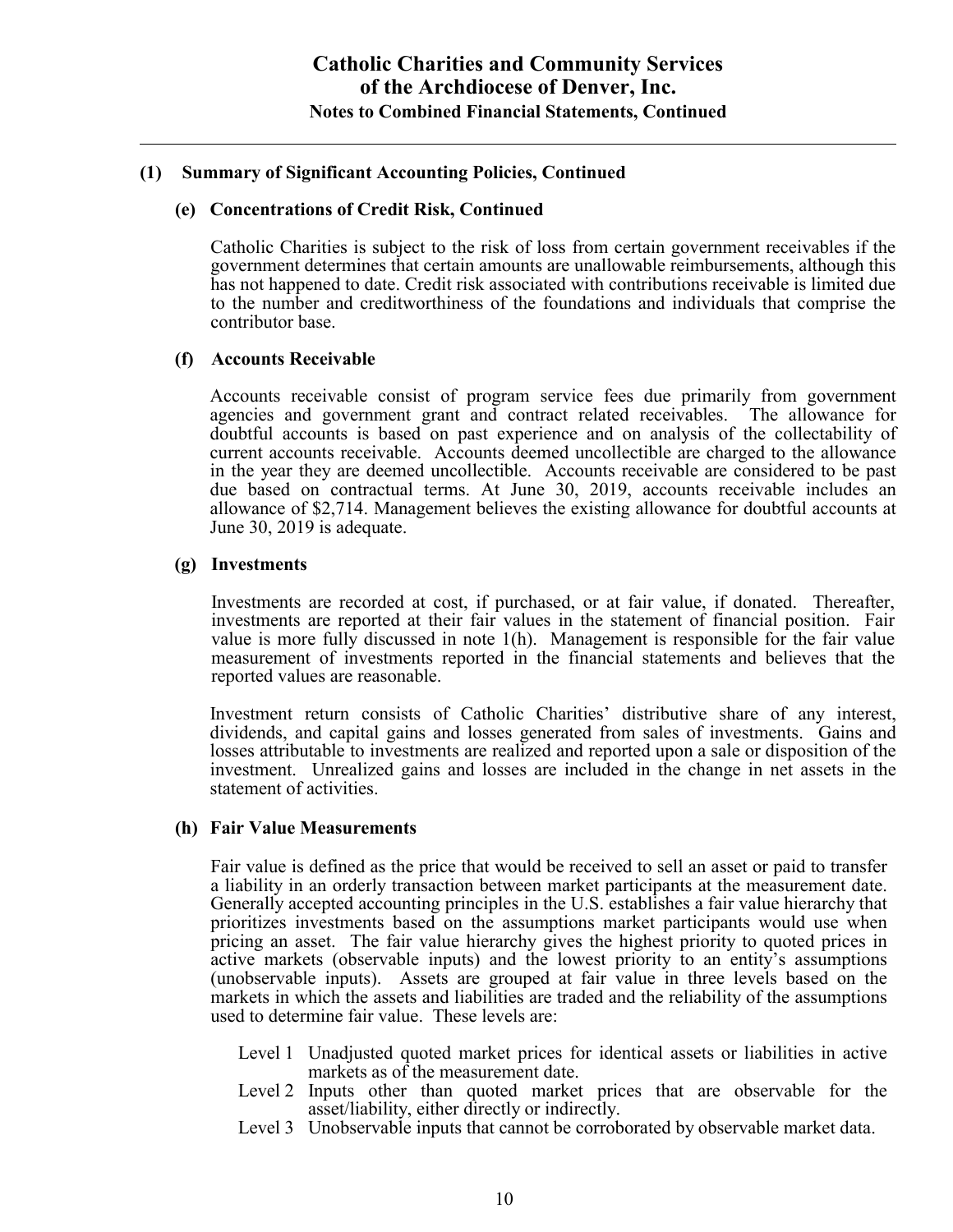#### **(h) Fair Value Measurements, Continued**

In certain cases, the inputs used to measure fair value may fall into different levels of the fair value hierarchy. In such cases, an investment's level within the fair value hierarchy is based on the lowest level of input that is significant to the fair value measurement. These classifications (Level 1, 2 and 3) are intended to reflect the observability of inputs used in the valuation of investments and are not an indication of risk or liquidity.

Investments in marketable equity and fixed income securities with readily determinable fair values are reported at fair value based on quoted prices in active markets. The market value of Catholic Charities' beneficial interest in assets held at The Catholic Foundation is based on information reported by The Catholic Foundation, which holds the funds.

### **(i) Property and Equipment**

Property and equipment with initial cost or value of more than \$5,000 are capitalized at cost or, if donated, the estimated fair market value of the asset at the date of donation. Depreciation is computed on a straight-line basis over the estimated useful lives of the assets. Equipment leased under capital leases is recorded at the present value of the lease payments. Amortization of capitalized leases is included with depreciation on the combined financial statements.

### **(j) Contributions and Contributions Receivable**

Unconditional contributions receivable are recognized as revenues in the period the pledge is received. Unconditional contributions receivable are recorded at net realizable value if expected to be collected in one year, and at fair value if expected to be collected in more than one year. Conditional contributions receivable are recognized when the conditions on which they depend are substantially met. Donated marketable securities and other non-cash donations are recorded as contributions at their estimated fair values at the date of donation.

Catholic Charities uses the allowance method to determine uncollectible contributions receivable. The allowance is based on prior years' experience and management's analysis of specific promises made.

Contributions received are recorded as net assets without donor restrictions or net assets with donor restrictions, depending on the existence and/or nature of any donor-imposed restrictions. When a restriction expires (that is, when a stipulated time restriction ends or purpose restriction is accomplished), net assets with donor restrictions are reclassified to net assets without donor restrictions and reported in the statement of activities as net assets released from restrictions.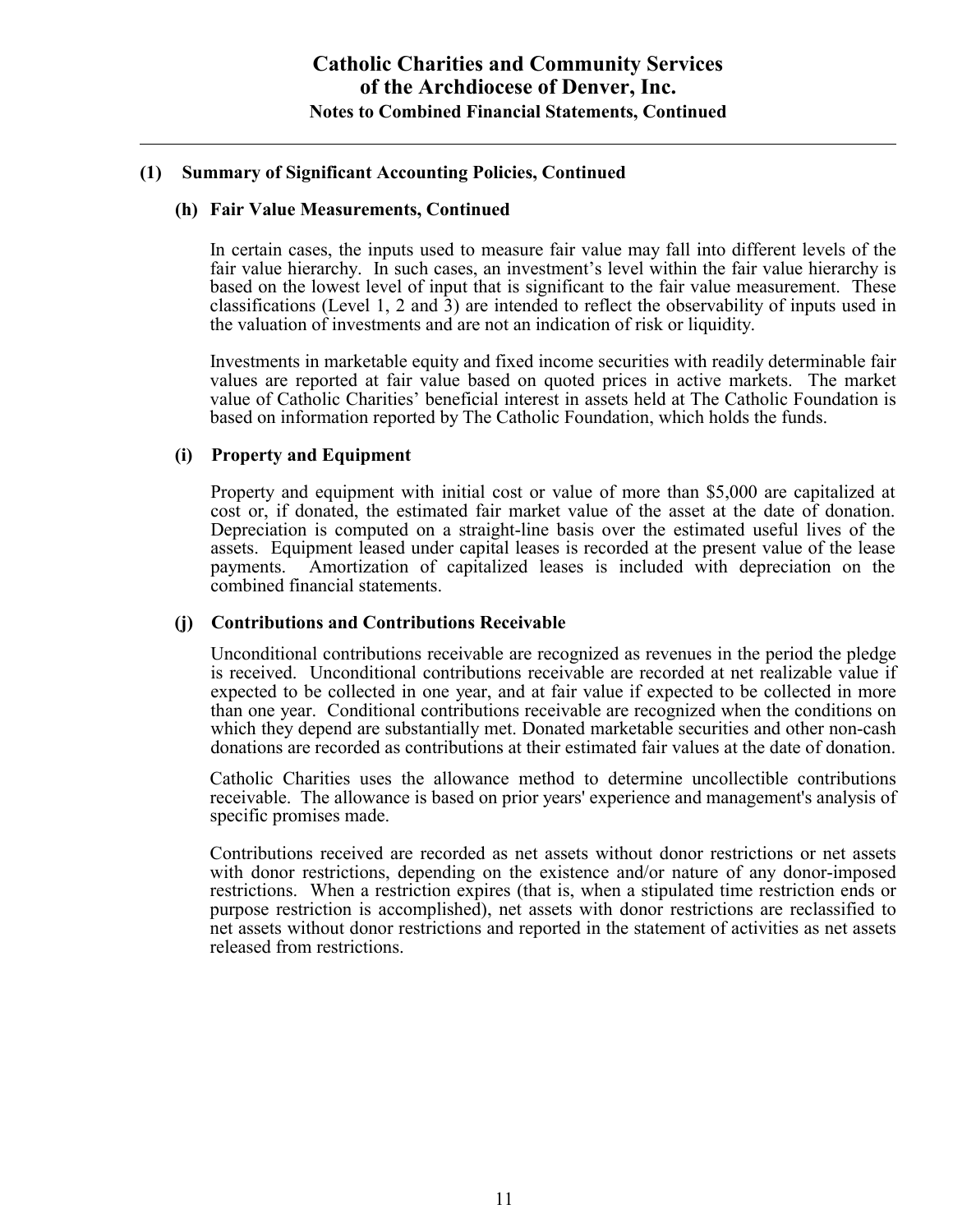### **(k) In-kind Contributions**

In-kind contributions are recorded as contributions and corresponding expenses in the accompanying statements at their estimated values at date of donation. Donated services are recognized as contributions if the services (a) create or enhance nonfinancial assets or (b) require specialized skills, are performed by people with those skills, and would otherwise be purchased by Catholic Charities. In-kind contributions received for the year ended June 30, 2019 are as follows:

| Program supplies                    | \$1,032,522 |
|-------------------------------------|-------------|
| Food and food preparation materials | 954,387     |
| Professional services               | 7.836       |
| Building space                      | 128,857     |
| Total in-kind revenue and expense   | \$2,123,602 |

In-kind expenses are recorded under various categories on the combined statement of functional expenses, according to their classification. Many individuals volunteer their time and perform a variety of tasks that assist Catholic Charities in its programs and general operations. However, the value of this contributed time is not reflected in the accompanying combined financial statements as it does not meet the criteria of recognition under accounting principles.

### **(l) Program Service Fees**

Program service fees are deemed to be earned and are reported as revenue when Catholic Charities has incurred expenditures or performed services in compliance with the provisions of the respective service agreements. Cash received for contracts in excess of allowable expenses incurred is recorded as unearned revenue, and allowable expenses incurred on contracts in excess of cash received are recorded as a receivable.

### **(m) Advertising**

Catholic Charities uses advertising to promote certain programs and products. The costs of advertising are expensed as incurred. During fiscal year 2019, advertising costs totaled \$57,690.

### **(n) Functional Allocation of Expenses**

The costs of providing program and supporting services have been summarized on a functional basis in the combined statement of functional expenses. Catholic Charities incurs expenses that directly relate to, and can be assigned to, specific programs or supporting activities. Catholic Charities also conducts a number of activities which benefit both its program objectives as well as supporting services (i.e. fundraising and management and general activities). These costs, which are not specifically attributable to a specific program or supporting activity, are allocated by management on a consistent basis among program and supporting services benefited, based on either financial or nonfinancial data, such as headcount, square-footage, or estimates of time and effort incurred by personnel.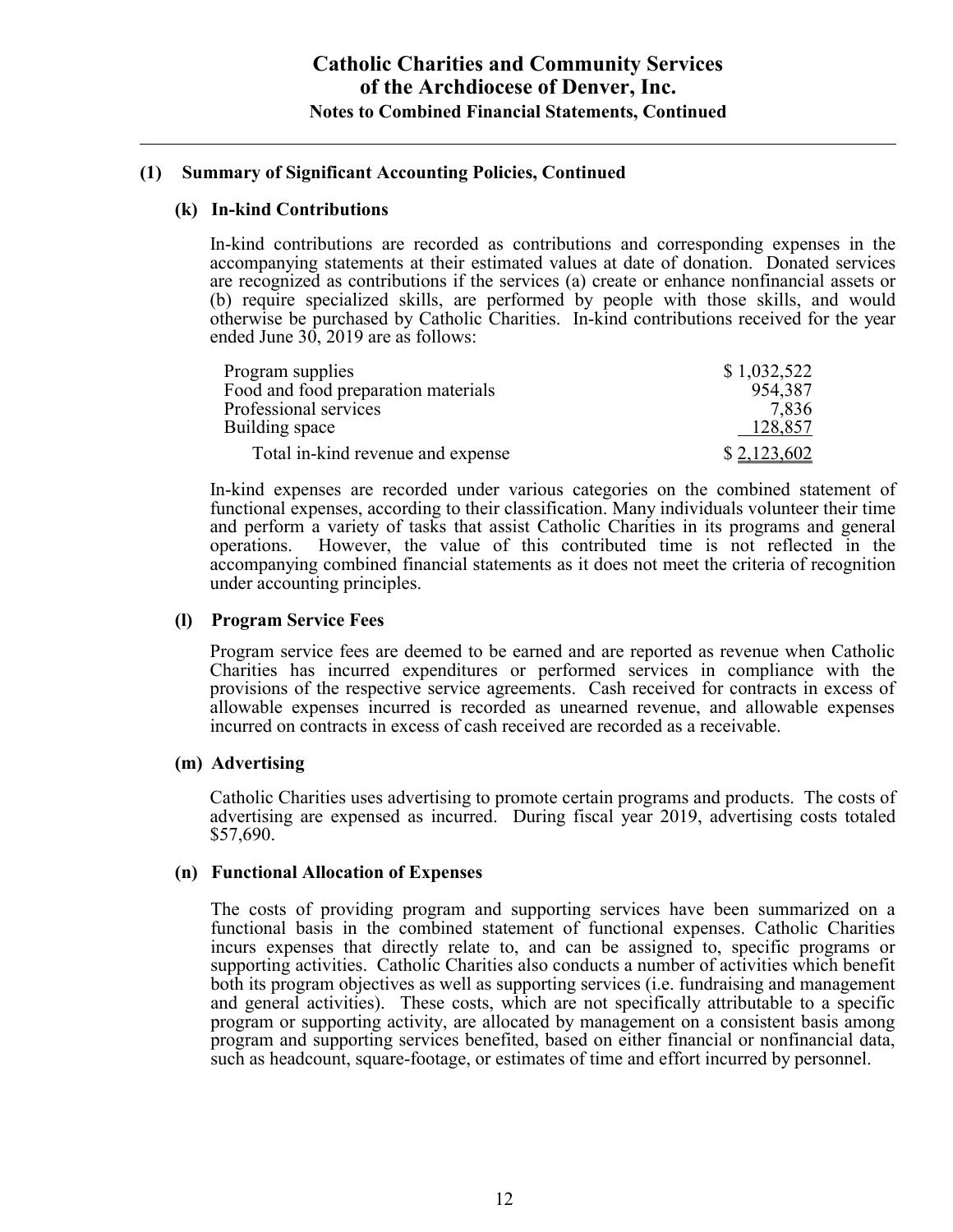#### **(o) Estimates**

The preparation of combined financial statements in conformity with generally accepted accounting principles requires management to make estimates and assumptions that affect the reported amounts of assets and liabilities and disclosure of contingent assets and liabilities at the date of combined financial statements and the reported amounts of revenues and expenses during the reporting period. Actual results could differ from those estimates.

#### **(p) Income Taxes**

Catholic Charities, FLHC, and AHI are exempt from federal income tax under Section 501(c)(3) of the Internal Revenue Code through their inclusion in the United States Conference of Catholic Bishops group ruling and listing in the Official Catholic Directory. Accordingly, contributions to the above mentioned organizations qualify for the charitable contribution deduction. Income from activities not directly related to Catholic Charities', FLHC's, or AHI's tax exempt purpose is subject to taxation as unrelated business income. There was no unrelated business income subject to tax in the current year.

Generally accepted accounting principles require Catholic Charities' management to evaluate tax positions taken by Catholic Charities and recognize a tax liability (or asset) if Catholic Charities has taken an uncertain position that more likely than not would not be sustained upon examination by taxing authorities. Management has analyzed the tax positions taken or expected to be taken that would require recognition of a liability (or asset) or disclosure in the financial statements and determined there are none. Catholic Charities is subject to routine audits by taxing jurisdictions; however, there are currently no audits for any tax periods in progress. Catholic Charities' tax returns for the three previous tax years remain subject to examination.

### **(q) Prior Period Information**

The accompanying combined financial statements include certain prior-year summarized comparative information in total but not by net asset class. Such information does not include sufficient detail to constitute a presentation in conformity with generally accepted accounting principles. Accordingly, such information should be read in conjunction with Catholic Charities' combined financial statements for the year ended June 30, 2019, from which the summarized information was derived.

### **(r) Subsequent Events**

Management has evaluated subsequent events through November 18, 2019 and this is the date through which subsequent events were evaluated.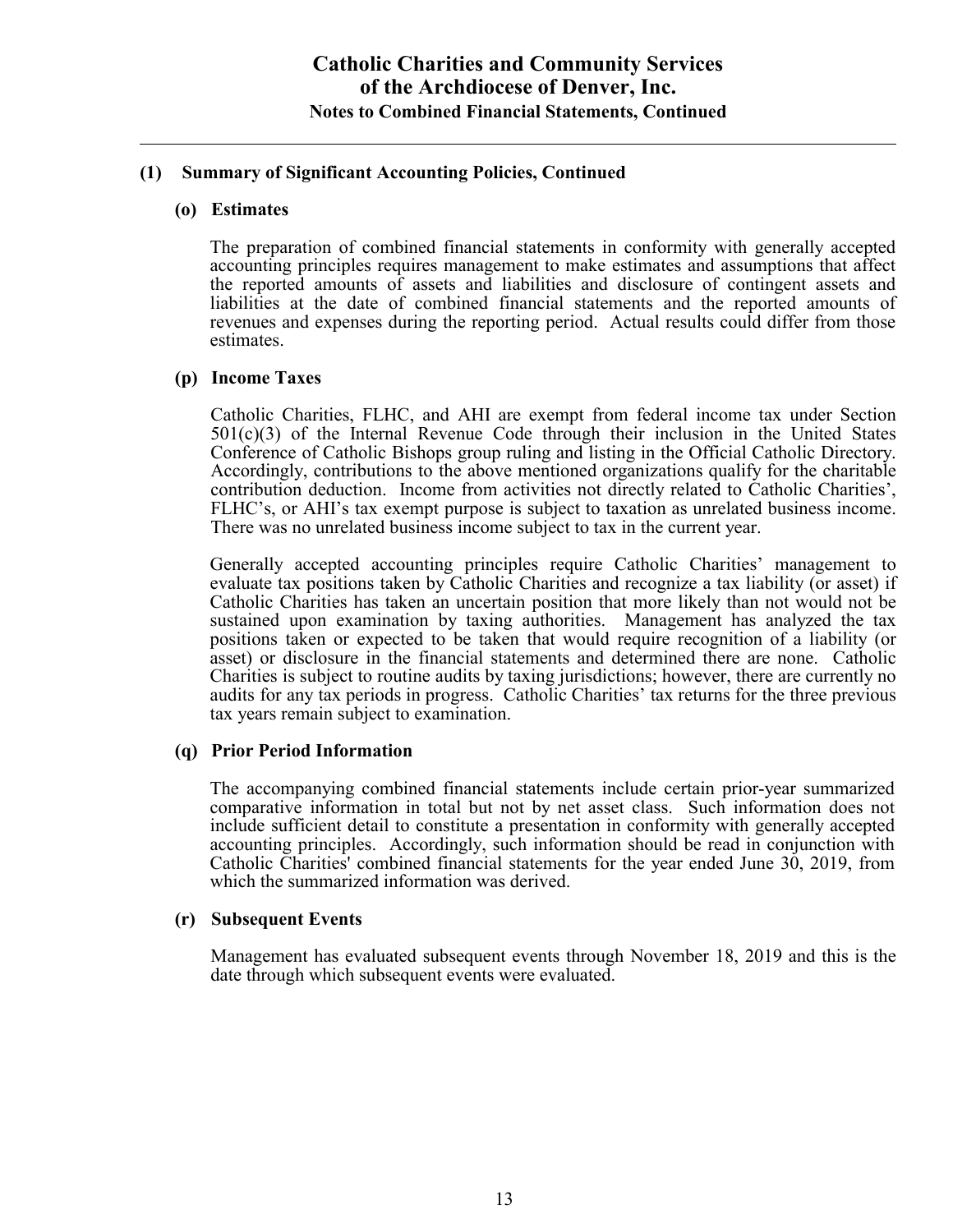#### **(s) Not-for-Profit Financial Statement Presentation**

During 2019, Catholic Charities adopted ASU No. 2016-14, *Not-for-Profit Entities (Topic 958) – Presentation of Financial Statements of Not-for-Profit Entities,* which is intended to improve how a not-for-profit entity classifies its net assets, as well as the information it presents in its financial statements about its liquidity and availability of resources, expenses and investment returns, and cash flows. The guidance replaces the three classes of net assets previously presented on the statement of financial position with two new classes of net assets which are based on the existence or absence of donor-imposed restrictions. ASU 2016-14 includes specific disclosure requirements intended to improve a financial statement user's ability to assess an entity's available financial resources, along with its management of liquidity and liquidity risk.

### **(2) Liquidity and Availability of Financial Assets**

The following reflects the financial assets as of June 30, 2019 that are available for general expenditure within one year. Financial assets are considered unavailable when illiquid, not convertible to cash within one year, or when restricted by donors for purposes more limited than general expenditures.

| Financial assets at year-end                                        |                          |
|---------------------------------------------------------------------|--------------------------|
| Cash and cash equivalents                                           | \$5,297,946              |
| Accounts receivable, net                                            | 1,018,202                |
| Investments                                                         | 964,366                  |
| Beneficial interest in assets held by others                        | 1,150,138                |
| Total financial assets<br>Less endowment funds                      | 8,430,652<br>(1,453,626) |
| Financial assets available for general expenditures within one year | \$6,977,026              |

As part of Catholic Charities' liquidity management, it has a policy to structure its financial assets to be available as its general expenditures, liabilities, and other obligations come due. In addition, Catholic Charities invests cash in excess of daily requirements in short-term investments. To manage liquidity, Catholic Charities maintains a \$3,000,000 revolving line of credit with a bank that is drawn upon as needed during the year to manage cash flows (as further discussed in note 14). Catholic Charities considers donor restricted contributions for on-going programs to be available for expenditure, provided they are available for expenditure within the next twelve months.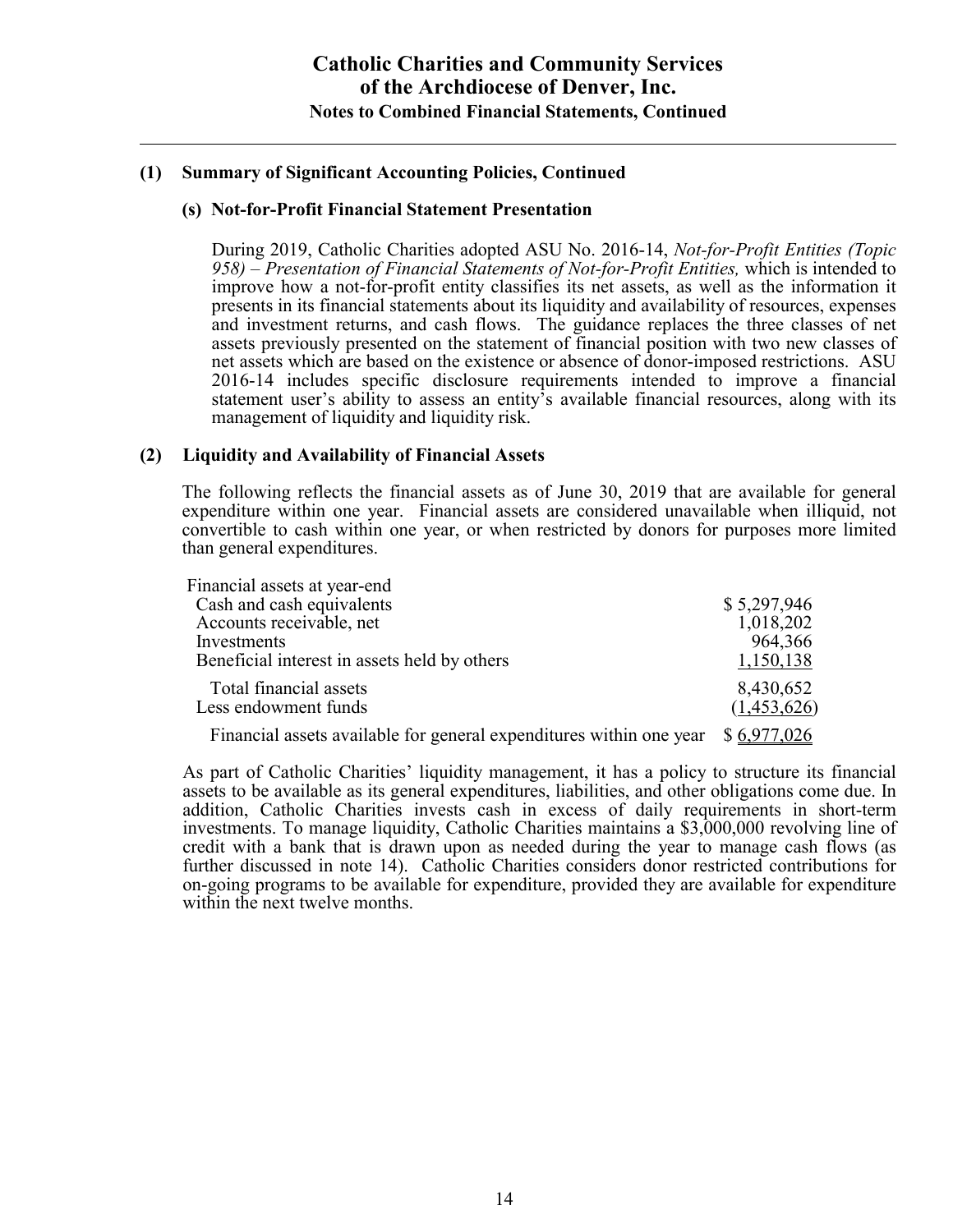### **(3) Reserve Cash**

FLHC is required to make monthly payments to a reserve account for *Plaza del Milagro* until the balance reaches \$400,000. The funds may be used with the approval of the USDA for repair, replacement, or improvement of the property, to meet payments on loan obligations, or to promote the loan or grant purpose. For fiscal year 2019, no payments were made to this reserve account as the balance exceeded \$400,000 throughout the year. Also, no withdrawals were made from this reserve account in 2019. A similar account is required at *Plaza del Sol*. FLHC was originally required to make annual payments of \$41,380 to the reserve account for the *Plaza del Sol* until the balance reaches \$413,800; however, the USDA has reduced the annual payment requirement to \$25,000. Payments totaling \$25,000 were made to the *Plaza del Sol* reserve during the year ended June 30, 2019 and no withdrawals were made in 2019.

The following is a summary of the required reserve accounts at June 30, 2019:

| Plaza del Milagro  | \$423,554 |
|--------------------|-----------|
| Plaza del Sol      | 247,597   |
| Total reserve cash | \$671,151 |

### **(4) Investments**

Investments consist of the following at June 30, 2019:

| Investments with the Revolving Fund Trust | \$344,941 |
|-------------------------------------------|-----------|
| Exchange traded funds (ETFs)              | 127,959   |
| Mutual funds invested in equities         | 118,212   |
| Fixed income                              | 219,748   |
| Equities                                  | 107,031   |
| Cash and cash equivalents                 | 46,475    |
|                                           | \$964,366 |

Investment return for the year ended June 30, 2019, is summarized as follows:

| Interest and dividend income                                                    | \$44,526 |
|---------------------------------------------------------------------------------|----------|
| Realized and unrealized losses on investments                                   | (3,917)  |
| Total from investments                                                          | 40,609   |
| Change in value of beneficial interest in assets held by others (note 7) 55,734 |          |
| Total investment return                                                         | \$96,343 |

The Revolving Fund Trust enables parishes and other Catholic entities within the territory of the Archdiocese to pool financial resources to obtain competitive terms for depositing, withdrawing and borrowing money. The Revolving Fund Trust holds title to the assets of the trust. However, the equitable and beneficial ownership of the assets of the trust belong to and are owned by each entity participating in the Revolving Fund Trust pursuant to the terms and conditions of the trust agreement.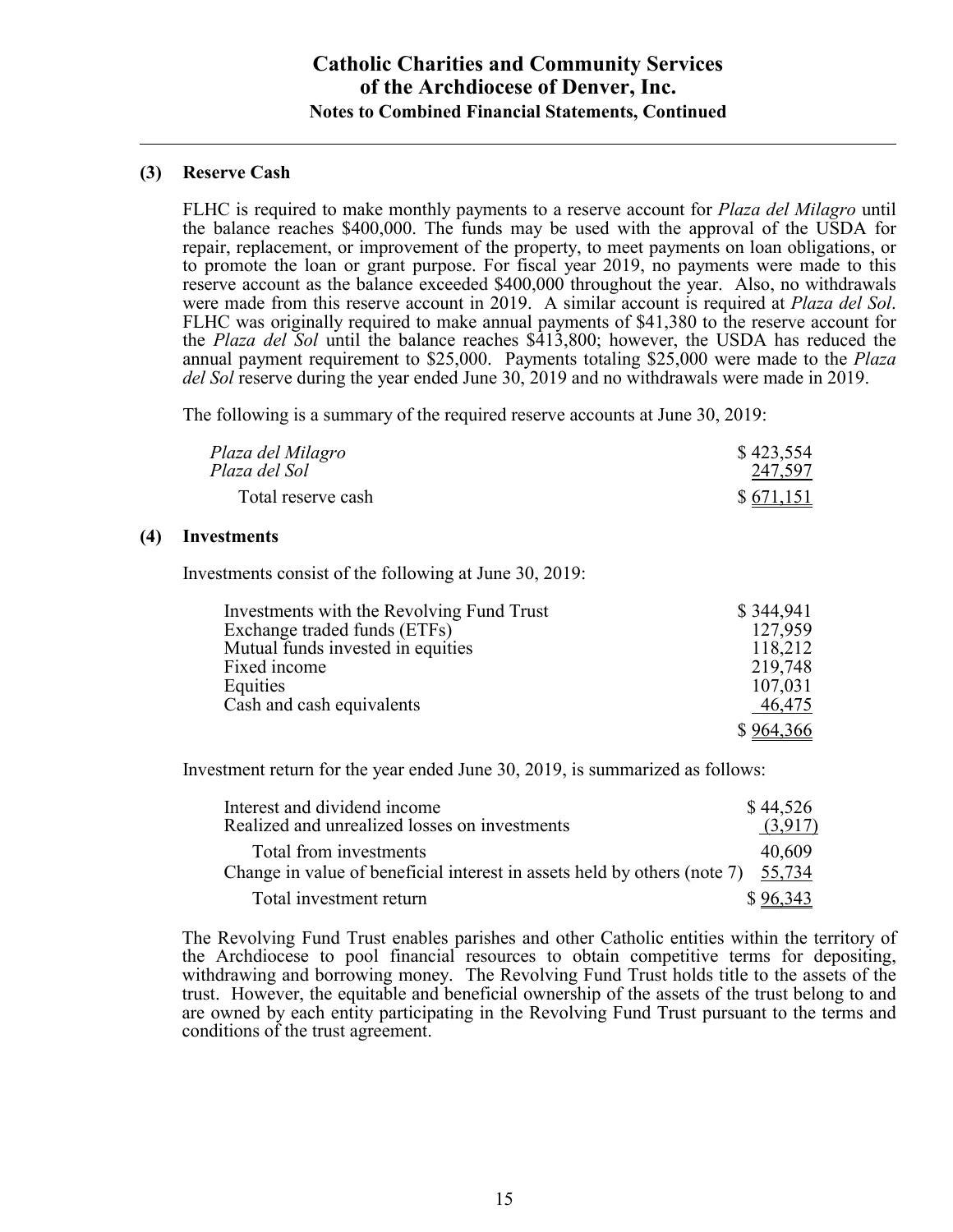### **(5) Fair Value Measurements**

The following table summarizes Catholic Charities' investments by the fair value hierarchy levels as of June 30, 2019:

|                             | Fair Value    | (Level 1) | (Level 2) | (Level 3) |
|-----------------------------|---------------|-----------|-----------|-----------|
| <b>Revolving Fund Trust</b> | 344,941<br>\$ | 344,941   |           |           |
| Exchange traded funds       | 127,959       | 127,959   |           |           |
| Mutual funds invested       |               |           |           |           |
| in equities                 | 118,212       | 118,212   |           |           |
| Fixed income                | 219,748       | 219,748   |           |           |
| Equities                    | 107,031       | 107,031   |           |           |
| Cash and cash equivalents   | 46,475        | 46,475    |           |           |
| Subtotal                    | 964,366       | 964,366   |           |           |
| Investments held at The     |               |           |           |           |
| <b>Catholic Foundation</b>  | 1,150,138     |           | 1,150,138 |           |
| Total                       | \$2,114,504   |           | ,150,138  |           |

Investments in marketable equity and fixed income securities with readily determinable market values are reported at fair value based on quoted prices in active markets. Investments held in the Revolving Fund Trust consist of marketable securities that are also valued based on quoted prices in active markets. The market value of Catholic Charities' beneficial interest in assets held at The Catholic Foundation is based on information reported by The Catholic Foundation, which holds the funds. There were no changes in the valuation techniques in the current year.

### **(6) Investment in Subsidiaries**

AHI Development, LLC and AHI Development Silverthorne, LLC were formed to acquire, construct, own, and operate low- and moderate-income housing complexes in Colorado. AHI Development, LLC owns .01% of St. Joseph Golden, LLLP and AHI which owns .005% as the Administrative Special Limited Partner in The Villas in Southgate, LLLP, neither of which has a cost basis of acquisition. AHI Development Silverthorne, LLC is the General Partner in Villa Sierra Madre II, LLLP and owns .01% of the partnership. AHI is the Administrative General Partner in Guadalupe Apartments, LLLP at .005% ownership, and AHI Development Guadalupe, LLC is the Managing General Partner in Guadalupe Apartments, LLLP at .005% ownership. Investment in the project entities is accounted for under the equity method by the corporations. Accordingly, the corporations recognize the earnings and losses of the partnerships to the extent of their respective ownership interests. AHI's investment in subsidiaries at June 30, 2019 was \$200 in AHI Development, LLC and \$600,050 in AHI Development Guadalupe, LLC.

AHI has agreements with the affiliated partnerships to oversee the development and construction of their respective low- and moderate-income housing complexes. At June 30, 2019, AHI had guaranteed any general partner calls for capital contributions by the limited partnerships for operations. Since inception of the partnerships, there have been no additional cash contributions required from the general partner corporations.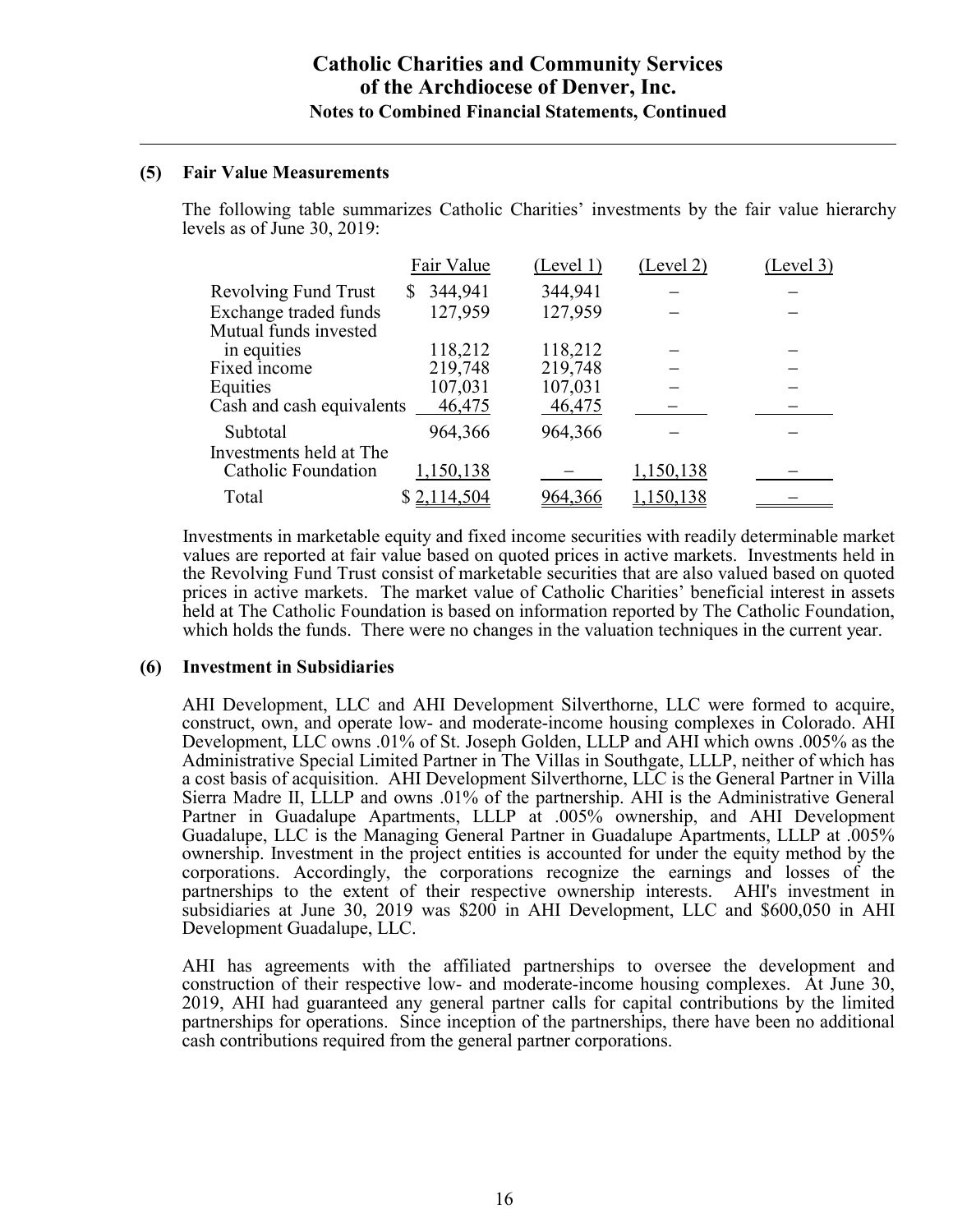### **(7) Beneficial Interest in Assets Held by Others**

Catholic Charities has entered into an agreement with The Catholic Foundation for the Roman Catholic Church in Northern Colorado (the Foundation), to hold and invest certain endowed funds, originally valued at \$1,100,000. The funds deposited at the Foundation are to be held in perpetuity by the Foundation, to which variance power has been given. The Foundation shall distribute annually to Catholic Charities as much of the net income of the Fund as Catholic Charities requests and the Foundation deems consistent with the agreement and the distribution policies of the Foundation. At June 30, 2019, the investments had a fair market value of \$1,150,138.

### **(8) Notes and Accrued Interest Receivable**

#### AHI

At June 30, 2019, AHI had notes receivable and accrued interest receivable consisting of the following:

|                                                | Interest<br>rate | Date due                | Note<br>receivable | Interest<br>receivable |
|------------------------------------------------|------------------|-------------------------|--------------------|------------------------|
| Broadway Affordable, LLLP<br>Allowance-BA      | $3.94\%$         | June 30, 2050           | 774,621            | 302,898<br>(289, 374)  |
| Villa Sierra Madre II, LLLP<br>Allowance-VSMII |                  | 6.00% December 31, 2045 | 350,000            | 112,980<br>(112,980)   |
| Guadalupe Apartments, LLLP<br>Allowance-GA     |                  | 6.50% December 31, 2056 | 300,000            | 37,227<br>(37, 227)    |
|                                                |                  |                         | \$1,424,621        | 13,524                 |

AHI's \$774,621 note from Broadway Affordable LLLP earns interest at 3.94%, compounded annually, and is unsecured. The note requires payments of principal and interest made annually, 90 days following the end of each fiscal year of Broadway Affordable LLLP, solely from and to the extent of cash flow remaining, if any, in the priority set forth in the Third Amended and Restated Agreement of Limited Partnership. If not paid sooner, the principal sum and all interest accrued thereon is due and payable in full on June 30, 2050. Interest earned on this note during the year ended June 30, 2019 was \$41,231. An allowance was recorded for \$41,231 for interest earned in fiscal year 2019, due to the cash flow calculation for Broadway Affordable, LLLP historically reflecting no funds being available to pay the interest. No payments were made in 2019.

AHI's \$350,000 note from Villa Sierra Madre II, LLLP earns interest at 6%, compounded annually, and is secured by the property, subordinate to the mortgage. The note requires payments of 100% of the available cash flow as defined in the related Partnership Agreement. If not paid sooner, the principal sum and all interest accrued thereon is due and payable in full on December 31, 2045. Interest earned on this note during the year ended June 30, 2019 was \$26,897. An allowance was recorded for \$26,897 for interest earned in fiscal year 2019, due to the cash flow calculation for Villa Sierra Madre II, LLLP reflecting no funds being available to pay the interest.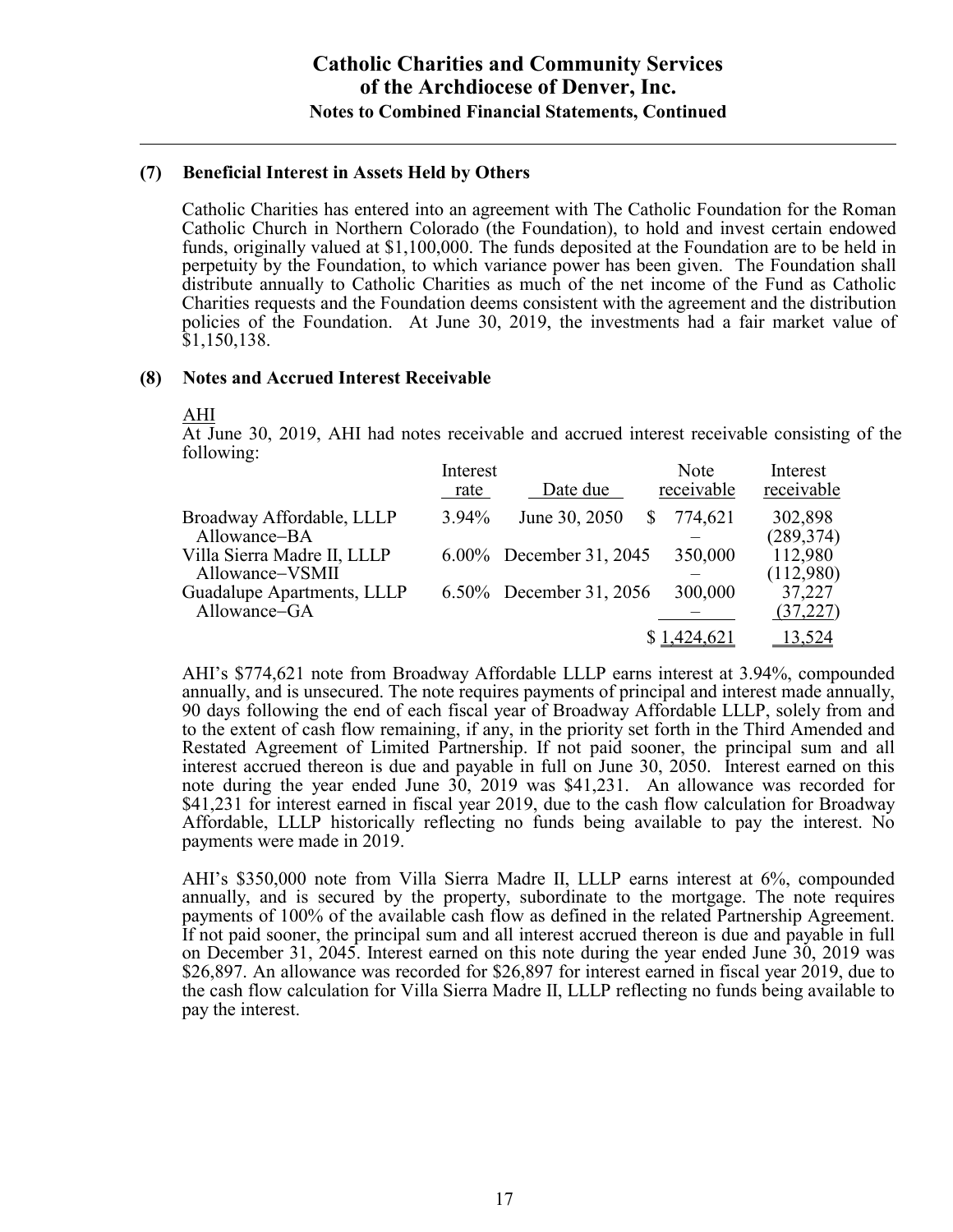#### **(8) Notes and Accrued Interest Receivable, Continued**

In June 2018, AHI acquired a \$300,000 note from Guadalupe Apartments, LLLP which earns interest at 6.50%. The note requires payments of the available cash flow as defined in the related Partnership Agreement. Principal and accrued interest are due and payable on December 31, 2056. Interest earned on this note during the year ended June 30, 2019 was \$20,664. An allowance was recorded for \$20,664 for interest earned on this note during the year ended June 30, 2019, due to the cash flow calculation for Guadalupe Apartments, LLLP reflecting no funds being available to pay the interest.

#### Catholic Charities

On April 4, 2006, Catholic Charities sold its property at 1122 Pearl Street, Denver, known as Courtyard Commons. The property was sold to Courtyard Commons, LLC, a limited liability company whose managing member is AHI Development, LLC. The property was sold for \$840,000 comprised of \$202,731 in payment of the existing CHFA mortgages on the property, and a promissory note of \$637,269. The promissory note bears interest of 4.79%, and requires that Courtyard Commons LLC make annual payments of \$1,000, cash flows permitting. Because payment of the note is uncertain, Catholic Charities has determined that a gain on sale will be recorded under the cost recovery method only when payments are received. The balance of the note (\$483,526 at June 30, 2019) and accrued interest (\$272,147 at June 30, 2019) are due and payable in full in 2045.

### **(9) Property and Equipment**

Property and equipment used in continuing operations consisted of the following at June 30, 2019:

| Catholic       |                      |              |
|----------------|----------------------|--------------|
| Charities      | <b>FLHC</b>          | Total        |
| 3,907,120      | 1,152,979            | 5,060,099    |
| 19,698,697     | 7,159,461            | 26,858,158   |
|                |                      | 3,123,253    |
| 26,264,611     | 8,776,899            | 35,041,510   |
| (11, 216, 942) | (4,605,102)          | (15,822,044) |
|                |                      |              |
|                |                      | 267,199      |
| 15,314,868     |                      | 19,486,665   |
|                | 2,658,794<br>267,199 | 464,459      |

### **(10) Charitable Gift Annuities**

Catholic Charities has received several charitable gift annuity contracts. These contracts require Catholic Charities to make fixed payments to the beneficiaries over their lifetimes. The obligation to make the periodic disbursements to the beneficiary becomes a general obligation of Catholic Charities. This liability is recorded at the net present value of the expected future payments, discounted at interest rates ranging from 1% to 6% over the expected lives of the beneficiaries, and totaled \$231,872 at June 30, 2019.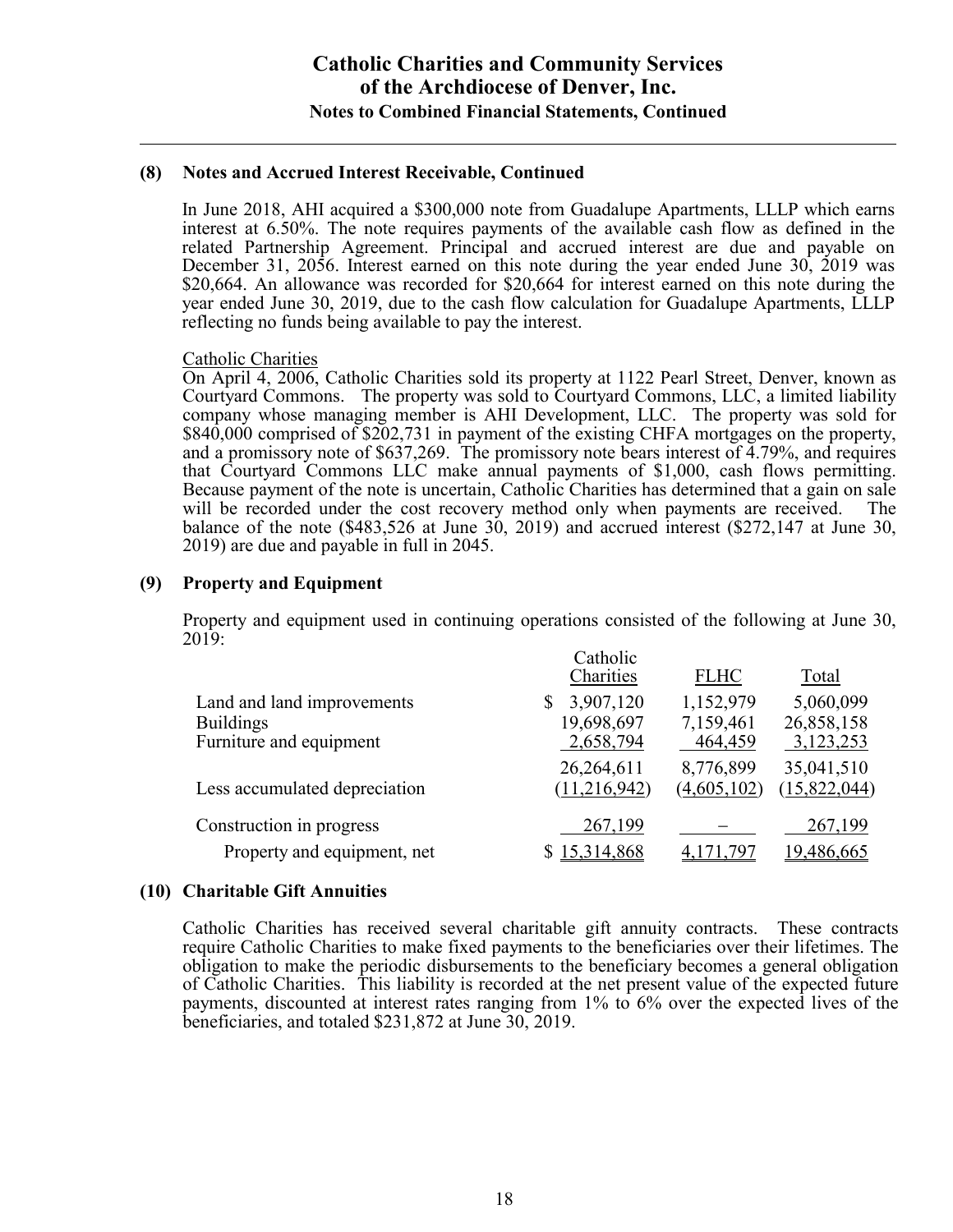### **(11) Notes Payable**

FLHC has received five loans with interest rates below market. These notes have been discounted, depending on the market rate for similar loans at the time of borrowing. The discounts have been deducted from the face value of the notes, and were recorded as restricted contributions in the years in which the loans were received. The discount totals \$419,757 at June 30, 2019. As this discount is amortized, a corresponding amount is released from temporarily restricted net assets. At June 30, 2019, notes payable consisted of the following:

| Note payable to USDA Rural Development, interest at 1%,<br>monthly payments of \$1,575 to be made through September 2031,<br>secured by first lien on property-Plaza del Milagro | \$216,416   |
|----------------------------------------------------------------------------------------------------------------------------------------------------------------------------------|-------------|
| Note payable to Weld County, interest at 3%, monthly payments<br>of \$1,194 through June 2033, secured by deed of trust                                                          |             |
| -Plaza del Milagro                                                                                                                                                               | 163,675     |
| Note payable to USDA Rural Development, including accrued<br>interest, interest at 1%, monthly payments of \$4,078 to be made                                                    |             |
| over 33 years, secured by deed of trust– <i>Plaza del Sol</i>                                                                                                                    | 716,323     |
| Note payable to Weld County, interest at 3%, monthly payments<br>of \$555, secured by deed of trust-Plaza del Sol                                                                | 31,837      |
| Note payable to Colorado Housing and Finance Authority, interest<br>at 1%, monthly payments of $$1,608$ to be made over 30 years                                                 |             |
| -Plaza del Sol                                                                                                                                                                   | 256,246     |
| Face value of below market rate notes payable                                                                                                                                    | 1,384,497   |
| Less discount                                                                                                                                                                    | (419,757)   |
|                                                                                                                                                                                  | 964,740     |
| Note payable to Catholic Charities, at 0% interest, payable in annual<br>installments of \$10,000 beginning in 2004-Plaza del Sol (inter-                                        |             |
| organizational transaction has been eliminated in consolidation)                                                                                                                 | 60,000      |
| Net notes payable                                                                                                                                                                | \$1,024,740 |

The future undiscounted principal payments on these notes for years ending June 30 are:

| 2020              | \$<br>90,920 |
|-------------------|--------------|
| 2021              | 92,145       |
| 2022              | 93,393       |
| 2023              | 94,663       |
| 2024              | 93,027       |
| Later years       | 980,349      |
|                   | 1,444,497    |
| Less discount     | (419, 757)   |
| Net notes payable | 024,740      |
|                   |              |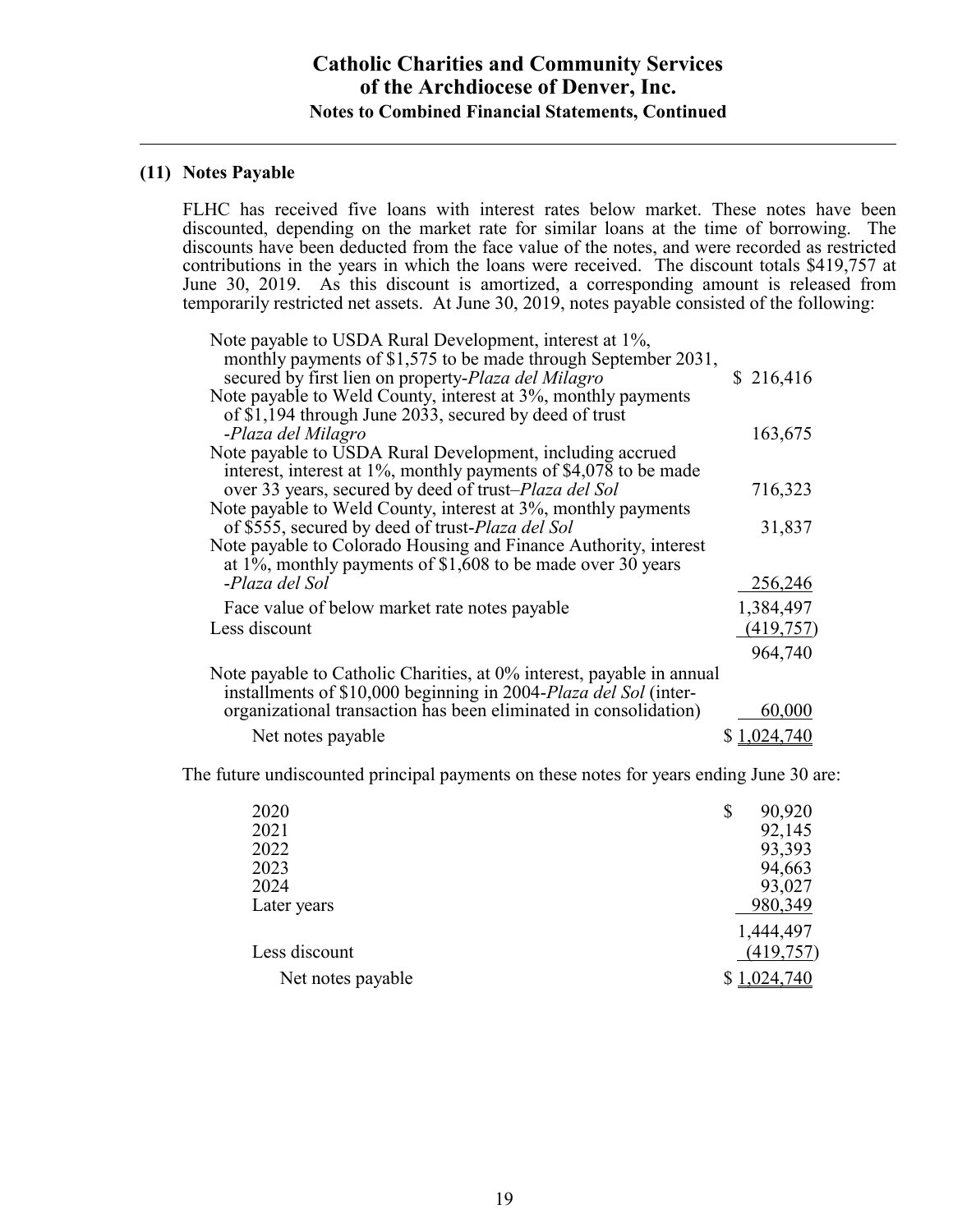### **(12) Net Assets With Donor Restrictions**

Net assets with donor restriction at June 30, 2019 consist of the following:

| Catholic Charities:                                      |             |
|----------------------------------------------------------|-------------|
| Contributions restricted by donors, but not yet expended | 491,528     |
| Unspent endowment earnings                               | 74,198      |
| Endowment funds                                          | 1,453,626   |
| Subtotal                                                 | 2,019,352   |
| <i>FLHC:</i>                                             |             |
| Unamortized loan discount (note 11)                      | 419,757     |
| AHI:                                                     |             |
| Improvements at Marian Plaza                             | 15,496      |
| Total net assets with donor restriction                  | \$2,454,605 |

Net assets released from restrictions during fiscal year 2019 consisted of the following:

| Catholic Charities:                                      |              |
|----------------------------------------------------------|--------------|
| Collection of contributions receivable                   | 191,250      |
| Expenditure of endowment earnings                        | 42,692       |
| Restricted contributions expended per donor instructions | 9,903,611    |
| Subtotal                                                 | 10,137,553   |
| <i>FLHC:</i>                                             |              |
| Amortization of below market rate note payable           | 49.901       |
| Total net assets released                                | \$10,187,454 |

In addition, net assets without donor restriction generated by FLHC projects are restricted for use by that particular housing project.

#### Endowment Funds

Net assets with donor restrictions include endowment fund assets that are subject to restrictions requiring that the principal be invested in perpetuity and only the income be used. Endowment net assets consist of the following funds at June 30, 2019:

| Catholic Charities Endowment Fund-Samaritan House | \$1,000,000 |
|---------------------------------------------------|-------------|
| Catholic Charities Endowment Fund-operations      | 100,000     |
| General Endowment                                 | 50,000      |
| South West Emergency Assistance                   | 26,707      |
| Marjory Reed Mayo - equipment                     | 25,000      |
| Samaritan House - capital improvements            | 251,919     |
| Total endowment net assets                        | \$1,453,626 |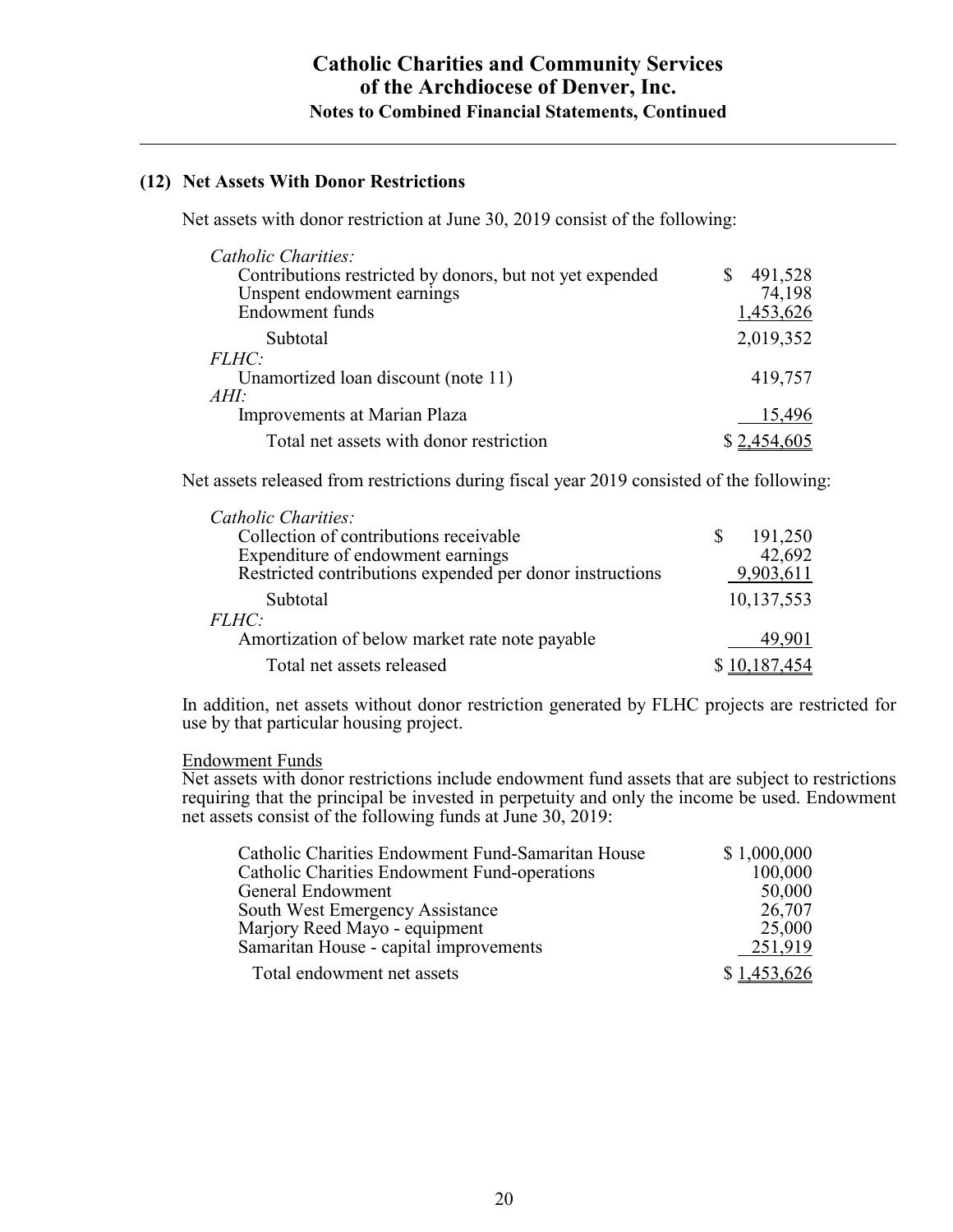### **(12) Net Assets With Donor Restrictions, Continued**

Endowment Funds, Continued

Catholic Charities follows the Uniform Prudent Management of Institutional Funds Act (UPMIFA). Catholic Charities has interpreted the UPMIFA as requiring the preservation of the fair value of the original gift as of the gift date of the donor-restricted endowment funds absent explicit donor stipulations to the contrary. As a result of this interpretation and in the absence of explicit donor stipulations to the contrary, Catholic Charities classifies as net assets with donor restrictions (a) the original value of gifts donated to the restricted endowment, (b) the original value of subsequent gifts to the restricted endowment, and (c) accumulations to the restricted endowment made in accordance with the direction of the applicable donor gift instrument at the time the accumulation is added to the fund.

The unspent portion of the donor-restricted endowment fund is classified in net assets with donor restrictions until those amounts are appropriated for expenditure by the Board in a manner consistent with the standard of prudence prescribed by UPMIFA.

In accordance with UPMIFA, Catholic Charities considers the following factors in making a determination to appropriate or accumulate donor-restricted endowment funds:

- (1) The duration and preservation of the fund<br>(2) The purposes of Catholic Charities and the
- (2) The purposes of Catholic Charities and the donor-restricted endowment funds (3) General economic conditions
- (3) General economic conditions<br>(4) The possible effect of inflation
- (4) The possible effect of inflation and deflation  $(5)$  The expected total return from income and the
- The expected total return from income and the appreciation of investments
- (6) Other Catholic Charities resources<br>(7) The investment policies of Catholi
- The investment policies of Catholic Charities.

Following are the changes in the endowment net assets for the year ended June 30, 2019:

| Endowment net assets at beginning of year | \$1,516,786 |
|-------------------------------------------|-------------|
| Investment return, net                    | 53,730      |
| <b>Contributions</b>                      |             |
| Expenditure of endowment earnings         | (42,692)    |
| Endowment net assets at end of year       | \$1,527,824 |

#### Return Objectives and Risk Parameters

Catholic Charities' assets include donor-restricted funds that Catholic Charities must hold in perpetuity. Catholic Charities has adopted investment policies for endowment assets that attempt to provide a reasonable, predictable, stable and sustainable level of income that supports current needs and provides for growth in assets and income over time. Catholic Charities' spending policies reflect donor restrictions on the original gift.

#### Strategies Employed for Achieving Objectives

To satisfy its long-term rate-of-return objectives, Catholic Charities relies on a total return strategy, in which investment returns are achieved through both capital appreciation (realized and unrealized) and current yield (interest and dividends). In addition, Catholic Charities relies on the strategies of the Catholic Foundation where a portion of the endowment is held. Catholic Charities targets a diversified asset allocation to achieve its long-term return objectives within prudent risk constraints.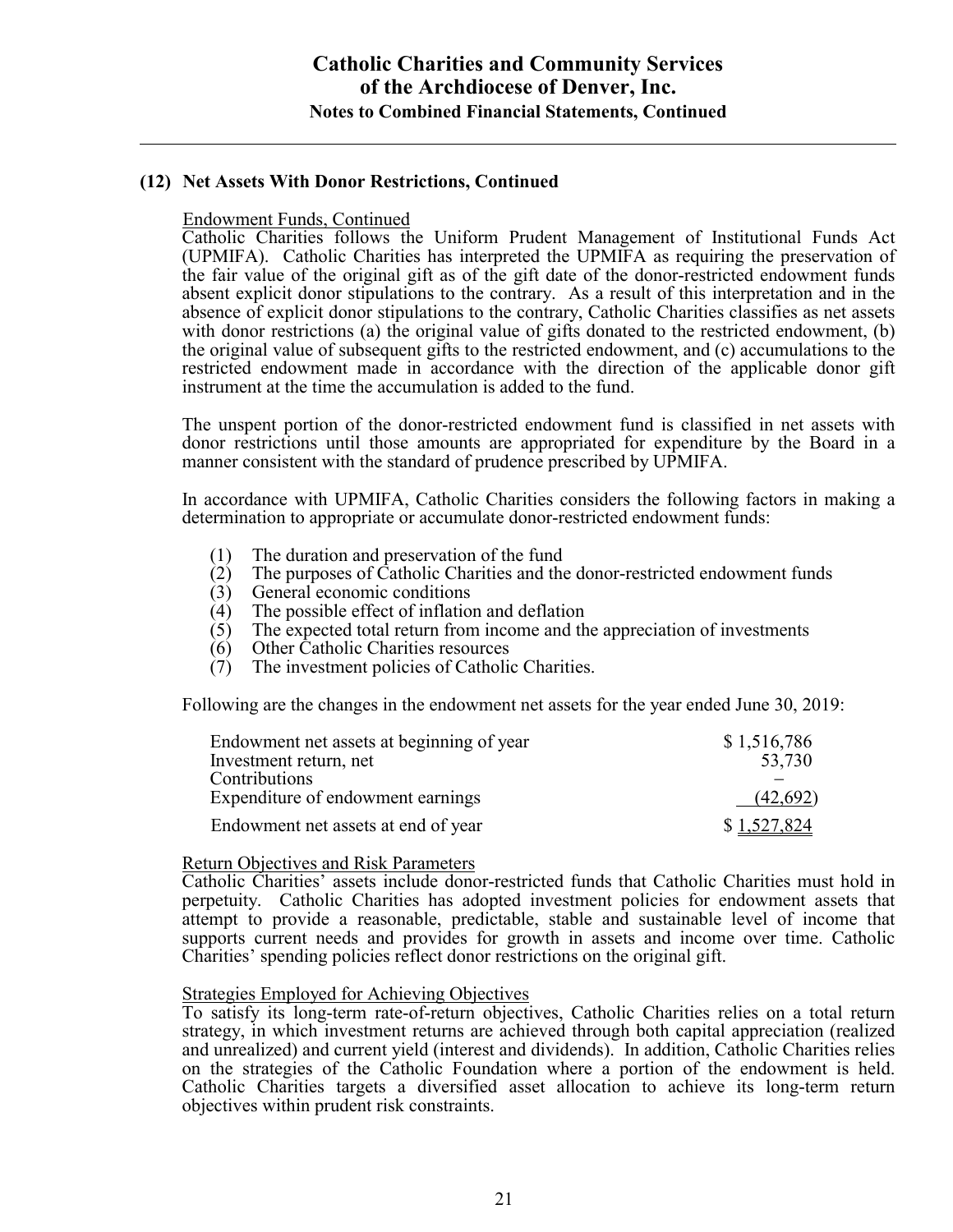### **(12) Net Assets With Donor Restrictions, Continued**

Distribution Policy and How the Investment Objectives Relate to Distribution Policy Catholic Charities has a policy of appropriating for distribution each year that amount of investment income which it deems prudent. During 2019, Catholic Charities expended \$42,692 in endowment earnings for purposes in accordance with endowment requirements.

### **(13) Operating Leases**

Catholic Charities rents office space for administrative and program needs in various locations. Total minimum rental commitments under these written lease agreements are as follows for the years ending June 30:

| 2020 | \$325,849 |
|------|-----------|
| 2021 | 285,572   |
| 2022 | 285,887   |
| 2023 | 75,774    |
| 2024 | 1,808     |
|      | \$974,890 |

In addition, Catholic Charities rents space for various programs on a month-to-month basis. Total rent expense for the year ended June 30, 2019 was \$499,792, which includes in-kind building space valued at \$128,857.

### **(14) Line of Credit**

Catholic Charities has a \$3,000,000 revolving line of credit with a bank that expires November 13, 2019. Borrowings on the line bear interest at the Wall Street Journal Prime rate minus .75%. At June 30, 2019, no amounts were outstanding on the line of credit.

### **(15) Related Party Transactions – Archdiocese and Related Organizations**

Catholic Charities has as its general purpose, the promotion of the charitable causes of the Archdiocese. In addition to investments in the Revolving Fund Trust, the following related party transactions existed with the Archdiocese for the year ended June 30, 2019:

- (a) The Archdiocese of Denver contributed \$1,400,000 to Catholic Charities through the Archbishop's Catholic Appeal and other support.
- (b) Effective July 1, 2014, Catholic Charities discontinued their self-insurance program and was admitted to The Archdiocese of Denver Welfare Benefits Trust Plan. Expense for the insurance plan for the year totaled \$2,608,268. In order to be admitted to the plan, Catholic Charities was required to pay \$560,000 to the Archdiocese of Denver to fund the Risk Corridor Reserve, of which \$186,667 had been paid as of June 30, 2018. The remaining \$373,333 due to the Archdiocese of Denver was paid in full during the year ended June 30, 2019.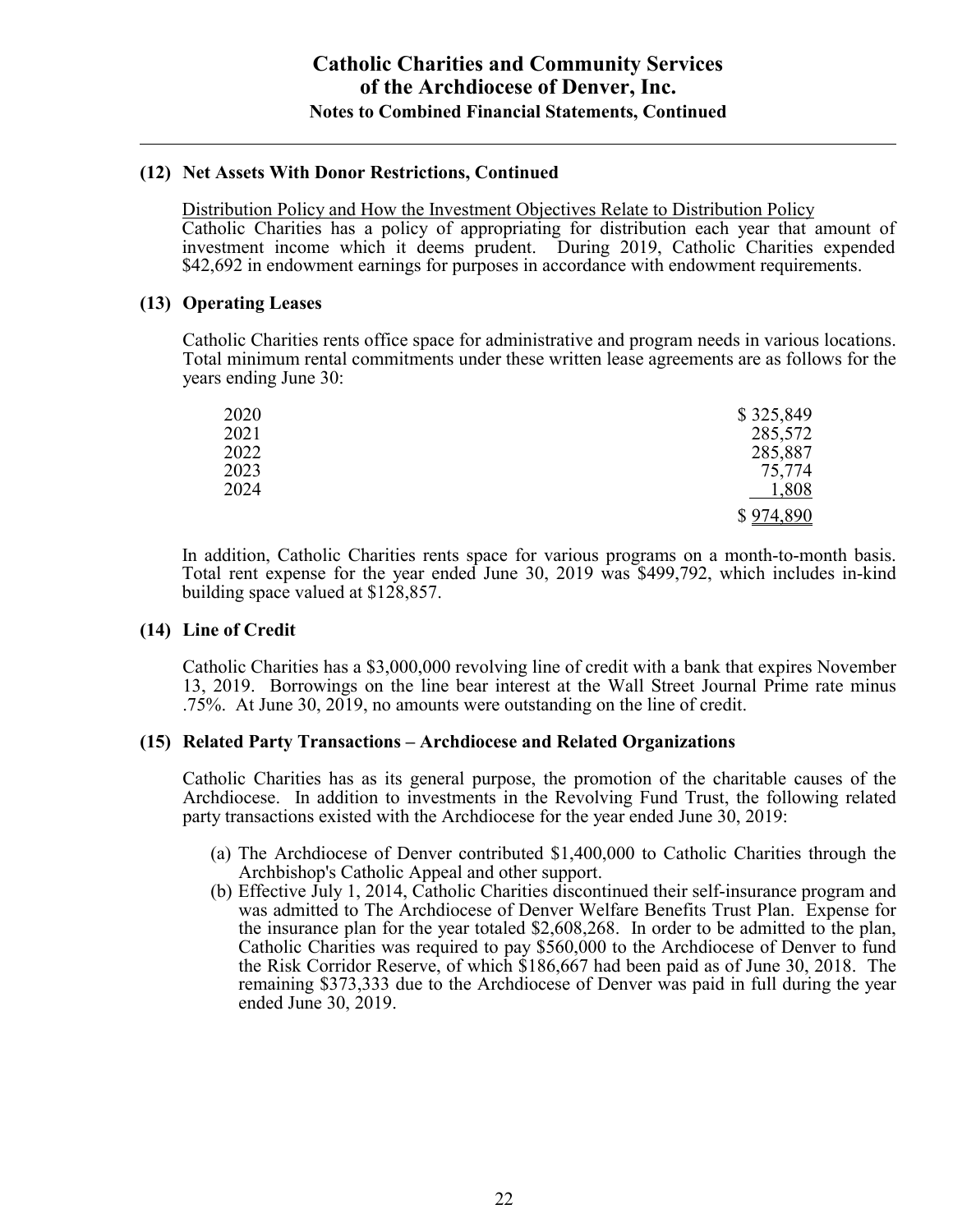### **(15) Related Party Transactions – Archdiocese and Related Organizations, Continued**

- (c) Archdiocesan Housing, Inc. and its affiliates share a building with Catholic Charities and use Catholic Charities' payroll services for their employees. AHI and affiliates reimbursed Catholic Charities a total of \$5,236,064 for salaries and related expenses, including \$198,453 in employer matching under their 403(b) retirement plan. Also included in this total are charges amounting to \$661,195 related to health insurance provided by the Archdiocese of Denver (see note (b) above). Furthermore, AHI and affiliates paid Catholic Charities \$58,567 for shared occupancy costs. The senior housing sites, through AHI, also contracted with Catholic Charities to provide case management services, for a total of \$65,710.
- (d) The Archdiocese of Denver Risk Management and Property/Casualty Insurance Trust (the Trust) currently procures worker's compensation, property and general liability insurance coverage for Catholic Charities. Catholic Charities paid \$481,322 to the Trust during the year ended June 30, 2019.
- (e) Effective July 1, 2018, Catholic Charities entered into an agreement with the Archdiocese of Denver's Office of Development to provide certain fundraising and donor development services to Catholic Charities. During the year ended June 30, 2019, Catholic Charities incurred \$714,550 in expense for these services, which includes \$55,746 in accounts payable at year-end.
- (f) During the year ended June 30, 2019, Catholic Charities received a contribution totaling \$2,000,000 from Colorado Affordable Catholic Housing Corporation, an affiliate to Archdiocesan Housing, Inc.
- (g) AHI, AHI Development, LLC, and AHI Development Silverthorne, LLC have agreements with affiliates and/or entities managed or controlled by affiliates whereby they earn development fees for services rendered in connection with the investigation, due diligence, development, financing, construction and permitting of related affordable housing projects. During the year ended June 30, 2019, fees earned on separate projects and affiliates were \$1,548,700. Because the development fees are paid dependent upon third party investor agreements (which may include interest), the amounts due at June 30, 2019 were as follows:

| Guadalupe                                      | \$392,354 |
|------------------------------------------------|-----------|
| Mount Loretto                                  | 192,013   |
| Villa Sierra Madre II, LLLP                    | 86,002    |
| Total development fees receivable – affiliates | \$670,369 |

- (h) At June 30, 2019, Broadway Affordable, LLLP owed AHI \$774,621 and net accrued interest of \$13,524. See note 8.
- (i) At June 30, 2019, Villa Sierra Madre II, LLLP owed AHI \$350,000. See note 8.
- (j) At June 30, 2019, Guadalupe Apartments, LLLP owed AHI \$300,000. See note 8.

#### **(16) Retirement Plan**

Catholic Charities has established a retirement plan under section 403(b) of the Internal Revenue Service Code that is available to employees. Catholic Charities contributes 5% of employee salaries for employees with a year or more service. In addition, Catholic Charities matches 50% of the employee's elective deferral amount that does not exceed 2% of the total employee's compensation. Total employer contributions under this plan for Catholic Charities employees were \$593,365 for the year ended June 30, 2019.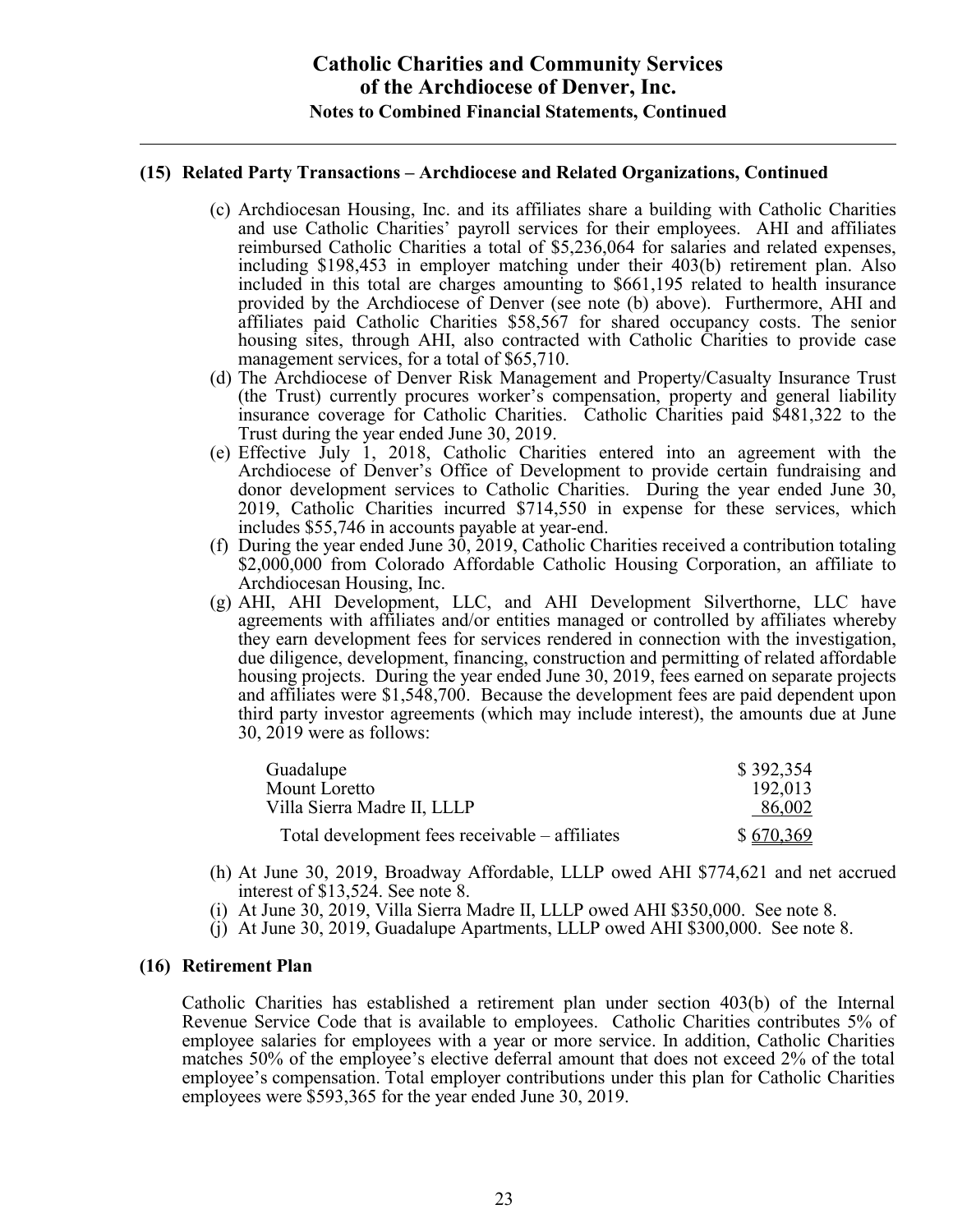### **(17) Land Use Restrictions, Project Guarantees, and Commitments**

#### Guadalupe Shelter

Catholic Charities received grants totaling \$600,000 from Greeley Urban Renewal Authority (GURA) for the purchase of land and construction of the new Guadalupe Center Homeless Shelter. If Catholic Charities ceases to use the property for this purpose, Catholic Charities must transfer the property to GURA or reimburse GURA for the fair market value of the portion of the property attributable to this grant at the time the property ceases to be used for this purpose. Additionally, the project received funding from the State of Colorado totaling \$600,000 with the commitment to provide housing for moderate, low and very low income persons for 30 years after the close out of the project. A portion of the property was sold to an affiliated entity during 2016, who intends to continue using the property for the specified purpose.

#### Mission Building-Fort Collins

In conjunction with the renovation of the Mission building in Ft. Collins that was partially funded by a grant of \$46,235 from the City of Ft. Collins in 2006, Catholic Charities has agreed to continue to operate the building as a Community Development Block Grant eligible public facility for 90 years or refund the grant.

#### Smith Road

On October 12, 2016, Catholic Charities purchased property at 6240 Smith Road in Denver, for \$2,500,000, to be used as an overnight shelter space and short-term transitional housing for women. Part of the property also serves as an office building for administration. Catholic Charities received \$1,000,000 in funding from the City and County of Denver, which was applied to the purchase. Repayment of the loan shall be deferred as long as the property is used as a non-profit community facility for a term of 35 years. Should this condition not be met during the 35-year period, the \$1,000,000 must be repaid.

#### Farm Labor Housing Corporation

FLHC has received various loans with interest at rates below market (see note 11). The loans require that the *Plaza del Milagro* and *Plaza del Sol* be maintained as low-income housing.

#### Mount Loretto, LLC

Under an agreement with Catholic Charities, AHI has assumed responsibility for the guarantees made for the Mount Loretto, LLC housing project by Catholic Charities and has agreed to indemnify Catholic Charities for any claims made against those guarantees. AHI also assumed the covenant that the project will rent to qualified low-income occupants for the 40-year guaranty period, which expires in 2045. Should the project lose its low-income housing status, grants received from local agencies through Catholic Charities to the project construction totaling \$1,494,000 would have to be repaid.

#### St. Joseph, LLLP

Under an agreement effective December 16, 2009 with AHI Development, LLC, general partner of the St. Joseph Golden, LLLP, AHI has assumed joint responsibility with CACHC for guarantees made for the St. Joseph Golden, LLLP housing project by AHI Development, LLC and has agreed to indemnify AHI Development, LLC for any claims made against those guarantees. AHI also assumed the covenant that the project will rent to qualified low-income occupants for the 20-year guaranty period, which expires in 2029. Should the project lose its low-income housing status, the loans received from a local governmental agency through AHI for the project construction totaling \$612,236 would have to be repaid.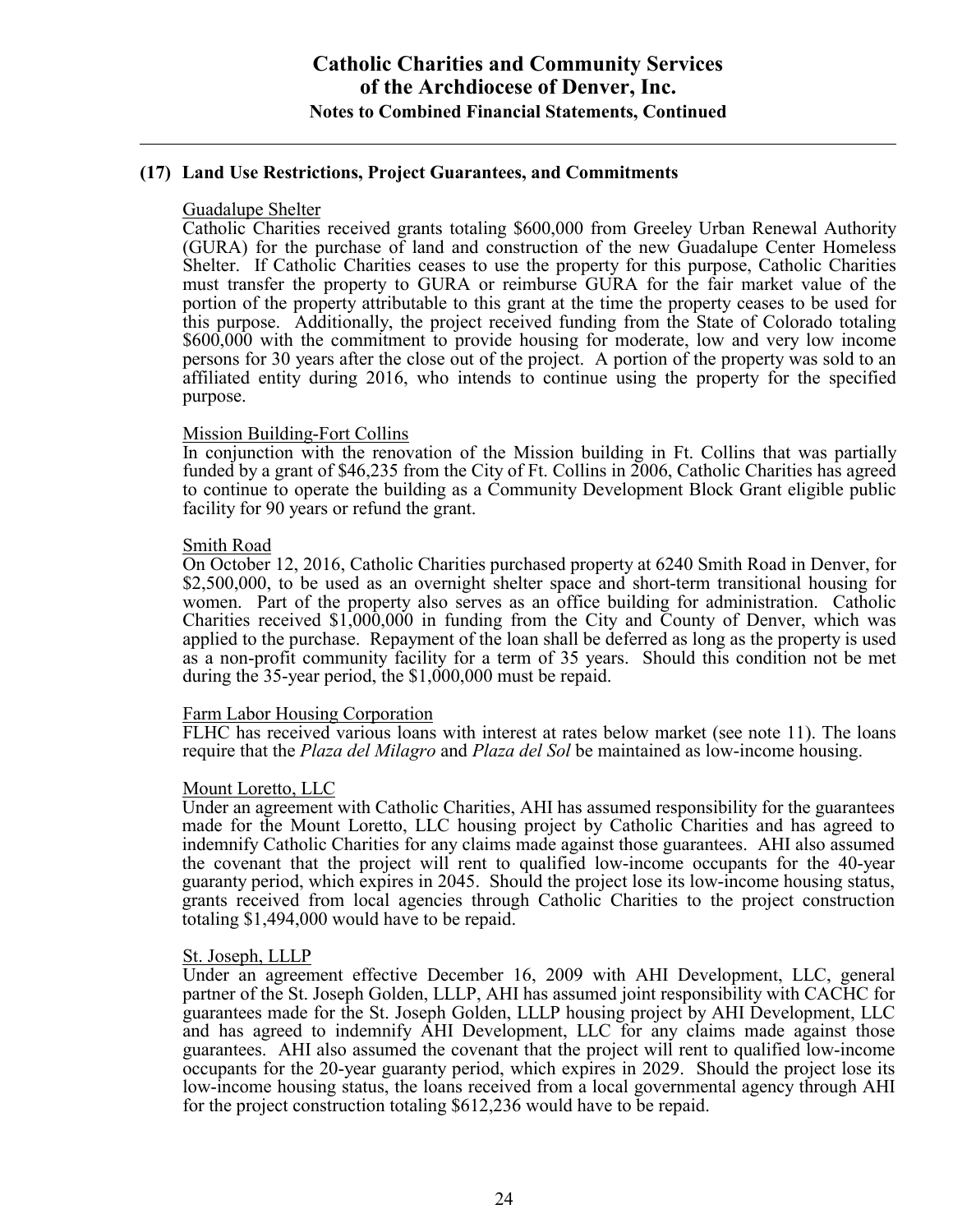### **(17) Land Use Restrictions, Project Guarantees, and Commitments, Continued**

#### Villas in Southgate, LLLP

AHI is the Administrative Special Limited Partner of Villas in Southgate, LLLP. If, at any time or from time to time after the redemption of the Series B Bonds, an operating deficit exists, then the Administrative Special Limited Partner is required to lend funds (an operating deficit loan) to the Partnership in an amount equal to the amount of the operating deficit. The Administrative Special Limited Partner's obligation to make these loans will terminate at the close of the fiscal year in which certain requirements are satisfied. The Administrative Special Limited Partner's obligation to make operating deficit loans is limited to an amount equal to \$300,000. Operating deficit loans are repayable without interest. No operating deficits have been experienced as of June 30, 2019.

AHI has a partnership agreement with The Villas in Southgate, LLLP whereby The Villas at Southgate, LLLP must pay AHI a management fee in connection with management of the project commencing the first year the Project is 95% occupied by qualified tenants, provided that such fee shall be payable only to the extent The Villas in Southgate, LLLP has cash from operations remaining after payment of obligations having a higher priority as set forth in the partnership agreement. If cash flow is not sufficient to pay the fee provided above, any unpaid fee shall accrue and shall be payable out of the next available cash flow. During the year ended June 30, 2019, The Villas in Southgate, LLLP paid management fees totaling \$15,039.

#### Courtyard Commons, LLC

AHI Development, LLC is the Managing Member of Courtyard Commons, LLC. If, at any time or from time to time an operating deficit exists, then the Managing Member shall lend funds (an operating deficit loan) to Courtyard Commons, LLC in an amount equal to the amount of the operating deficit. The Managing Member's obligation to make these loans will terminate at the close of the fiscal year in which certain requirements are satisfied. Operating deficit loans are repayable with interest at the applicable federal rate for long term obligations. No operating deficits have been experienced.

AHI Development, LLC has an operating agreement with Courtyard Commons, LLC whereby Courtyard Commons, LLC must pay AHI Development, LLC a management fee in connection with management of the project commencing the first year the Project is 95% occupied by qualified tenants. During the year ended June 30, 2019, Courtyard Commons, LLC paid management fees totaling \$4,775.

During the year ended June 30, 2007, AHI received funding totaling \$240,000 from the State of Colorado for the necessary rehabilitation of Courtyard Commons. As a condition to the receipt of this funding, a covenant has been recorded to ensure that the housing is to be rented to low-income occupants for a term of 50 years. Should this condition not be met during the 50-year period, the \$240,000 must be repaid. Similarly, during the year ended June 30, 2008 AHI received a grant of \$350,000 from the City and County of Denver, and a grant of \$200,000 from the Federal Home Loan Bank of Topeka. The terms of these grants require that the property be rented to low-income occupants for terms of 40 and 15 years, respectively. These grants were funded directly to Courtyard Commons and are not reflected on the AHI financial statements except as the guarantee commitment. In turn, Courtyard Commons has entered into promissory notes with AHI for repayment of the grants. Should the project lose its low-income housing status, grants received from the agencies through AHI to the project construction totaling \$790,000 would have to be repaid.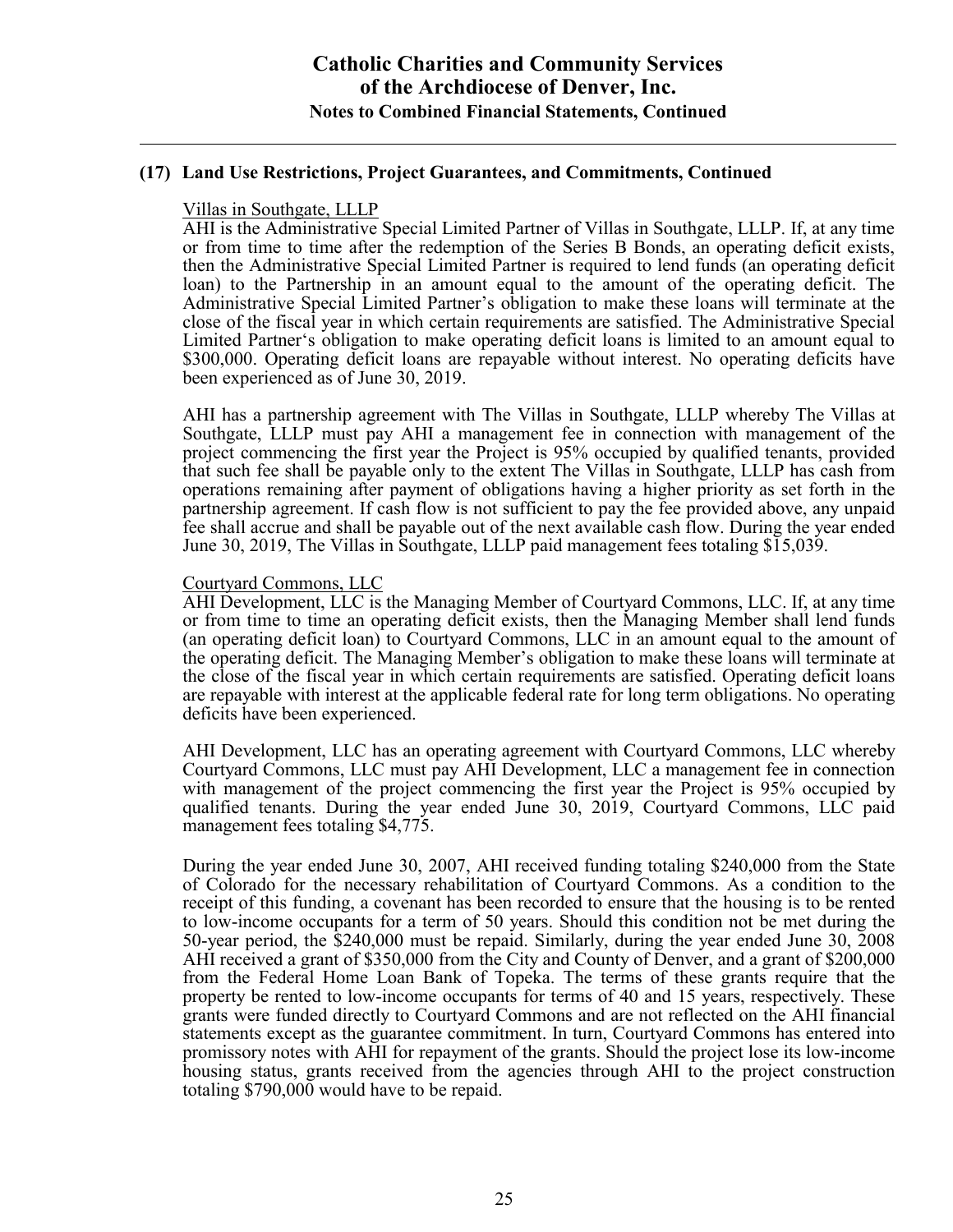### **(17) Land Use Restrictions, Project Guarantees, and Commitments, Continued**

#### Broadway Affordable, LLLP

During the year ended June 30, 2010, AHI received funding totaling \$497,000 from the City and County of Denver. Repayment of the loan shall be deferred so long as the housing is rented to low-income occupants for a term of 40 years. Should this condition not be met during the 40-year period, the \$497,000 must be repaid. The loan was funded directly to Broadway Affordable, LLLP and is not reflected on the AHI financial statements except as the guarantee commitment. In turn, Broadway Affordable, LLLP has entered into a promissory note with AHI for repayment of the loan. Should the project lose its low-income housing status, the loan received from the City through AHI to the project totaling \$497,000 would have to be repaid. As a General Partner, AHI Development, LLC and its affiliated entity, CACHC, provide certain operating deficit and other related guaranties for the benefit of Broadway Affordable, LLLP.

#### Prairie Rose Plaza

During the year ended June 30, 2011, AHI received funding totaling \$190,000 from the State of Colorado for acquisition and construction of the Prairie Rose Plaza apartments. Repayment of the loan shall be deferred so long as the property continues to be used primarily to provide housing for eligible beneficiaries at affordable rents for a term of 40 years. Should this condition not be met during the 40-year period, the \$190,000 must be repaid.

### Villa Sierra Madre II, LLLP

AHI Development Silverthorne, LLC is the general partner of Villa Sierra Madre II, LLLP. If, at any time prior to the date that all conditions for the funding of the investor limited partner's final installment have been satisfied and the investor limited partner has funded the final installment (Period 1), an operating deficit exists, the general partner shall fund the operating deficit without limitation as to amount through operating deficit loans. At any time during a minimum of thirty-six months after Period 1 until dissolution and liquidation of the partnership, the general partner's obligation to fund operating deficits through operating deficit loans shall continue in an additional amount (i.e., not reduced by any operating deficit loans made in Period 1) not to exceed \$250,000 in the aggregate. Funds in the operating reserve may be used to pay operating deficits occurring after the last day of Period 1 before the general partner is required to make operating deficit loans. All operating deficit loans shall bear interest at the prime interest rate, compounded annually, and shall be repayable from cash flow or net proceeds as provided in the partnership agreement. No operating deficits have been experienced.

AHI also assumed the covenant that the project will rent to qualified low-income occupants for a term of at least 40 years, which expires in 2055. Should the project lose its low-income housing status, a grant received from a local government agency through AHI to the project totaling \$350,000 may have to be repaid.

AHI Development Silverthorne, LLC has an agreement with Villa Sierra Madre II, LLLP whereby Villa Sierra Madre II, LLLP must pay AHI Development Silverthorne, LLC an annual asset management fee of \$7,500 in connection with management of the project. During the year ended June 30, 2019, Villa Sierra Madre II, LLLP paid management fees totaling \$7,500.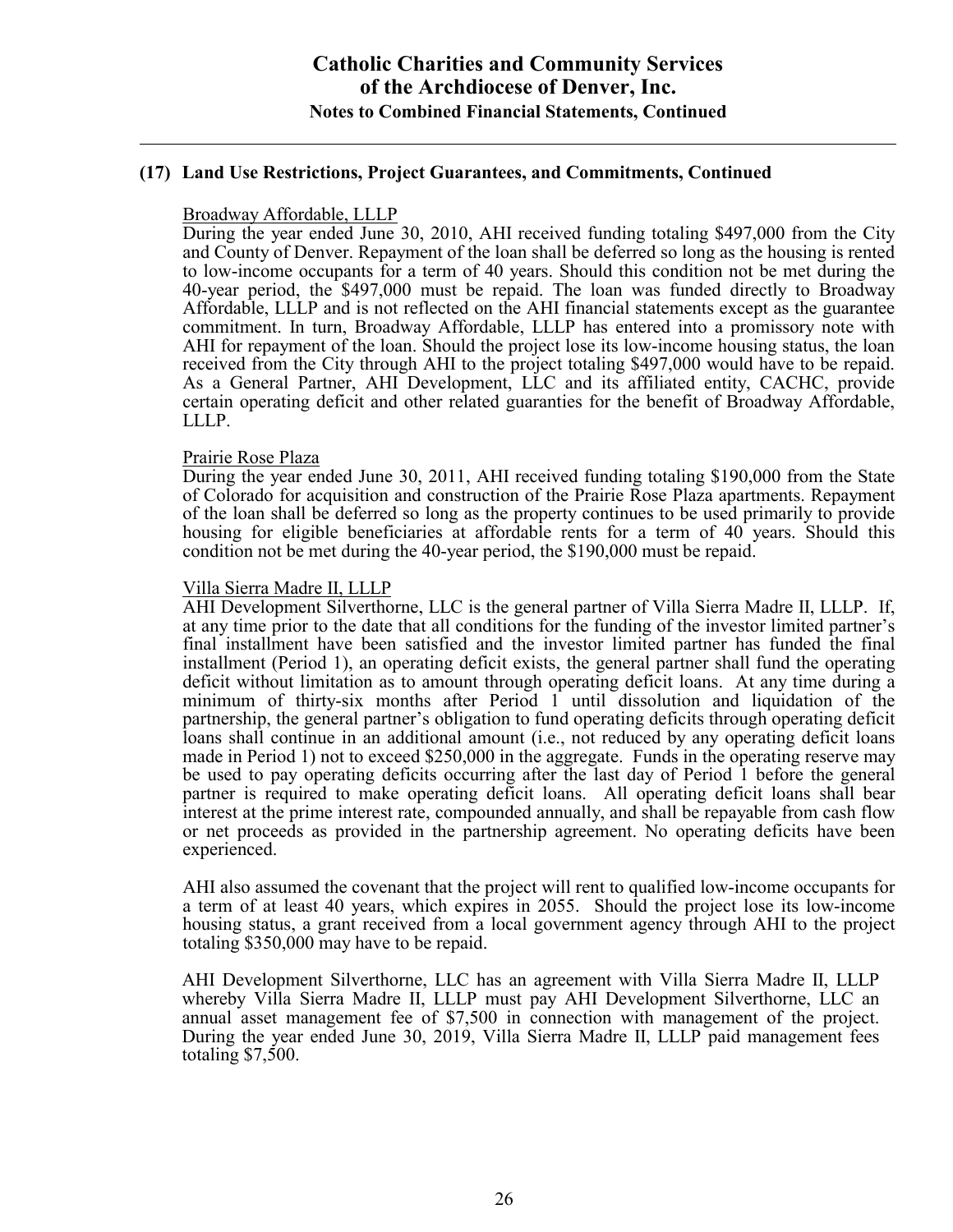#### **(17) Land Use Restrictions, Project Guarantees, and Commitments, Continued**

#### Guadalupe Apartments, LLLP

AHI, as guarantor for the project, has guaranteed the due and punctual payment and performance of all of the obligations set forth in the partnership agreement. In addition, AHI is the guarantor of operating deficits of the partnership limited to the maximum cumulative amount of \$175,641.

During the year ended June 30, 2017, AHI received funding totaling \$750,000 from First Bank for acquisition, construction and development of Guadalupe Apartments. Repayment of the loan shall be deferred so long as the property continues to be used to provide low-income housing for a term of 15 years. Should this condition not be met during the 15-year period, the \$750,000 must be repaid.

During the year ended June 30, 2017, AHI received funding totaling \$250,000 from the Greeley Urban Renewal Authority for the purpose of assisting with infrastructure costs associated with the construction of Guadalupe Apartments. This loan will be forgiven so long as the property continues to be used to provide low-moderate income housing for a term of five years. Should this condition not be met during the five-year period, the \$250,000 must be repaid.

#### **(18) Subsequent Events**

In July 2019, HMS entered into a financing arrangement with AHI to finance \$606,128, at 0% interest, in property insurance premiums covering the period July 1, 2019 through July 1, 2020. The arrangement requires monthly payments of \$60,613 beginning August 25, 2019 through May 25, 2020.

On August 15, 2019, AHI closed on the purchase of Immaculata Plaza, Inc. in Greeley, Colorado, a HUD-subsidized project, for \$96,878 and the assumption of notes payable totaling \$1,095,594. Conveyance of the property was approved by HUD. Immaculata Plaza, Inc. has entered into a repayment agreement with AHI to repay the \$96,878 as cash flow allows.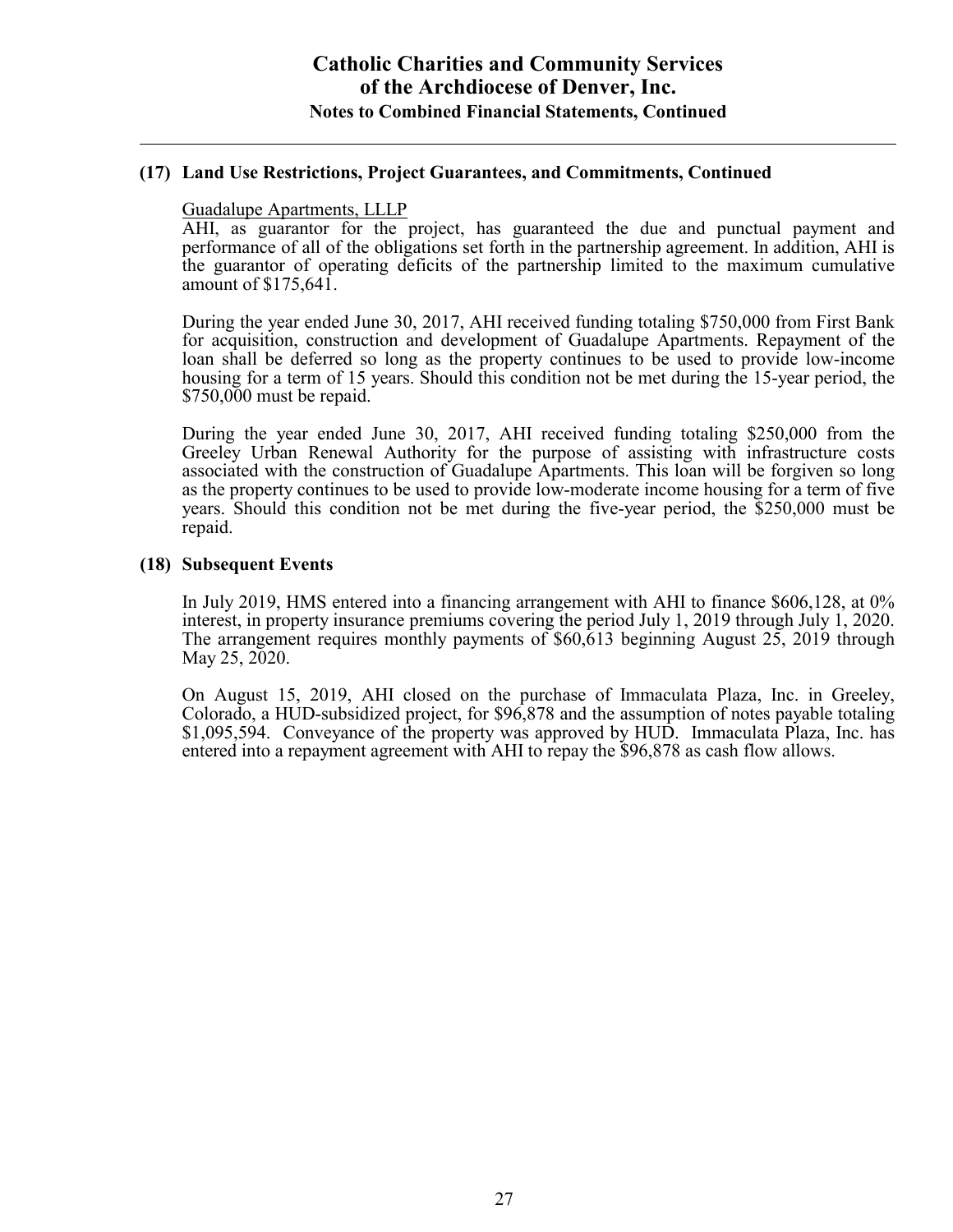# **Catholic Charities and Community Services of the Archdiocese of Denver, Inc. Combining Schedule of Financial Position June 30, 2019**

|                                                            |              | Catholic<br>Charities | Farm Labor Archdioces-<br>Housing<br>Corporation | san Hous-<br>ing, Inc. | Total      |
|------------------------------------------------------------|--------------|-----------------------|--------------------------------------------------|------------------------|------------|
| <b>Assets</b>                                              |              |                       |                                                  |                        |            |
| Cash and cash equivalents                                  | $\mathbb{S}$ | 993,434               | 205,576                                          | 4,098,936              | 5,297,946  |
| Accounts receivable                                        |              | 915,950               | 12,690                                           | 89,562                 | 1,018,202  |
| Reserve cash                                               |              |                       | 671,151                                          |                        | 671,151    |
| Development fees receivable                                |              |                       |                                                  | 670,369                | 670,369    |
| Due from (to) other fund                                   |              | 60,000                | (60,000)                                         |                        |            |
| Investments                                                |              | 964,366               |                                                  |                        | 964,366    |
| Other assets                                               |              | 141,737               | 6,015                                            | 129,034                | 276,786    |
| Investment in subsidiaries                                 |              |                       |                                                  | 600,250                | 600,250    |
| Beneficial interest in assets held by others               |              | 1,150,138             |                                                  |                        | 1,150,138  |
| Notes and accrued interest receivable                      |              |                       |                                                  | 1,438,145              | 1,438,145  |
| Property and equipment, net                                |              | 15,314,868            | 4,171,797                                        |                        | 19,486,665 |
| Total assets                                               |              | 19,540,493            | 5,007,229                                        | 7,026,296              | 31,574,018 |
| <b>Liabilities</b>                                         |              |                       |                                                  |                        |            |
| Accounts payable                                           | $\mathbb{S}$ | 257,136               | 80,563                                           | 19,892                 | 357,591    |
| Accrued expenses                                           |              | 1,335,565             | 13,786                                           | 16,202                 | 1,365,553  |
| Liabilities under annuity agreements                       |              | 231,872               |                                                  |                        | 231,872    |
| Notes payable                                              |              |                       | 964,740                                          |                        | 964,740    |
| <b>Total liabilities</b>                                   |              | 1,824,573             | 1,059,089                                        | 36,094                 | 2,919,756  |
| <b>Net Assets</b><br>Net assets without donor restrictions |              |                       |                                                  |                        |            |
| Property and equipment, net of related debt 15,314,868     |              |                       | 3,207,057                                        |                        | 18,521,925 |
| Development fees, notes, and subsidiaries                  |              |                       |                                                  | 2,708,764              | 2,708,764  |
| Undesignated                                               |              | 381,700               | 321,326                                          | 4,265,942              | 4,968,968  |
| Total net assets without donor restrictions 15,696,568     |              |                       | 3,528,383                                        | 6,974,706              | 26,199,657 |
| Net assets with donor restrictions                         |              | 2,019,352             | 419,757                                          | 15,496                 | 2,454,605  |
| Total net assets                                           |              | 17,715,920            | 3,948,140                                        | 6,990,202              | 28,654,262 |
| Total liabilities and net assets                           | \$           | 19,540,493            | 5,007,229                                        | 7,026,296              | 31,574,018 |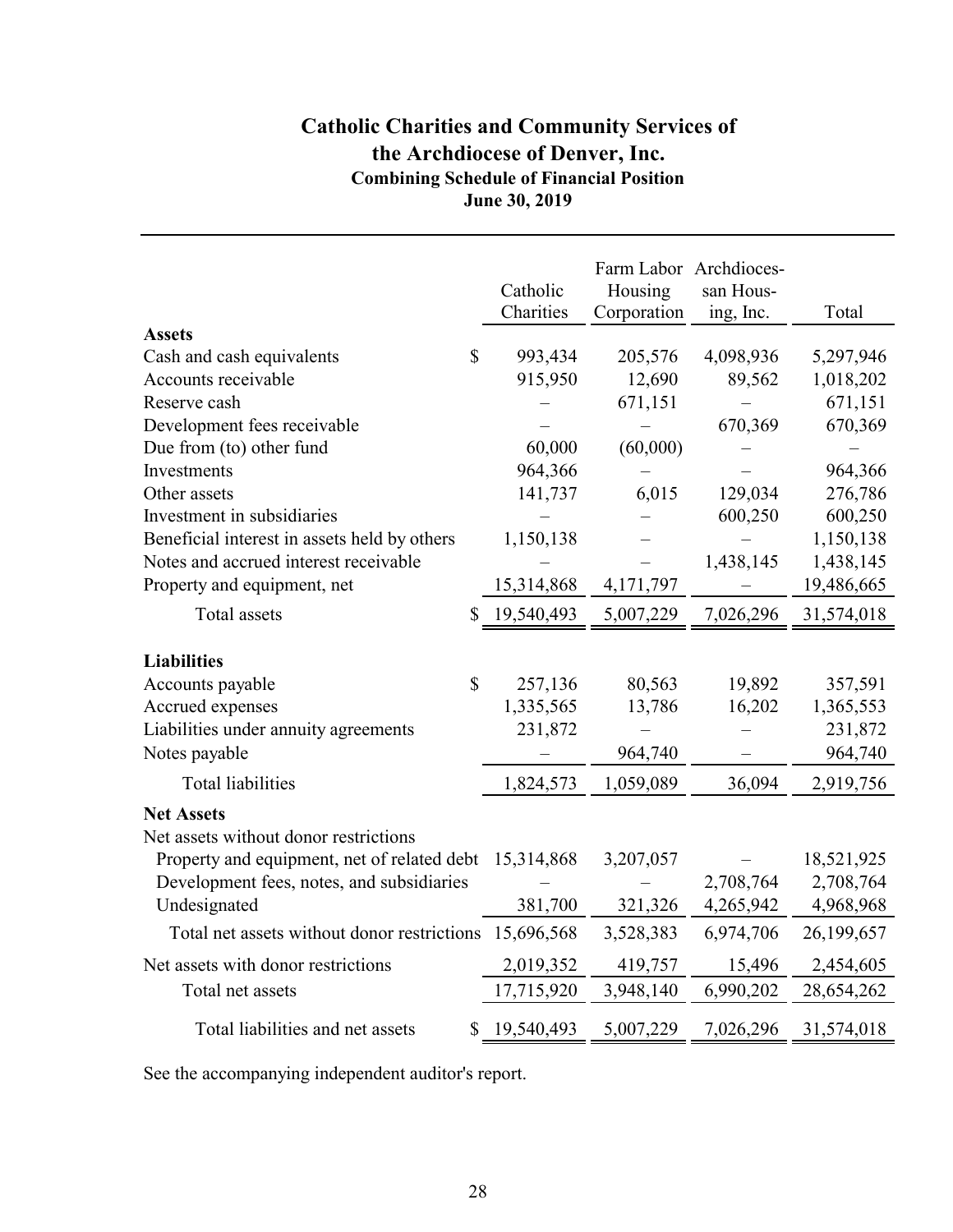### **(With Summarized Comparative Totals for 2018) Catholic Charities and Community Services of the Archdiocese of Denver, Inc. Schedule of Activities Year Ended June 30, 2019**

| Public support, revenue and gains<br>Public support<br>\$<br>Direct contributions<br>1,716,898<br>5,585,211<br>7,302,109<br>7,159,936<br>92,994<br>118,410<br>340,539<br>Wills and bequests<br>25,416<br>In-kind contributions<br>2,123,602<br>2,123,602<br>2,330,104<br>Archbishop's Catholic Appeal and<br>1,400,000<br>1,400,000<br>1,350,000<br>other support<br>Public and private grants<br>9,426,089<br>7,008,587<br>2,417,502<br>9,378,257<br>Federated campaigns<br>52,175<br>242,735<br>294,910<br>467,762<br>Change in net present value of annuities<br>72,636<br>(77,761)<br>72,636<br>380,445<br>380,445<br>Fund raising events revenue<br>252,098<br>Direct benefits to donors<br>(8, 633)<br>(287,202)<br>(295, 835)<br>(60, 561)<br>Net assets released from restrictions<br>10,137,553<br>(10, 137, 553)<br>Total public support<br>21,195,812<br>20,822,366<br>(373, 446)<br>21,140,374<br>Revenue and gains<br>Program service fees<br>4,888,137<br>4,888,137<br>4,709,203<br>Rental income<br>50,954<br>50,954<br>42,654<br>96,343<br>223,485<br>42,613<br>53,730<br>Investment return<br>172,373<br>Net gain (loss) on disposal of property<br>(3,181)<br>(3,181)<br>147,775<br>147,775<br>159,741<br>Miscellaneous income<br>5,126,298<br>53,730<br>5,180,028<br>5,307,456<br>Total revenue and gains<br>Total public support, revenue<br>and gains<br>26,322,110<br>(319,716)<br>26,002,394<br>26,447,830<br><b>Expenses</b><br>Program services<br>Family & Children Services<br>10,103,398<br>10,103,398<br>9,886,809<br>Shelter & Community Outreach Services<br>7,800,772<br>7,800,772<br>7,850,809<br>Western Slope<br>621,554<br>621,554<br>711,502<br>Weld County<br>1,907,208<br>1,907,208<br>1,819,671<br>Larimer County<br>1,440,082<br>1,440,082<br>1,327,489<br>$\qquad \qquad -$<br>21,873,014<br>21,873,014<br>21,596,280<br>Total program services<br>$\overline{\phantom{0}}$<br>Supporting services<br>General and administrative<br>3,332,640<br>3,332,640<br>3,107,130<br>Fund raising<br>2,441,963<br>2,441,963<br>1,993,614<br>Total supporting services<br>5,774,603<br>5,774,603<br>5,100,744<br>Total expenses<br>27,647,617<br>27,647,617<br>26,697,024<br>Change in net assets<br>(1,325,507)<br>(319,716)<br>(1,645,223)<br>Net assets at beginning of year<br>17,022,075<br>2,339,068<br>19,361,143<br>19,610,337<br>Net assets at end of year<br>15,696,568<br>19,361,143<br>\$<br>2,019,352<br>17,715,920 |  | Without<br>donor<br>restrictions | With<br>donor<br>restrictions | 2019<br>Total | 2018<br>Total |
|-----------------------------------------------------------------------------------------------------------------------------------------------------------------------------------------------------------------------------------------------------------------------------------------------------------------------------------------------------------------------------------------------------------------------------------------------------------------------------------------------------------------------------------------------------------------------------------------------------------------------------------------------------------------------------------------------------------------------------------------------------------------------------------------------------------------------------------------------------------------------------------------------------------------------------------------------------------------------------------------------------------------------------------------------------------------------------------------------------------------------------------------------------------------------------------------------------------------------------------------------------------------------------------------------------------------------------------------------------------------------------------------------------------------------------------------------------------------------------------------------------------------------------------------------------------------------------------------------------------------------------------------------------------------------------------------------------------------------------------------------------------------------------------------------------------------------------------------------------------------------------------------------------------------------------------------------------------------------------------------------------------------------------------------------------------------------------------------------------------------------------------------------------------------------------------------------------------------------------------------------------------------------------------------------------------------------------------------------------------------------------------------------------------------------------------------------------------------|--|----------------------------------|-------------------------------|---------------|---------------|
|                                                                                                                                                                                                                                                                                                                                                                                                                                                                                                                                                                                                                                                                                                                                                                                                                                                                                                                                                                                                                                                                                                                                                                                                                                                                                                                                                                                                                                                                                                                                                                                                                                                                                                                                                                                                                                                                                                                                                                                                                                                                                                                                                                                                                                                                                                                                                                                                                                                                 |  |                                  |                               |               |               |
|                                                                                                                                                                                                                                                                                                                                                                                                                                                                                                                                                                                                                                                                                                                                                                                                                                                                                                                                                                                                                                                                                                                                                                                                                                                                                                                                                                                                                                                                                                                                                                                                                                                                                                                                                                                                                                                                                                                                                                                                                                                                                                                                                                                                                                                                                                                                                                                                                                                                 |  |                                  |                               |               |               |
|                                                                                                                                                                                                                                                                                                                                                                                                                                                                                                                                                                                                                                                                                                                                                                                                                                                                                                                                                                                                                                                                                                                                                                                                                                                                                                                                                                                                                                                                                                                                                                                                                                                                                                                                                                                                                                                                                                                                                                                                                                                                                                                                                                                                                                                                                                                                                                                                                                                                 |  |                                  |                               |               |               |
|                                                                                                                                                                                                                                                                                                                                                                                                                                                                                                                                                                                                                                                                                                                                                                                                                                                                                                                                                                                                                                                                                                                                                                                                                                                                                                                                                                                                                                                                                                                                                                                                                                                                                                                                                                                                                                                                                                                                                                                                                                                                                                                                                                                                                                                                                                                                                                                                                                                                 |  |                                  |                               |               |               |
|                                                                                                                                                                                                                                                                                                                                                                                                                                                                                                                                                                                                                                                                                                                                                                                                                                                                                                                                                                                                                                                                                                                                                                                                                                                                                                                                                                                                                                                                                                                                                                                                                                                                                                                                                                                                                                                                                                                                                                                                                                                                                                                                                                                                                                                                                                                                                                                                                                                                 |  |                                  |                               |               |               |
|                                                                                                                                                                                                                                                                                                                                                                                                                                                                                                                                                                                                                                                                                                                                                                                                                                                                                                                                                                                                                                                                                                                                                                                                                                                                                                                                                                                                                                                                                                                                                                                                                                                                                                                                                                                                                                                                                                                                                                                                                                                                                                                                                                                                                                                                                                                                                                                                                                                                 |  |                                  |                               |               |               |
|                                                                                                                                                                                                                                                                                                                                                                                                                                                                                                                                                                                                                                                                                                                                                                                                                                                                                                                                                                                                                                                                                                                                                                                                                                                                                                                                                                                                                                                                                                                                                                                                                                                                                                                                                                                                                                                                                                                                                                                                                                                                                                                                                                                                                                                                                                                                                                                                                                                                 |  |                                  |                               |               |               |
|                                                                                                                                                                                                                                                                                                                                                                                                                                                                                                                                                                                                                                                                                                                                                                                                                                                                                                                                                                                                                                                                                                                                                                                                                                                                                                                                                                                                                                                                                                                                                                                                                                                                                                                                                                                                                                                                                                                                                                                                                                                                                                                                                                                                                                                                                                                                                                                                                                                                 |  |                                  |                               |               |               |
|                                                                                                                                                                                                                                                                                                                                                                                                                                                                                                                                                                                                                                                                                                                                                                                                                                                                                                                                                                                                                                                                                                                                                                                                                                                                                                                                                                                                                                                                                                                                                                                                                                                                                                                                                                                                                                                                                                                                                                                                                                                                                                                                                                                                                                                                                                                                                                                                                                                                 |  |                                  |                               |               |               |
|                                                                                                                                                                                                                                                                                                                                                                                                                                                                                                                                                                                                                                                                                                                                                                                                                                                                                                                                                                                                                                                                                                                                                                                                                                                                                                                                                                                                                                                                                                                                                                                                                                                                                                                                                                                                                                                                                                                                                                                                                                                                                                                                                                                                                                                                                                                                                                                                                                                                 |  |                                  |                               |               |               |
|                                                                                                                                                                                                                                                                                                                                                                                                                                                                                                                                                                                                                                                                                                                                                                                                                                                                                                                                                                                                                                                                                                                                                                                                                                                                                                                                                                                                                                                                                                                                                                                                                                                                                                                                                                                                                                                                                                                                                                                                                                                                                                                                                                                                                                                                                                                                                                                                                                                                 |  |                                  |                               |               |               |
|                                                                                                                                                                                                                                                                                                                                                                                                                                                                                                                                                                                                                                                                                                                                                                                                                                                                                                                                                                                                                                                                                                                                                                                                                                                                                                                                                                                                                                                                                                                                                                                                                                                                                                                                                                                                                                                                                                                                                                                                                                                                                                                                                                                                                                                                                                                                                                                                                                                                 |  |                                  |                               |               |               |
|                                                                                                                                                                                                                                                                                                                                                                                                                                                                                                                                                                                                                                                                                                                                                                                                                                                                                                                                                                                                                                                                                                                                                                                                                                                                                                                                                                                                                                                                                                                                                                                                                                                                                                                                                                                                                                                                                                                                                                                                                                                                                                                                                                                                                                                                                                                                                                                                                                                                 |  |                                  |                               |               |               |
|                                                                                                                                                                                                                                                                                                                                                                                                                                                                                                                                                                                                                                                                                                                                                                                                                                                                                                                                                                                                                                                                                                                                                                                                                                                                                                                                                                                                                                                                                                                                                                                                                                                                                                                                                                                                                                                                                                                                                                                                                                                                                                                                                                                                                                                                                                                                                                                                                                                                 |  |                                  |                               |               |               |
|                                                                                                                                                                                                                                                                                                                                                                                                                                                                                                                                                                                                                                                                                                                                                                                                                                                                                                                                                                                                                                                                                                                                                                                                                                                                                                                                                                                                                                                                                                                                                                                                                                                                                                                                                                                                                                                                                                                                                                                                                                                                                                                                                                                                                                                                                                                                                                                                                                                                 |  |                                  |                               |               |               |
|                                                                                                                                                                                                                                                                                                                                                                                                                                                                                                                                                                                                                                                                                                                                                                                                                                                                                                                                                                                                                                                                                                                                                                                                                                                                                                                                                                                                                                                                                                                                                                                                                                                                                                                                                                                                                                                                                                                                                                                                                                                                                                                                                                                                                                                                                                                                                                                                                                                                 |  |                                  |                               |               |               |
|                                                                                                                                                                                                                                                                                                                                                                                                                                                                                                                                                                                                                                                                                                                                                                                                                                                                                                                                                                                                                                                                                                                                                                                                                                                                                                                                                                                                                                                                                                                                                                                                                                                                                                                                                                                                                                                                                                                                                                                                                                                                                                                                                                                                                                                                                                                                                                                                                                                                 |  |                                  |                               |               |               |
|                                                                                                                                                                                                                                                                                                                                                                                                                                                                                                                                                                                                                                                                                                                                                                                                                                                                                                                                                                                                                                                                                                                                                                                                                                                                                                                                                                                                                                                                                                                                                                                                                                                                                                                                                                                                                                                                                                                                                                                                                                                                                                                                                                                                                                                                                                                                                                                                                                                                 |  |                                  |                               |               |               |
|                                                                                                                                                                                                                                                                                                                                                                                                                                                                                                                                                                                                                                                                                                                                                                                                                                                                                                                                                                                                                                                                                                                                                                                                                                                                                                                                                                                                                                                                                                                                                                                                                                                                                                                                                                                                                                                                                                                                                                                                                                                                                                                                                                                                                                                                                                                                                                                                                                                                 |  |                                  |                               |               |               |
|                                                                                                                                                                                                                                                                                                                                                                                                                                                                                                                                                                                                                                                                                                                                                                                                                                                                                                                                                                                                                                                                                                                                                                                                                                                                                                                                                                                                                                                                                                                                                                                                                                                                                                                                                                                                                                                                                                                                                                                                                                                                                                                                                                                                                                                                                                                                                                                                                                                                 |  |                                  |                               |               |               |
|                                                                                                                                                                                                                                                                                                                                                                                                                                                                                                                                                                                                                                                                                                                                                                                                                                                                                                                                                                                                                                                                                                                                                                                                                                                                                                                                                                                                                                                                                                                                                                                                                                                                                                                                                                                                                                                                                                                                                                                                                                                                                                                                                                                                                                                                                                                                                                                                                                                                 |  |                                  |                               |               |               |
|                                                                                                                                                                                                                                                                                                                                                                                                                                                                                                                                                                                                                                                                                                                                                                                                                                                                                                                                                                                                                                                                                                                                                                                                                                                                                                                                                                                                                                                                                                                                                                                                                                                                                                                                                                                                                                                                                                                                                                                                                                                                                                                                                                                                                                                                                                                                                                                                                                                                 |  |                                  |                               |               |               |
|                                                                                                                                                                                                                                                                                                                                                                                                                                                                                                                                                                                                                                                                                                                                                                                                                                                                                                                                                                                                                                                                                                                                                                                                                                                                                                                                                                                                                                                                                                                                                                                                                                                                                                                                                                                                                                                                                                                                                                                                                                                                                                                                                                                                                                                                                                                                                                                                                                                                 |  |                                  |                               |               |               |
|                                                                                                                                                                                                                                                                                                                                                                                                                                                                                                                                                                                                                                                                                                                                                                                                                                                                                                                                                                                                                                                                                                                                                                                                                                                                                                                                                                                                                                                                                                                                                                                                                                                                                                                                                                                                                                                                                                                                                                                                                                                                                                                                                                                                                                                                                                                                                                                                                                                                 |  |                                  |                               |               |               |
|                                                                                                                                                                                                                                                                                                                                                                                                                                                                                                                                                                                                                                                                                                                                                                                                                                                                                                                                                                                                                                                                                                                                                                                                                                                                                                                                                                                                                                                                                                                                                                                                                                                                                                                                                                                                                                                                                                                                                                                                                                                                                                                                                                                                                                                                                                                                                                                                                                                                 |  |                                  |                               |               |               |
|                                                                                                                                                                                                                                                                                                                                                                                                                                                                                                                                                                                                                                                                                                                                                                                                                                                                                                                                                                                                                                                                                                                                                                                                                                                                                                                                                                                                                                                                                                                                                                                                                                                                                                                                                                                                                                                                                                                                                                                                                                                                                                                                                                                                                                                                                                                                                                                                                                                                 |  |                                  |                               |               |               |
|                                                                                                                                                                                                                                                                                                                                                                                                                                                                                                                                                                                                                                                                                                                                                                                                                                                                                                                                                                                                                                                                                                                                                                                                                                                                                                                                                                                                                                                                                                                                                                                                                                                                                                                                                                                                                                                                                                                                                                                                                                                                                                                                                                                                                                                                                                                                                                                                                                                                 |  |                                  |                               |               |               |
|                                                                                                                                                                                                                                                                                                                                                                                                                                                                                                                                                                                                                                                                                                                                                                                                                                                                                                                                                                                                                                                                                                                                                                                                                                                                                                                                                                                                                                                                                                                                                                                                                                                                                                                                                                                                                                                                                                                                                                                                                                                                                                                                                                                                                                                                                                                                                                                                                                                                 |  |                                  |                               |               |               |
|                                                                                                                                                                                                                                                                                                                                                                                                                                                                                                                                                                                                                                                                                                                                                                                                                                                                                                                                                                                                                                                                                                                                                                                                                                                                                                                                                                                                                                                                                                                                                                                                                                                                                                                                                                                                                                                                                                                                                                                                                                                                                                                                                                                                                                                                                                                                                                                                                                                                 |  |                                  |                               |               |               |
|                                                                                                                                                                                                                                                                                                                                                                                                                                                                                                                                                                                                                                                                                                                                                                                                                                                                                                                                                                                                                                                                                                                                                                                                                                                                                                                                                                                                                                                                                                                                                                                                                                                                                                                                                                                                                                                                                                                                                                                                                                                                                                                                                                                                                                                                                                                                                                                                                                                                 |  |                                  |                               |               |               |
|                                                                                                                                                                                                                                                                                                                                                                                                                                                                                                                                                                                                                                                                                                                                                                                                                                                                                                                                                                                                                                                                                                                                                                                                                                                                                                                                                                                                                                                                                                                                                                                                                                                                                                                                                                                                                                                                                                                                                                                                                                                                                                                                                                                                                                                                                                                                                                                                                                                                 |  |                                  |                               |               |               |
|                                                                                                                                                                                                                                                                                                                                                                                                                                                                                                                                                                                                                                                                                                                                                                                                                                                                                                                                                                                                                                                                                                                                                                                                                                                                                                                                                                                                                                                                                                                                                                                                                                                                                                                                                                                                                                                                                                                                                                                                                                                                                                                                                                                                                                                                                                                                                                                                                                                                 |  |                                  |                               |               |               |
|                                                                                                                                                                                                                                                                                                                                                                                                                                                                                                                                                                                                                                                                                                                                                                                                                                                                                                                                                                                                                                                                                                                                                                                                                                                                                                                                                                                                                                                                                                                                                                                                                                                                                                                                                                                                                                                                                                                                                                                                                                                                                                                                                                                                                                                                                                                                                                                                                                                                 |  |                                  |                               |               |               |
|                                                                                                                                                                                                                                                                                                                                                                                                                                                                                                                                                                                                                                                                                                                                                                                                                                                                                                                                                                                                                                                                                                                                                                                                                                                                                                                                                                                                                                                                                                                                                                                                                                                                                                                                                                                                                                                                                                                                                                                                                                                                                                                                                                                                                                                                                                                                                                                                                                                                 |  |                                  |                               |               |               |
|                                                                                                                                                                                                                                                                                                                                                                                                                                                                                                                                                                                                                                                                                                                                                                                                                                                                                                                                                                                                                                                                                                                                                                                                                                                                                                                                                                                                                                                                                                                                                                                                                                                                                                                                                                                                                                                                                                                                                                                                                                                                                                                                                                                                                                                                                                                                                                                                                                                                 |  |                                  |                               |               | (249, 194)    |
|                                                                                                                                                                                                                                                                                                                                                                                                                                                                                                                                                                                                                                                                                                                                                                                                                                                                                                                                                                                                                                                                                                                                                                                                                                                                                                                                                                                                                                                                                                                                                                                                                                                                                                                                                                                                                                                                                                                                                                                                                                                                                                                                                                                                                                                                                                                                                                                                                                                                 |  |                                  |                               |               |               |
|                                                                                                                                                                                                                                                                                                                                                                                                                                                                                                                                                                                                                                                                                                                                                                                                                                                                                                                                                                                                                                                                                                                                                                                                                                                                                                                                                                                                                                                                                                                                                                                                                                                                                                                                                                                                                                                                                                                                                                                                                                                                                                                                                                                                                                                                                                                                                                                                                                                                 |  |                                  |                               |               |               |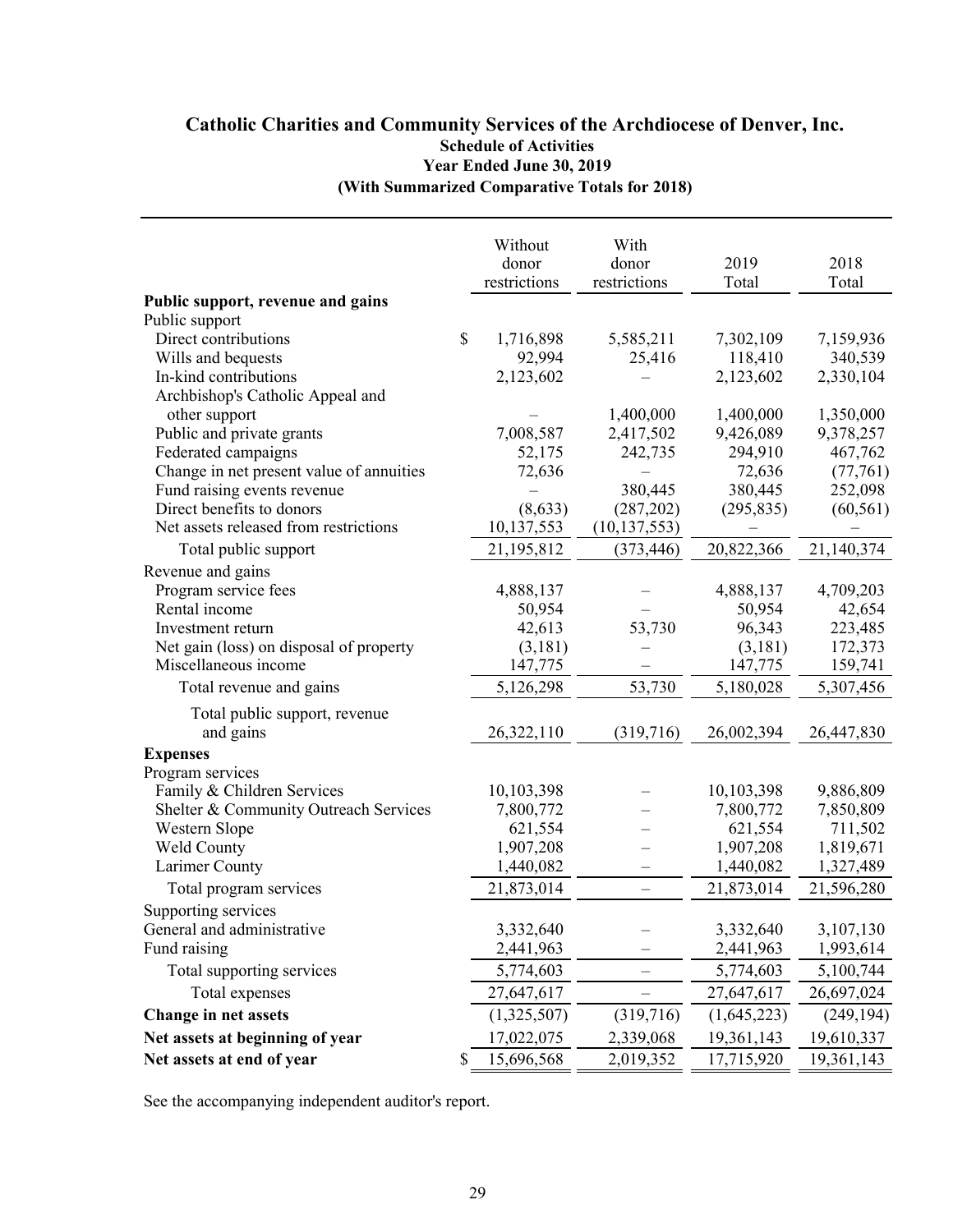# **(With Summarized Comparative Totals for 2018) Farm Labor Housing Corporation Schedule of Activities Year Ended June 30, 2019**

|                                            |              | Without<br>donor<br>restrictions | With<br>donor<br>restrictions | 2019<br>Total | 2018<br>Total |
|--------------------------------------------|--------------|----------------------------------|-------------------------------|---------------|---------------|
| Revenue, gains and support                 |              |                                  |                               |               |               |
| Public support<br>Contributions and grants | $\mathbb{S}$ | 500                              |                               | 500           | 1,911         |
| Rental income, tenants                     |              | 507,967                          |                               | 507,967       | 459,120       |
| Rental subsidy, USDA                       |              | 295,876                          |                               | 295,876       | 351,382       |
| Interest income                            |              | 124                              |                               | 124           | 78            |
| Miscellaneous income                       |              | 35,502                           |                               | 35,502        | 40,588        |
| Net assets released from restrictions      |              | 49,901                           | (49,901)                      |               |               |
| Total revenue, gains and support           |              | 889,870                          | (49, 901)                     | 839,969       | 853,079       |
| <b>Expenses</b>                            |              |                                  |                               |               |               |
| Program services                           |              |                                  |                               |               |               |
| Plaza del Sol operations                   |              | 486,842                          |                               | 486,842       | 480,091       |
| Plaza del Milagro operations               |              | 402,357                          |                               | 402,357       | 414,418       |
| Total program services expenses            |              | 889,199                          |                               | 889,199       | 894,509       |
| Supporting services                        |              |                                  |                               |               |               |
| General and administrative                 |              | 89,863                           |                               | 89,863        | 86,242        |
| Total expenses                             |              | 979,062                          |                               | 979,062       | 980,751       |
| <b>Change in net assets</b>                |              | (89, 192)                        | (49,901)                      | (139,093)     | (127,672)     |
| Net assets at beginning of year            |              | 3,617,575                        | 469,658                       | 4,087,233     | 4,214,905     |
| Net assets at end of year                  | \$           | 3,528,383                        | 419,757                       | 3,948,140     | 4,087,233     |